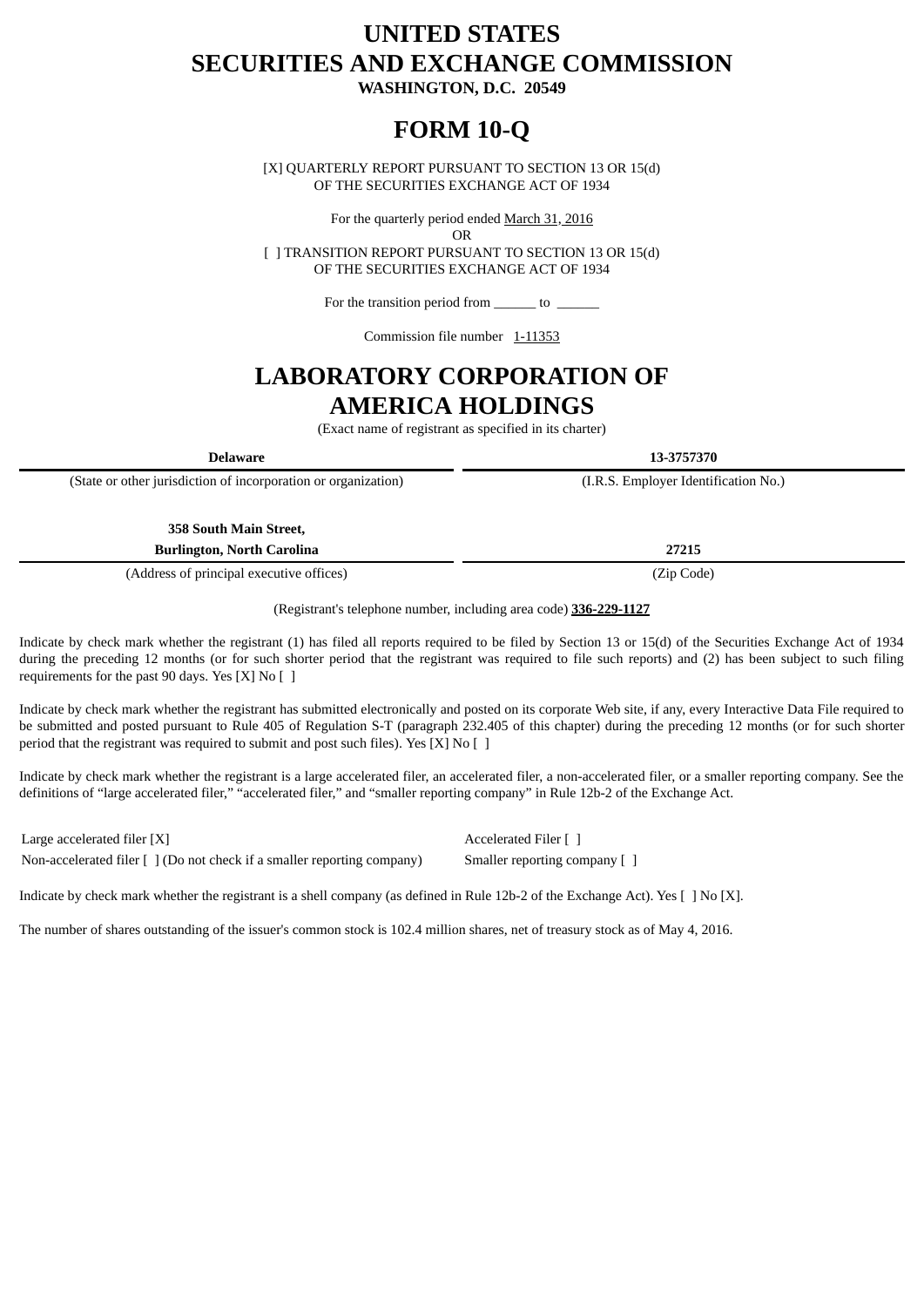# **INDEX**

# **PART I. FINANCIAL INFORMATION**

<span id="page-1-0"></span>

| Item 1.  | <b>Financial Statements:</b>                                                          |                 |
|----------|---------------------------------------------------------------------------------------|-----------------|
|          | <b>Condensed Consolidated Balance Sheets</b>                                          | $\overline{2}$  |
|          | March 31, 2016 and December 31, 2015                                                  |                 |
|          | <b>Condensed Consolidated Statements of Operations</b>                                | $\overline{3}$  |
|          | Three months ended March 31, 2016 and 2015                                            |                 |
|          | <b>Condensed Consolidated Statements of Comprehensive Earnings</b>                    | $\overline{4}$  |
|          | Three months ended March 31, 2016 and 2015                                            |                 |
|          | <b>Condensed Consolidated Statements of Changes in Shareholders' Equity</b>           | $\overline{5}$  |
|          | Three months ended March 31, 2016 and 2015                                            |                 |
|          | <b>Condensed Consolidated Statements of Cash Flows</b>                                | $6\overline{6}$ |
|          | Three months ended March 31, 2016 and 2015                                            |                 |
|          | <b>Notes to Unaudited Condensed Consolidated Financial Statements</b>                 | $\overline{Z}$  |
| Item 2.  | Management's Discussion and Analysis of Financial Condition and Results of Operations | 24              |
| Item 3.  | <b>Quantitative and Qualitative Disclosures about Market Risk</b>                     | 32              |
| Item 4.  | <b>Controls and Procedures</b>                                                        | 33              |
|          | PART II. OTHER INFORMATION                                                            |                 |
| Item 1.  | <b>Legal Proceedings</b>                                                              | 34              |
| Item 1A. | <b>Risk Factors</b>                                                                   | 34              |
| Item 2.  | <b>Unregistered Sales of Equity Securities and Use of Proceeds</b>                    | 34              |
| Item 6.  | <b>Exhibits</b>                                                                       | 34              |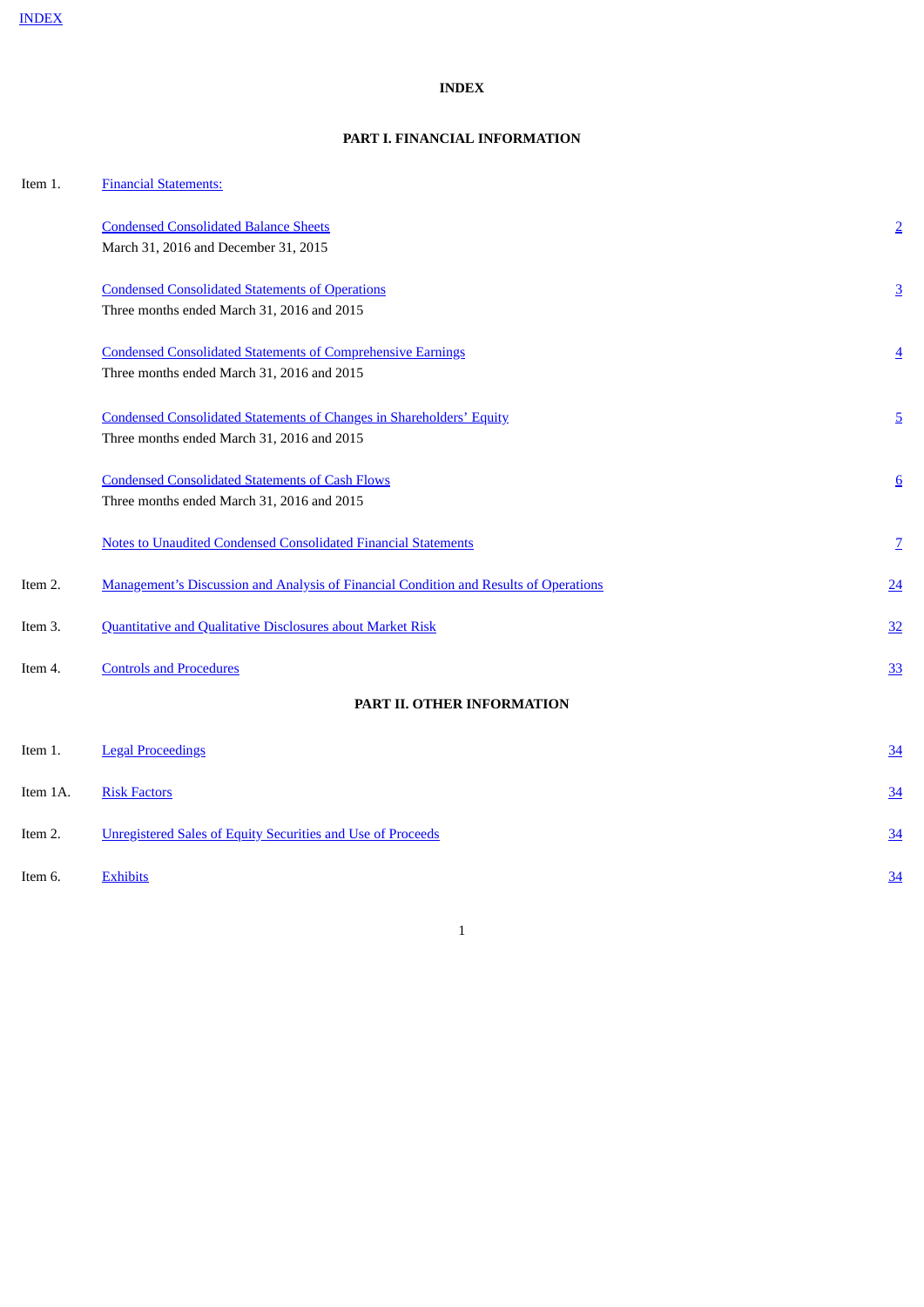# <span id="page-2-0"></span>**PART I – FINANCIAL INFORMATION**

# <span id="page-2-1"></span>**Item 1. Financial Statements**

# **LABORATORY CORPORATION OF AMERICA HOLDINGS AND SUBSIDIARIES CONDENSED CONSOLIDATED BALANCE SHEETS (in millions) (unaudited)**

|                                                                                                                                             |                           | March 31,<br>2016 |      | December 31,<br>2015 |
|---------------------------------------------------------------------------------------------------------------------------------------------|---------------------------|-------------------|------|----------------------|
| <b>ASSETS</b>                                                                                                                               |                           |                   |      |                      |
| Current assets:                                                                                                                             |                           |                   |      |                      |
| Cash and cash equivalents                                                                                                                   | \$                        | 696.3             | \$   | 716.4                |
| Accounts receivable, net of allowance for doubtful accounts of \$232.9 and \$217.0 at March 31, 2016 and<br>December 31, 2015, respectively |                           | 1,328.5           |      | 1,217.9              |
| Unbilled services                                                                                                                           |                           | 171.8             |      | 156.6                |
| Supplies inventories                                                                                                                        |                           | 188.2             |      | 191.0                |
| Prepaid expenses and other                                                                                                                  |                           | 360.1             |      | 339.3                |
| Total current assets                                                                                                                        |                           | 2,744.9           |      | 2,621.2              |
| Property, plant and equipment, net                                                                                                          |                           | 1,771.7           |      | 1,747.4              |
| Goodwill, net                                                                                                                               |                           | 6,252.4           |      | 6,191.9              |
| Intangible assets, net                                                                                                                      |                           | 3,410.4           |      | 3,332.4              |
| Joint venture partnerships and equity method investments                                                                                    |                           | 61.2              |      | 58.2                 |
| Deferred income tax assets                                                                                                                  |                           | 2.3               |      | 2.3                  |
| Other assets, net                                                                                                                           |                           | 167.5             |      | 150.0                |
| <b>Total assets</b>                                                                                                                         | $\mathbb{S}$              | 14,410.4          | \$   | 14,103.4             |
|                                                                                                                                             |                           |                   |      |                      |
| <b>LIABILITIES AND SHAREHOLDERS' EQUITY</b>                                                                                                 |                           |                   |      |                      |
| Current liabilities:                                                                                                                        |                           |                   |      |                      |
| Accounts payable                                                                                                                            | $\boldsymbol{\mathsf{S}}$ | 466.0             | \$   | 497.4                |
| Accrued expenses and other                                                                                                                  |                           | 584.9             |      | 633.1                |
| Unearned revenue                                                                                                                            |                           | 166.4             |      | 146.1                |
| Short-term borrowings and current portion of long-term debt                                                                                 |                           | 425.4             |      | 423.9                |
| Total current liabilities                                                                                                                   |                           | 1,642.7           |      | 1,700.5              |
| Long-term debt, less current portion                                                                                                        |                           | 5,969.5           |      | 5,940.3              |
| Deferred income taxes and other tax liabilities                                                                                             |                           | 1,293.2           |      | 1,260.6              |
| Other liabilities                                                                                                                           |                           | 322.7             |      | 323.1                |
| <b>Total liabilities</b>                                                                                                                    |                           | 9,228.1           |      | 9,224.5              |
| Commitments and contingent liabilities                                                                                                      |                           |                   |      |                      |
| Noncontrolling interest                                                                                                                     |                           | 15.8              |      | 14.9                 |
| Shareholders' equity:                                                                                                                       |                           |                   |      |                      |
| Common stock, 102.1 and 101.3 shares outstanding at March 31, 2016 and December 31, 2015,<br>respectively                                   |                           | 12.0              |      | 12.0                 |
| Additional paid-in capital                                                                                                                  |                           | 2,022.8           |      | 1,974.5              |
| Retained earnings                                                                                                                           |                           | 4,383.2           |      | 4,223.0              |
| Less common stock held in treasury                                                                                                          |                           | (993.2)           |      | (978.1)              |
| Accumulated other comprehensive income                                                                                                      |                           | (258.3)           |      | (367.4)              |
| Total shareholders' equity                                                                                                                  |                           | 5,166.5           |      | 4,864.0              |
| Total liabilities and shareholders' equity                                                                                                  | $\mathbb{S}$              | 14,410.4          | $\$$ | 14,103.4             |
|                                                                                                                                             |                           |                   |      |                      |

The accompanying notes are an integral part of these unaudited condensed consolidated financial statements.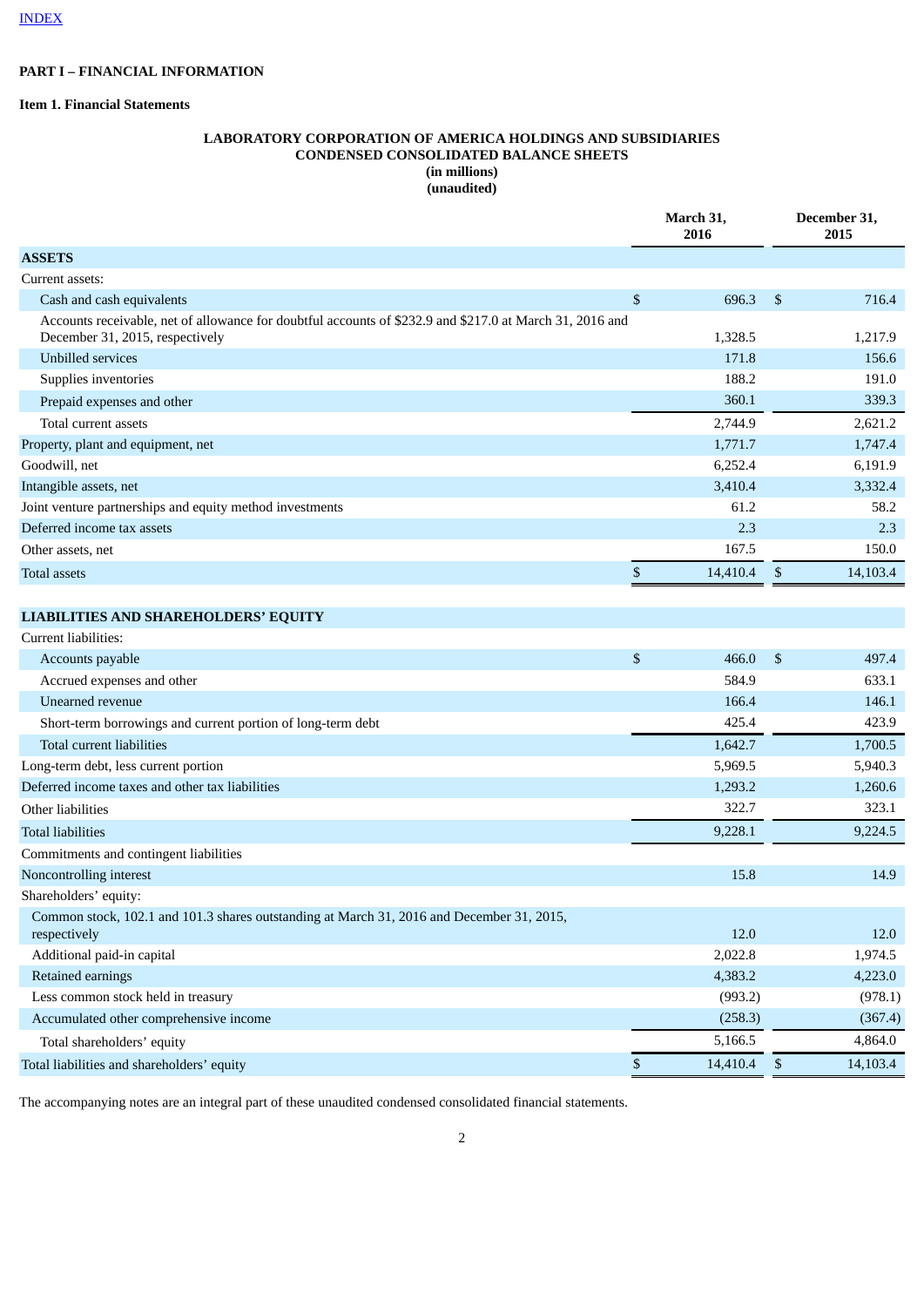# **LABORATORY CORPORATION OF AMERICA HOLDINGS AND SUBSIDIARIES CONDENSED CONSOLIDATED STATEMENTS OF OPERATIONS (in millions, except per share data) (unaudited)**

<span id="page-3-0"></span>

|                                                                         | March 31,     |               | <b>Three Months Ended</b> |  |
|-------------------------------------------------------------------------|---------------|---------------|---------------------------|--|
|                                                                         | 2016          |               | 2015                      |  |
| Net revenue                                                             | \$<br>2,295.2 | $\sqrt[6]{3}$ | 1,772.3                   |  |
| Reimbursable out-of-pocket expenses                                     | 72.8          |               | 20.9                      |  |
| <b>Total revenues</b>                                                   | 2,368.0       |               | 1,793.2                   |  |
|                                                                         |               |               |                           |  |
| Net cost of revenues                                                    | 1,517.9       |               | 1,147.2                   |  |
| Reimbursable out-of-pocket expenses                                     | 72.8          |               | 20.9                      |  |
| Total cost of revenues                                                  | 1,590.7       |               | 1,168.1                   |  |
| Gross profit                                                            | 777.3         |               | 625.1                     |  |
| Selling, general and administrative expenses                            | 411.9         |               | 442.3                     |  |
| Amortization of intangibles and other assets                            | 44.3          |               | 31.1                      |  |
| Restructuring and other special charges                                 | 19.2          |               | 19.3                      |  |
| Operating income                                                        | 301.9         |               | 132.4                     |  |
| Other income (expenses):                                                |               |               |                           |  |
| Interest expense                                                        | (54.5)        |               | (104.3)                   |  |
| Equity method income, net                                               | 1.4           |               | 2.7                       |  |
| Investment income                                                       | 0.5           |               | 0.6                       |  |
| Other, net                                                              | 6.7           |               | 1.1                       |  |
| Earnings before income taxes                                            | 256.0         |               | 32.5                      |  |
| Provision for income taxes                                              | 95.5          |               | 29.1                      |  |
| Net earnings                                                            | 160.5         |               | 3.4                       |  |
| Less: Net earnings attributable to the noncontrolling interest          | (0.3)         |               | (0.3)                     |  |
| Net earnings attributable to Laboratory Corporation of America Holdings | \$<br>160.2   | \$            | 3.1                       |  |
|                                                                         |               |               |                           |  |
| Basic earnings per common share                                         | \$<br>1.58    | \$            | 0.04                      |  |
| Diluted earnings per common share                                       | \$<br>1.55    | \$            | 0.04                      |  |

The accompanying notes are an integral part of these unaudited condensed consolidated financial statements.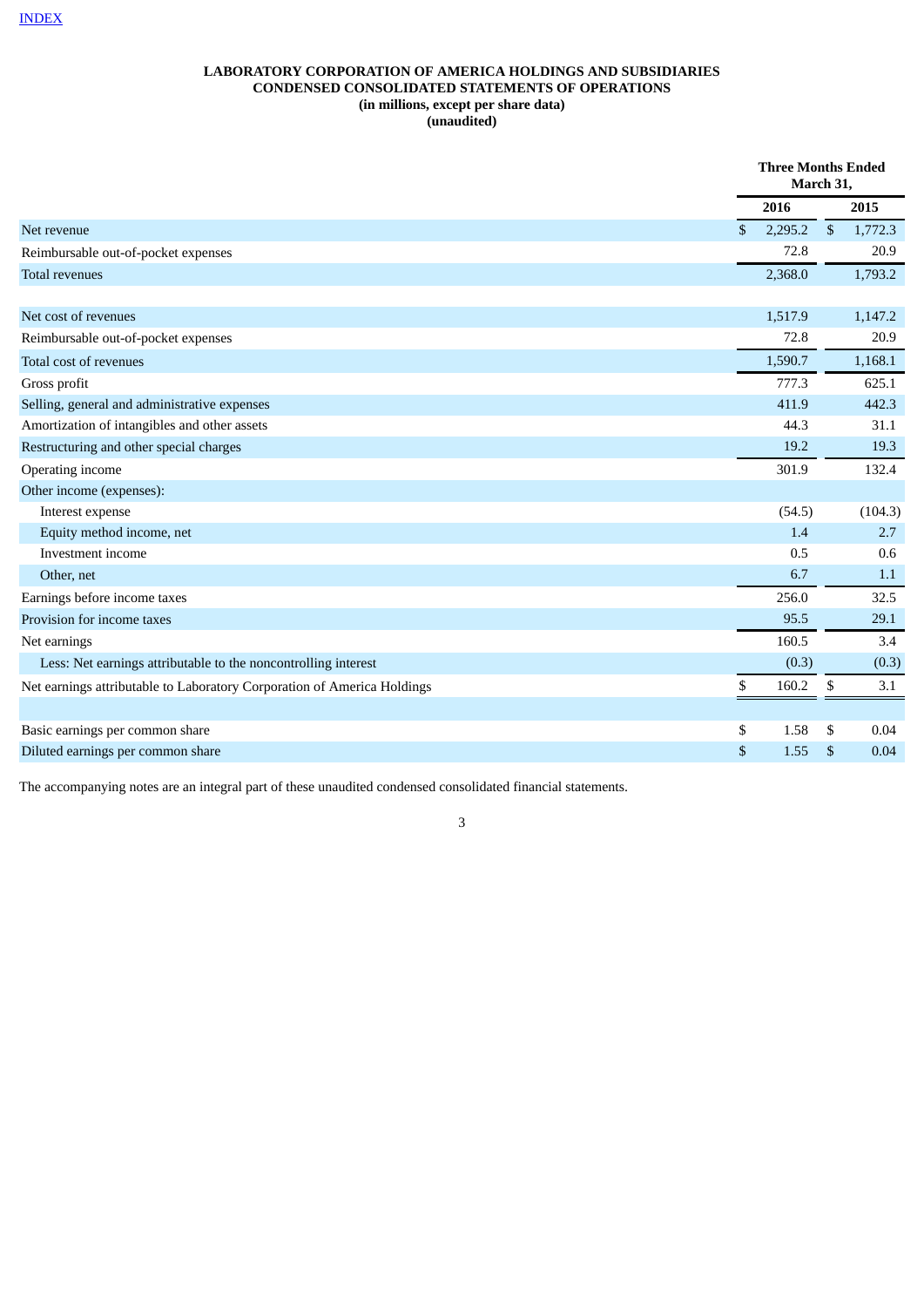### **LABORATORY CORPORATION OF AMERICA HOLDINGS AND SUBSIDIARIES CONDENSED CONSOLIDATED STATEMENTS OF COMPREHENSIVE EARNINGS (in millions, except per share data) (unaudited)**

<span id="page-4-0"></span>

|                                                                                          |   | <b>Three Months Ended</b><br>March 31, |    |         |  |
|------------------------------------------------------------------------------------------|---|----------------------------------------|----|---------|--|
|                                                                                          |   | 2016                                   |    | 2015    |  |
| Net earnings                                                                             | S | 160.5                                  | .S | 3.4     |  |
| Foreign currency translation adjustments                                                 |   | 134.9                                  |    | (290.7) |  |
| Net benefit plan adjustments                                                             |   | 3.4                                    |    | 0.9     |  |
| Investment adjustments                                                                   |   |                                        |    | (0.1)   |  |
| Other comprehensive loss before tax                                                      |   | 138.3                                  |    | (289.9) |  |
| Provision for income tax related to items of other comprehensive earnings                |   | (29.2)                                 |    | 47.1    |  |
| Other comprehensive loss, net of tax                                                     |   | 109.1                                  |    | (242.8) |  |
| Comprehensive earnings (loss)                                                            |   | 269.6                                  |    | (239.4) |  |
| Less: Net earnings attributable to the noncontrolling interest                           |   | (0.3)                                  |    | (0.3)   |  |
| Comprehensive earnings (loss) attributable to Laboratory Corporation of America Holdings |   | 269.3                                  |    | (239.7) |  |

The accompanying notes are an integral part of these unaudited condensed consolidated financial statements.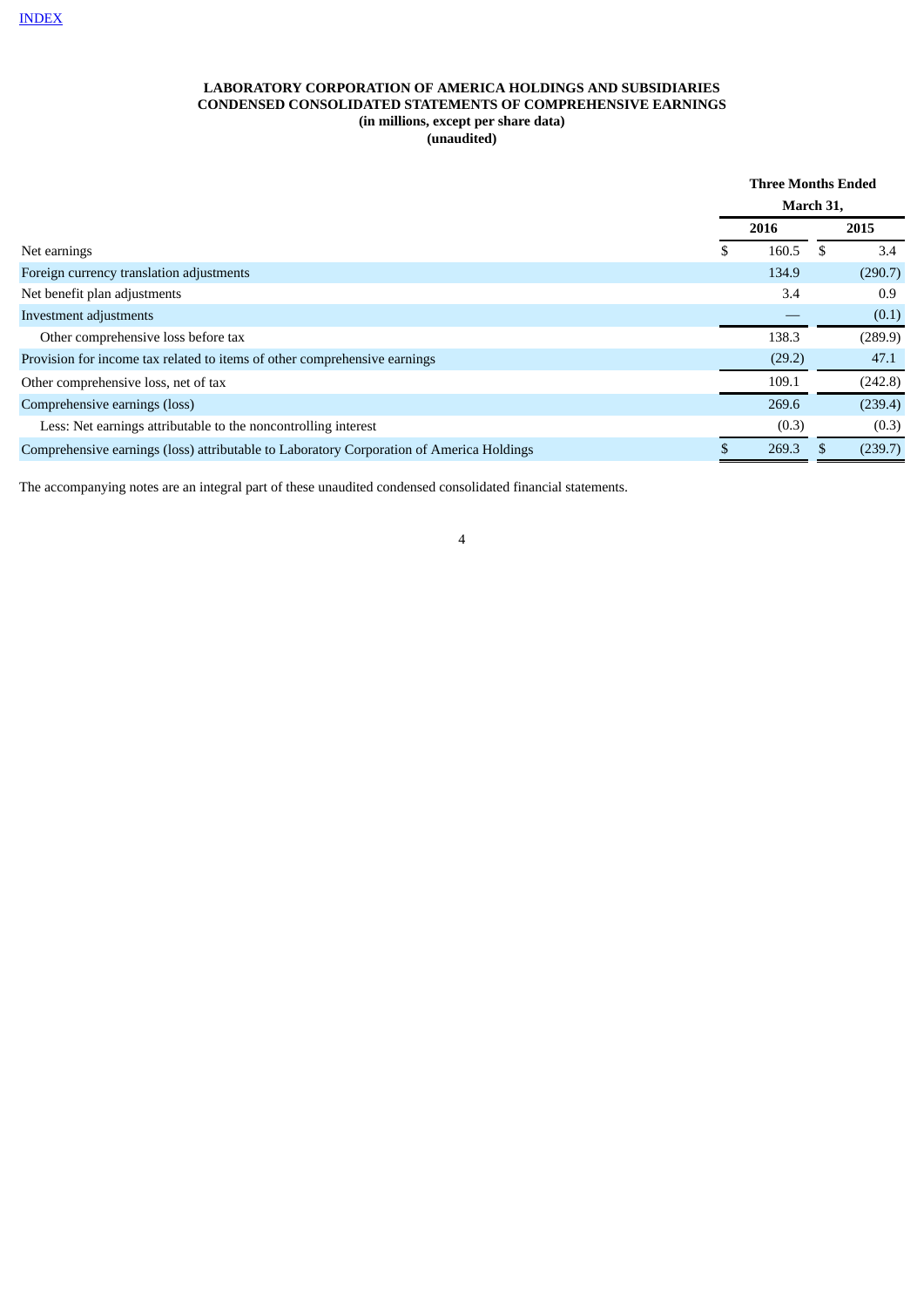# **LABORATORY CORPORATION OF AMERICA HOLDINGS AND SUBSIDIARIES CONDENSED CONSOLIDATED STATEMENTS OF CHANGES IN SHAREHOLDERS' EQUITY (in millions) (unaudited)**

<span id="page-5-0"></span>

|                                                                            | Common<br>Stock |      | Additional<br>Paid-in<br>Capital |         | Retained<br>Earnings |                | Treasury<br>Stock |            | Accumulated<br>Other<br>Comprehensive<br>Loss |                | Total<br>Shareholders'<br>Equity |
|----------------------------------------------------------------------------|-----------------|------|----------------------------------|---------|----------------------|----------------|-------------------|------------|-----------------------------------------------|----------------|----------------------------------|
| <b>BALANCE AT DECEMBER 31, 2014</b>                                        | $\mathbf{s}$    | 10.4 | $\mathbb{S}$                     |         | \$3,786.1            | $\mathfrak{F}$ | (965.5)           | $\sqrt{5}$ | (10.5)                                        | \$             | 2,820.5                          |
| Net earnings attributable to Laboratory Corporation of<br>America Holdings |                 |      |                                  |         | 3.1                  |                |                   |            |                                               |                | 3.1                              |
| Other comprehensive loss, net of tax                                       |                 |      |                                  |         |                      |                |                   |            | (242.8)                                       |                | (242.8)                          |
| Issuance of common stock for acquisition consideration                     |                 | 1.5  |                                  | 1,761.0 |                      |                |                   |            |                                               |                | 1,762.5                          |
| Issuance of common stock under employee stock plans                        |                 | 0.1  |                                  | 33.1    |                      |                |                   |            |                                               |                | 33.2                             |
| Surrender of restricted stock and performance share<br>awards              |                 |      |                                  |         |                      |                | (7.8)             |            |                                               |                | (7.8)                            |
| <b>Stock compensation</b>                                                  |                 |      |                                  | 26.3    |                      |                |                   |            |                                               |                | 26.3                             |
| Income tax benefit from stock options exercised                            |                 |      |                                  | 2.8     |                      |                |                   |            |                                               |                | 2.8                              |
| <b>BALANCE AT MARCH 31, 2015</b>                                           | \$              | 12.0 | \$                               | 1,823.2 | \$3,789.2            | $\mathbb{S}$   | (973.3)           | \$         | (253.3)                                       | $\mathfrak{S}$ | 4,397.8                          |
|                                                                            |                 |      |                                  |         |                      |                |                   |            |                                               |                |                                  |
| <b>BALANCE AT DECEMBER 31, 2015</b>                                        | $\mathbf{s}$    | 12.0 | $\mathbf{\$}$                    | 1,974.5 | \$4,223.0            | $\mathfrak{L}$ | $(978.1)$ \$      |            | (367.4)                                       | $\mathfrak{s}$ | 4,864.0                          |
| Net earnings attributable to Laboratory Corporation of<br>America Holdings |                 |      |                                  |         | 160.2                |                |                   |            |                                               |                | 160.2                            |
| Other comprehensive loss, net of tax                                       |                 |      |                                  |         |                      |                |                   |            | 109.1                                         |                | 109.1                            |
| Issuance of common stock under employee stock plans                        |                 |      |                                  | 11.9    |                      |                |                   |            |                                               |                | 11.9                             |
| Surrender of restricted stock and performance share<br>awards              |                 |      |                                  |         |                      |                | (15.1)            |            |                                               |                | (15.1)                           |
| Stock compensation                                                         |                 |      |                                  | 31.8    |                      |                |                   |            |                                               |                | 31.8                             |
| Income tax benefit from stock options exercised                            |                 |      |                                  | 4.6     |                      |                |                   |            |                                               |                | 4.6                              |
| <b>BALANCE AT MARCH 31, 2016</b>                                           | \$              | 12.0 | \$                               | 2,022.8 | \$4,383.2            | \$             | (993.2)           | \$         | (258.3)                                       | \$             | 5,166.5                          |

The accompanying notes are an integral part of these unaudited condensed consolidated financial statements.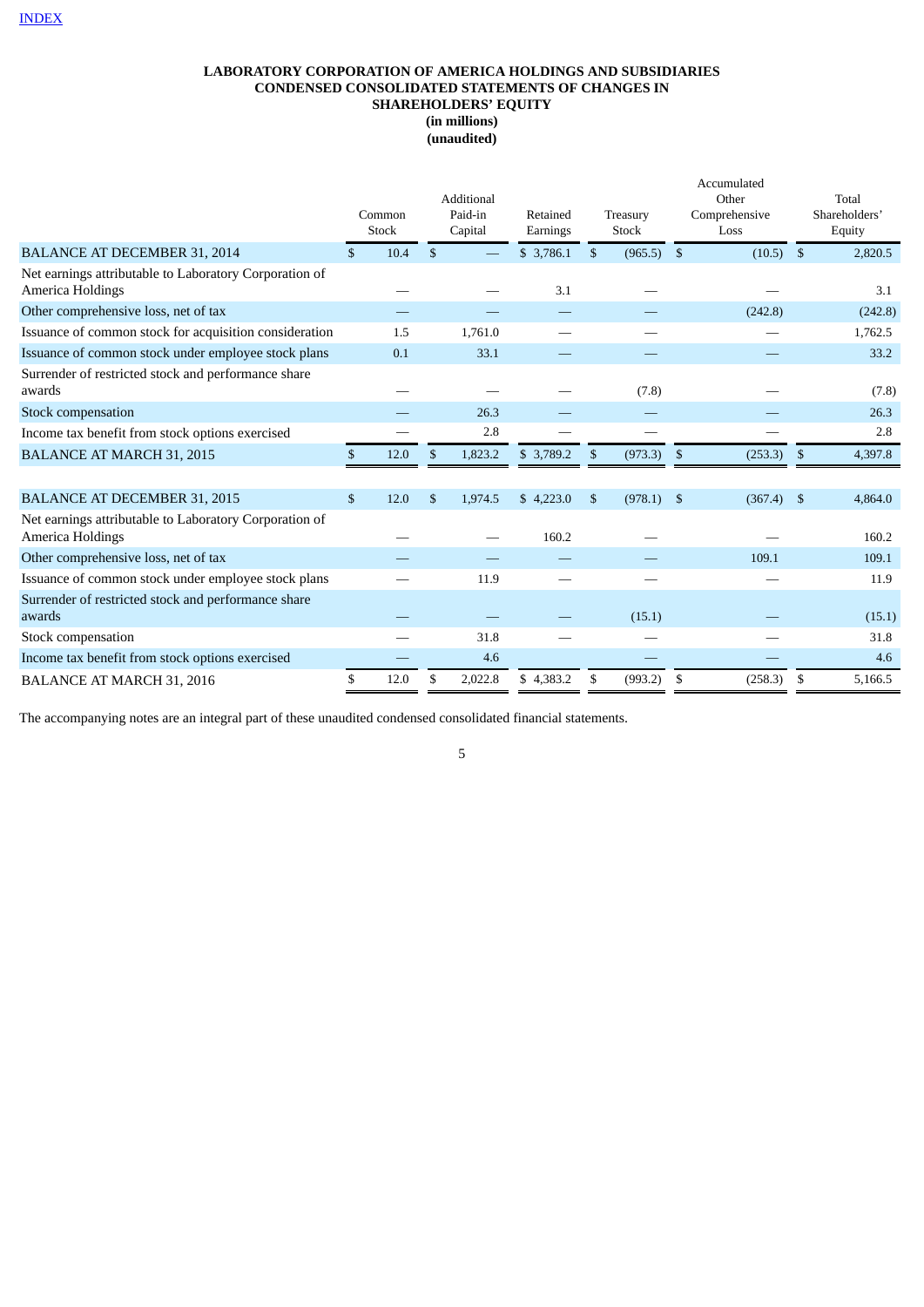# **LABORATORY CORPORATION OF AMERICA HOLDINGS AND SUBSIDIARIES CONDENSED CONSOLIDATED STATEMENTS OF CASH FLOWS (in millions) (unaudited)**

<span id="page-6-0"></span>

|                                                                                               | <b>Three Months Ended March 31,</b> |    |           |
|-----------------------------------------------------------------------------------------------|-------------------------------------|----|-----------|
|                                                                                               | 2016                                |    | 2015      |
| <b>CASH FLOWS FROM OPERATING ACTIVITIES:</b>                                                  |                                     |    |           |
| Net earnings                                                                                  | \$<br>160.2                         | \$ | 3.1       |
| Adjustments to reconcile net earnings to net cash provided by (used in) operating activities: |                                     |    |           |
| Depreciation and amortization                                                                 | 122.4                               |    | 102.6     |
| Stock compensation                                                                            | 31.8                                |    | 26.3      |
| Gain on sale of assets                                                                        | (8.4)                               |    | (1.3)     |
| Accrued interest on zero-coupon subordinated notes                                            | 0.5                                 |    | 0.5       |
| Cumulative earnings less than (in excess of) distributions from equity method investments     | 0.2                                 |    | (1.2)     |
| Asset impairment                                                                              |                                     |    | 14.8      |
| Deferred income taxes                                                                         | 18.2                                |    | 17.4      |
| Change in assets and liabilities (net of effects of acquisitions):                            |                                     |    |           |
| Increase in accounts receivable (net)                                                         | (105.8)                             |    | (40.3)    |
| Increase in unbilled services                                                                 | (14.7)                              |    | (25.5)    |
| Decrease in inventories                                                                       | 2.4                                 |    | 4.2       |
| Increase in prepaid expenses and other                                                        | (22.5)                              |    | (7.7)     |
| Decrease in accounts payable                                                                  | (34.1)                              |    | (48.9)    |
| Increase in unearned revenue                                                                  | 19.8                                |    | 14.1      |
| Decrease in accrued expenses and other                                                        | (47.0)                              |    | (145.0)   |
| Net cash provided by (used in) operating activities                                           | 123.0                               |    | (86.9)    |
| <b>CASH FLOWS FROM INVESTING ACTIVITIES:</b>                                                  |                                     |    |           |
| Capital expenditures                                                                          | (71.4)                              |    | (33.8)    |
| Proceeds from sale of assets                                                                  | 2.5                                 |    | 0.3       |
| Proceeds from sale of investment                                                              | 12.7                                |    | 8.0       |
| Investments in equity affiliates                                                              | (2.1)                               |    | (3.6)     |
| Acquisition of businesses, net of cash acquired                                               | (93.3)                              |    | (3,622.2) |
| Net cash used for investing activities                                                        | (151.6)                             |    | (3,651.3) |
| <b>CASH FLOWS FROM FINANCING ACTIVITIES:</b>                                                  |                                     |    |           |
| Proceeds from senior note offerings                                                           |                                     |    | 2,900.0   |
| Proceeds from term loan                                                                       |                                     |    | 1,000.0   |
| Payments on term loan                                                                         |                                     |    | (75.0)    |
| Proceeds from revolving credit facilities                                                     |                                     |    | 60.0      |
| Proceeds from bridge loan                                                                     |                                     |    | 400.0     |
| Payments on bridge loan                                                                       |                                     |    | (400.0)   |
| Payments on senior notes                                                                      |                                     |    | (250.0)   |
| Payment of debt issuance costs                                                                |                                     |    | (37.1)    |
| Noncontrolling interest distributions                                                         | (1.3)                               |    |           |
| Deferred payments on acquisitions                                                             | (9.8)                               |    |           |
| Payments on long-term lease obligations                                                       | (1.5)                               |    | (1.2)     |
| Excess tax benefits from stock based compensation                                             | 4.6                                 |    | 2.5       |
| Net proceeds from issuance of stock to employees                                              | 11.9                                |    | 30.5      |
| Net cash provided by financing activities                                                     | 3.9                                 |    | 3,629.7   |
| Effect of exchange rate changes on cash and cash equivalents                                  | 4.6                                 |    | (25.1)    |
|                                                                                               |                                     |    |           |
| Net decrease in cash and cash equivalents                                                     | (20.1)                              |    | (133.6)   |
| Cash and cash equivalents at beginning of period                                              | 716.4                               |    | 580.0     |
| Cash and cash equivalents at end of period                                                    | \$<br>696.3                         | \$ | 446.4     |

The accompanying notes are an integral part of these unaudited condensed consolidated financial statements.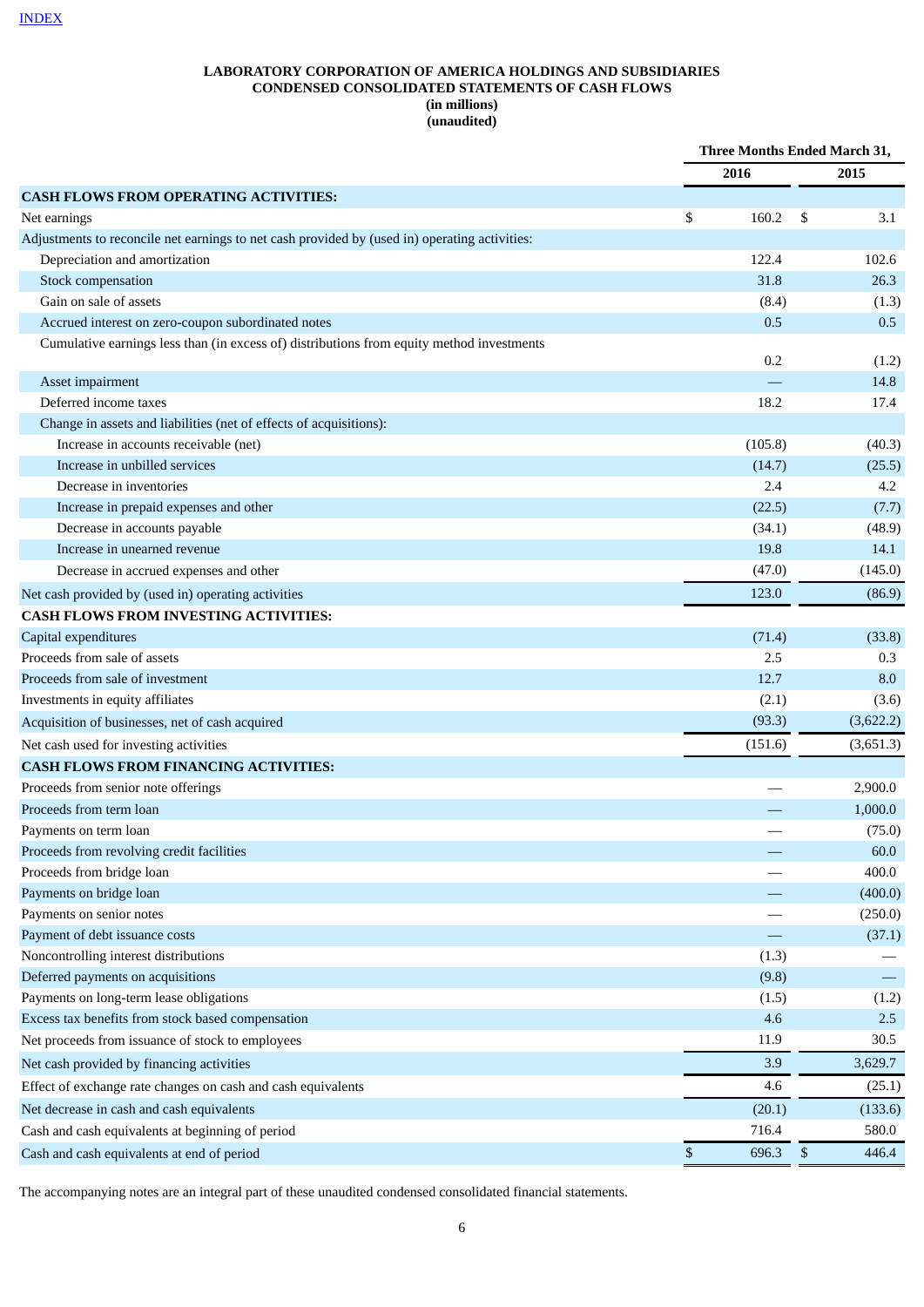#### <span id="page-7-0"></span>**1. BASIS OF FINANCIAL STATEMENT PRESENTATION**

Laboratory Corporation of America Holdings together with its subsidiaries (Company) is the world's leading healthcare diagnostics company, providing comprehensive clinical laboratory services and end-to-end drug development support. The Company's strategic vision is to improve health and improve lives by delivering world class diagnostic solutions, bringing innovative medicines to patients faster, and changing the way care is provided through the deployment of technology-enabled solutions. The Company serves managed care organizations (MCOs), biopharmaceutical companies, governmental agencies, physicians, hospitals and health systems, employers, patients and consumers, food and nutritional companies and independent clinical laboratories. The Company believes that it generated more revenue from laboratory testing than any other company in the world in 2015.

The Company reports its business in two segments, LabCorp Diagnostics (LCD) and Covance Drug Development (CDD). For further financial information about these segments, see Note 14 (Business Segment Information). During the three months ended March 31, 2016, LCD and CDD contributed 69.3% and 30.7%, respectively, of net revenues to the Company.

The condensed consolidated financial statements include the accounts of the Company and its majority-owned subsidiaries for which it exercises control. Long-term investments in affiliated companies in which the Company exercises significant influence, but which it does not control, are accounted for using the equity method. Investments in which the Company does not exercise significant influence (generally, when the Company has an investment of less than 20% and no representation on the investee's board of directors) are accounted for using the cost method. All significant inter-company transactions and accounts have been eliminated. The Company does not have any variable interest entities or special purpose entities whose financial results are not included in the condensed consolidated financial statements.

The financial statements of the Company's operating foreign subsidiaries are measured using the local currency as the functional currency. Assets and liabilities are translated at exchange rates as of the balance sheet date. Revenues and expenses are translated at average monthly exchange rates prevailing during the period. Resulting translation adjustments are included in "Accumulated other comprehensive income."

The accompanying condensed consolidated financial statements of the Company are unaudited. In the opinion of management, all adjustments necessary for a fair statement of results of operations, cash flows and financial position have been made. Except as otherwise disclosed, all such adjustments are of a normal recurring nature. Interim results are not necessarily indicative of results for a full year. The year-end condensed consolidated balance sheet data was derived from audited financial statements but does not include all disclosures required by generally accepted accounting principles.

The condensed consolidated financial statements and notes are presented in accordance with the rules and regulations of the Securities and Exchange Commission and do not contain certain information included in the Company's 2015 Annual Report on Form 10-K, as amended. Therefore, the interim statements should be read in conjunction with the consolidated financial statements and notes thereto contained in the Company's Annual Report.

#### **New Accounting Pronouncements**

In May 2014, the Financial Accounting Standards Board (FASB) issued the converged standard on revenue recognition with the objective of providing a single, comprehensive model for all contracts with customers to improve comparability in the financial statements of companies reporting using International Financial Reporting Standards and U.S. Generally Accepted Accounting Principles. The standard contains principles that an entity must apply to determine the measurement of revenue and timing of when it is recognized. The underlying principle is that an entity must recognize revenue to depict the transfer of goods or services to customers at an amount that the entity expects to be entitled to in exchange for those goods or services. An entity can apply the revenue standard retrospectively to each prior reporting period presented (full retrospective method) or retrospectively with the cumulative effect of initially applying the standard recognized at the date of initial application in retained earnings. As originally issued, the new revenue recognition standard would be effective for the Company beginning January 1, 2017. On July 9, 2015, the FASB approved the proposal to defer the effective date of this standard by one year. The standard will be effective for the Company beginning January 1, 2018, with early adoption permitted for annual periods beginning after December 16, 2016. The Company is currently evaluating the expected impact of the standard.

In August 2014, the FASB issued a new accounting standard that explicitly requires management to assess an entity's ability to continue as a going concern, and to provide related financial statement footnote disclosures in certain circumstances. Under this standard, in connection with each annual and interim period, management must assess whether there is substantial doubt about an entity's ability to continue as a going concern within one year after the financial statements are issued (or available to be issued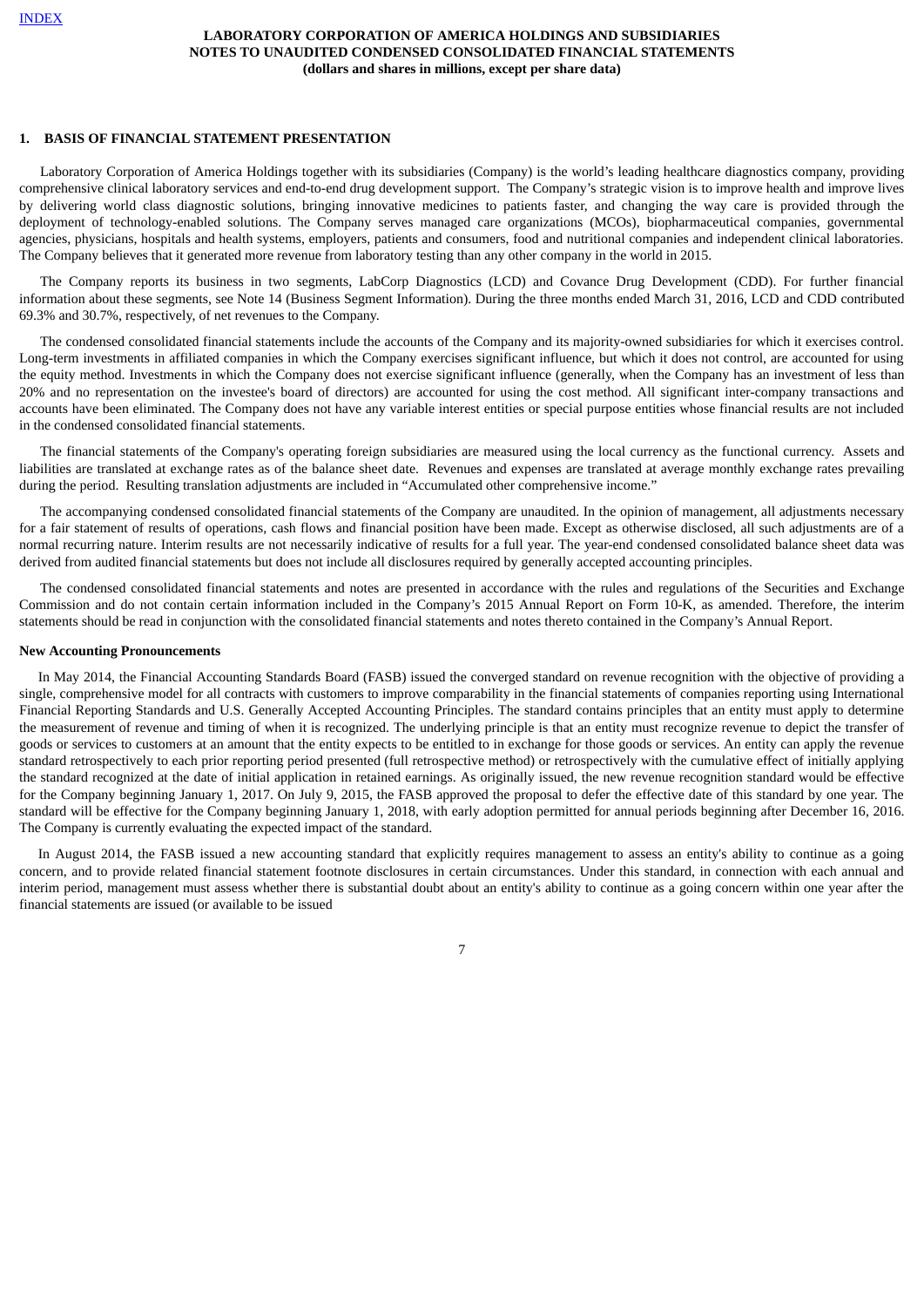when applicable). Management shall consider relevant conditions and events that are known and reasonably knowable at such issuance date. Substantial doubt about an entity's ability to continue as a going concern exists if it is probable that the entity will be unable to meet its obligations as they become due within one year after issuance date. Disclosures will be required if conditions or events give rise to substantial doubt. This standard is effective for the Company for the annual period ending after December 15, 2016, with early adoption permitted. The adoption of this standard is not expected to have a material impact on the consolidated financial statements.

In November 2015, the FASB issued a new accounting standard that requires the deferred tax liabilities and assets to be classified as noncurrent on the consolidated balance sheet. The Company early adopted this standard on a full-retrospective basis as of March 31, 2016. The adoption of this standard does not have a material impact on the consolidated financial statements.

In January 2016, the FASB issued a new accounting standard that addresses certain aspects of recognition, measurement, presentation and disclosure of financial instruments. A financial instrument is defined as cash, evidence of ownership interest in a company or other entity, or a contract that both: (i) imposes on one entity a contractual obligation either to deliver cash or another financial instrument to a second entity or to exchange other financial instruments on potentially unfavorable terms with the second entity and (ii) conveys to that second entity a contractual right either to receive cash or another financial instrument from the first entity or to exchange other financial instruments on potentially favorable terms with the first entity. The standard will be effective for the Company beginning January 1, 2018, with early adoption permitted. The Company is evaluating the impact that this new standard will have on the consolidated financial statements.

In February 2016, the FASB issued a new accounting standard that sets out the principles for the recognition, measurement, presentation and disclosure of leases for both parties to a contract (i.e., lessees and lessors). The new standard requires lessees to apply a dual approach, classifying leases as either finance or operating leases based on the principle of whether or not the lease is effectively a financed purchase by the lessee. This classification will determine whether lease expense is recognized based on an effective interest method or on a straight-line basis over the term of the lease. A lessee is also required to record a right-of-use asset and a lease liability for all leases with a term of greater than 12 months regardless of their classification. Leases with a term of 12 months or less will be accounted for based on guidance similar to current guidance for operating leases. The new standard requires lessors to account for leases using an approach that is substantially equivalent to existing guidance for sales-type leases, direct financing leases and operating leases. The standard is effective on January 1, 2019, with early adoption permitted. The Company is evaluating the impact that this new standard will have on the consolidated financial statements.

In March 2016, the FASB issued a new accounting standard intended to simplify aspects of share-based payment accounting. The standard changes how companies account for certain aspects of share-based payment awards to employees, including the accounting for income taxes, forfeitures, and statutory tax withholding requirements, as well as the classification of related matters in the statement of cash flows. The update is effective on January 1, 2017, with early adoption permitted. The Company is currently evaluating this new standard and the impact it will have on its consolidated financial statements.

#### **Reclassifications**

The Company has reclassified debt issuance costs from prepaid and other assets, net to direct deductions from the associated debt liability in the December 31, 2015 consolidated balance sheet in accordance with the implementation of a recently issued FASB standard update.

In addition, the Company has reclassified short-term deferred tax assets and short-term deferred tax liabilities to net long-term deferred tax assets and net long-term deferred tax liabilities by jurisdiction, respectively, in the December 31, 2015 consolidated balance sheet in accordance with the implementation of a recently issued FASB standard update.

### **2. BUSINESS ACQUISITIONS**

On February 19, 2015 (Acquisition Date), the Company completed the acquisition of Covance Inc. (Acquisition) for \$6,150.7. The Company finalized its purchase price allocation during the measurement period. The facts and circumstances that existed at the date of the Acquisition, if known, would have affected the measurement of the amounts recognized at that date. In accordance with ASC 805, *Business Combinations*, measurement period adjustments are not included in current earnings, but recognized as of the date of the acquisition with a corresponding adjustment to goodwill resulting from the change in preliminary amounts. As a result, the Company adjusted the preliminary allocation of the purchase price initially recorded at the Acquisition Date to reflect these measurement period adjustments. The Company recorded certain measurement period adjustments and certain classifications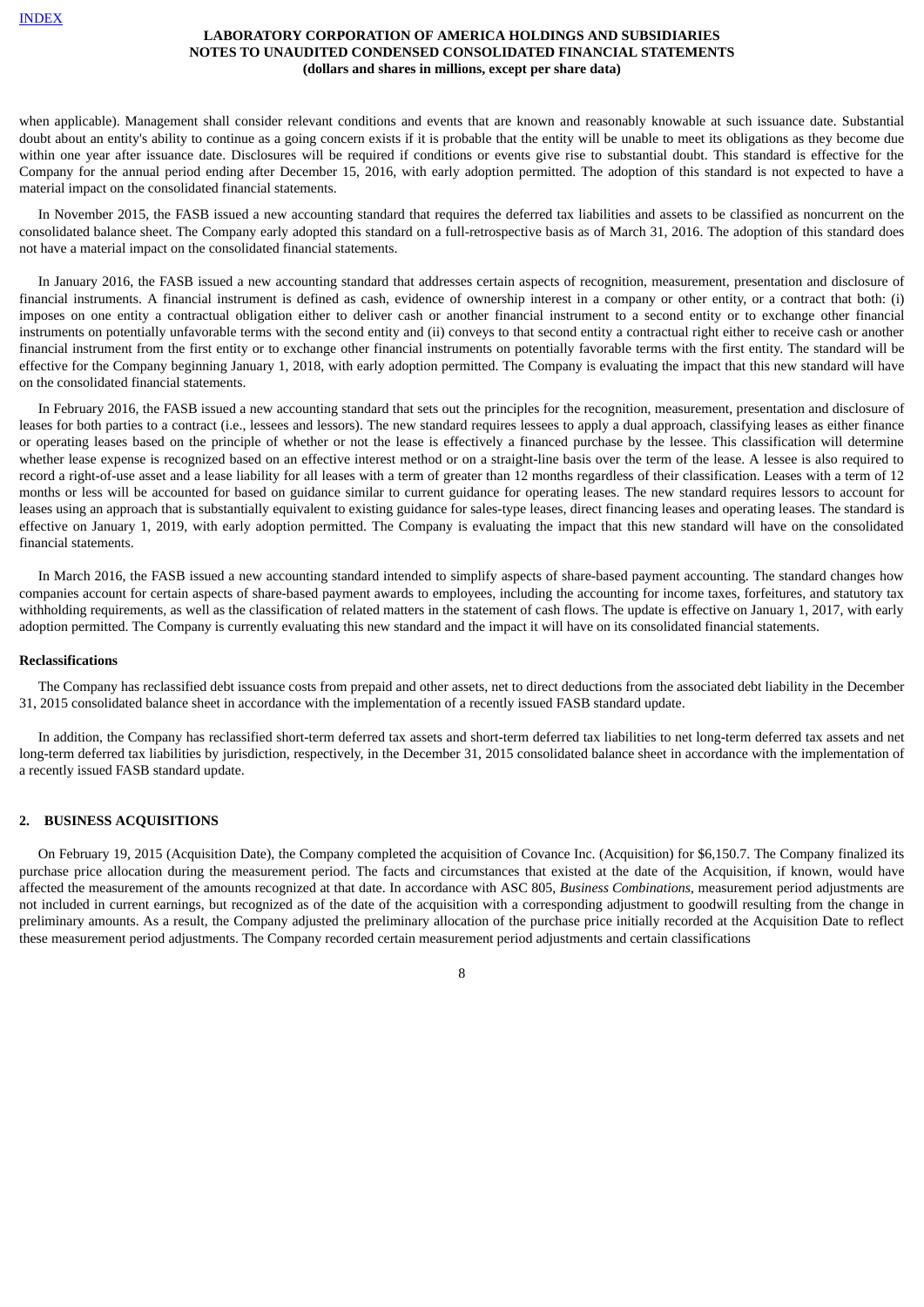of expenses, including items associated with the allocation of stock compensation, from cost of revenue to selling, general and administrative expenses. As a result of these measurement period adjustments, depreciation expense, amortization and the provision for income taxes for the three months ended March 31, 2015 decreased \$1.9, \$0.3 and \$0.2, respectively. In addition, accumulated comprehensive income as of December 31, 2015 increased by \$102.7 (\$122.2 of which related to the three months ended March 31, 2015) due to the cumulative translation adjustment relating to the allocation of the intangible assets associated with the Acquisition.

The valuation of acquired assets and assumed liabilities at the Acquisition Date include the following:

| <b>Consideration Transferred</b> |         |
|----------------------------------|---------|
| Cash consideration               | 4,388.2 |
| Stock consideration              | 1,762.5 |
|                                  | 6,150.7 |

|                               | <b>Preliminary February 19,</b><br>2015 | <b>Measurement Period</b><br><b>Adjustments</b> | <b>Adjusted</b><br><b>February 19, 2015</b> |
|-------------------------------|-----------------------------------------|-------------------------------------------------|---------------------------------------------|
| <b>Net Assets Acquired</b>    |                                         |                                                 |                                             |
| Cash and cash equivalents     | \$<br>780.8                             | \$                                              | \$<br>780.8                                 |
| Accounts receivable           | 334.8                                   |                                                 | 334.8                                       |
| <b>Unbilled services</b>      | 138.7                                   |                                                 | 138.7                                       |
| Inventories                   | 51.9                                    |                                                 | 51.9                                        |
| Prepaid expenses and other    | 261.4                                   | 86.5                                            | 347.9                                       |
| Deferred income taxes         | 34.4                                    | 61.5                                            | 95.9                                        |
| Property, plant and equipment | 844.2                                   | 174.0                                           | 1,018.2                                     |
| Goodwill                      | 3,176.1                                 | (82.4)                                          | 3,093.7                                     |
| Customer relationships        | 1,917.2                                 | (86.9)                                          | 1,830.3                                     |
| Trade names and trademarks    | 289.4                                   | (18.9)                                          | 270.5                                       |
| Land use right                | 4.9                                     | (4.9)                                           |                                             |
| Technology                    |                                         | 74.5                                            | 74.5                                        |
| Favorable leases              |                                         | 5.5                                             | 5.5                                         |
| Other assets                  | 15.2                                    | (3.2)                                           | 12.0                                        |
| Total assets acquired         | 7,849.0                                 | 205.7                                           | 8,054.7                                     |
| Accounts payable              | 190.8                                   |                                                 | 190.8                                       |
| Accrued expenses and other    | 280.8                                   | 26.1                                            | 306.9                                       |
| <b>Unearned revenue</b>       | 168.0                                   |                                                 | 168.0                                       |
| Deferred income taxes         | 730.2                                   | 149.1                                           | 879.3                                       |
| Senior notes                  | 250.0                                   |                                                 | 250.0                                       |
| Other liabilities             | 78.5                                    | 30.5                                            | 109.0                                       |
| Total liabilities acquired    | 1,698.3                                 | 205.7                                           | 1,904.0                                     |
| Net assets acquired           | \$<br>6,150.7                           | \$                                              | \$<br>6,150.7                               |

The amortization periods for intangible assets acquired are 27 years for customer relationships, 15 years for trade names and trademarks, 10 years for technology, and 8 years for favorable leases.

# *Unaudited Pro Forma Information*

The Company completed the Acquisition on February 19, 2015. Had the Acquisition been completed as of the beginning of 2014, the Company's pro forma results for 2015 would have been as follows: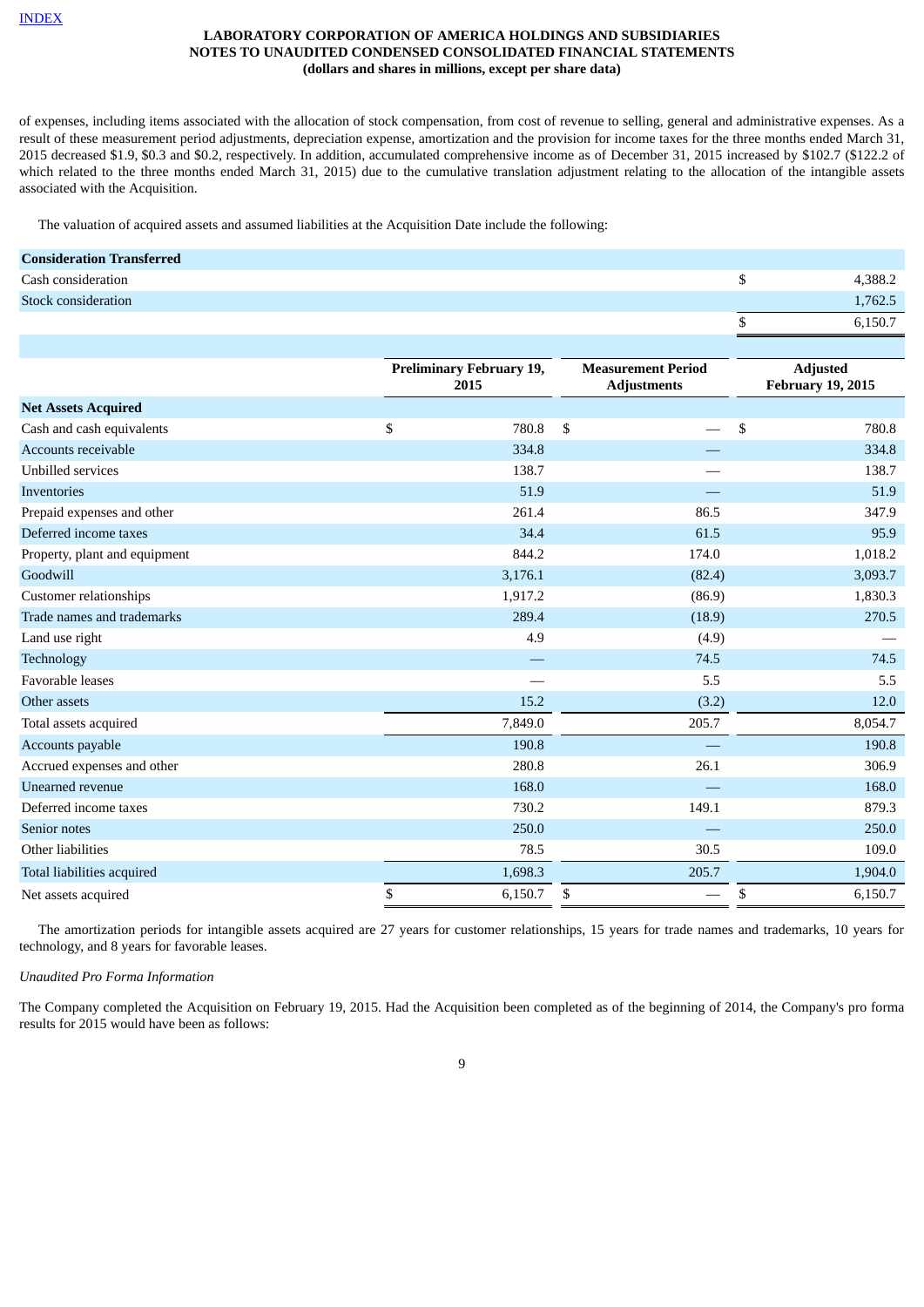|                     |   | Three Months Ended<br>March 31, 2015 |
|---------------------|---|--------------------------------------|
| Total revenues      |   | 2,146.4                              |
| Operating income    |   | 272.4                                |
| Net income          |   | 125.1                                |
| Earnings per share: |   |                                      |
| <b>Basic</b>        | D | 1.23                                 |
| Diluted             |   | 1.22                                 |

The unaudited pro forma results reflect certain adjustments related to past operating performance, acquisition costs and acquisition accounting adjustments, such as increased amortization expense based on the estimated fair value of assets acquired, the impact of the Company's new financing arrangements, and the related tax effects. The 2015 pro forma results exclude costs directly attributable to the Acquisition which are not expected to have a continuing impact on the combined company. The pro forma results do not include any anticipated synergies which may be achievable subsequent to the Acquisition. These pro forma results of operations have been prepared for comparative purposes only, and they do not purport to be indicative of the results of operations that actually would have resulted had the Acquisition occurred on the date indicated or that may result in the future.

During the three months ended March 31, 2016, the Company also acquired various laboratories and related assets for approximately \$93.3 in cash (net of cash acquired). The purchase consideration for these acquisitions has been allocated to the estimated fair market value of the net assets acquired, including approximately \$37.3 in identifiable intangible assets (primarily customer relationships and non-compete agreements) and a residual amount of goodwill of approximately \$59.4. These acquisitions were made primarily to extend the Company's geographic reach in important market areas and/or enhance the Company's scientific differentiation and esoteric testing capabilities.

### **3. EARNINGS PER SHARE**

Basic earnings per share is computed by dividing net earnings attributable to Laboratory Corporation of America Holdings by the weighted average number of common shares outstanding. Diluted earnings per share is computed by dividing net earnings including the impact of dilutive adjustments by the weighted average number of common shares outstanding plus potentially dilutive shares, as if they had been issued at the earlier of the date of issuance or the beginning of the period presented. Potentially dilutive common shares result primarily from the Company's outstanding stock options, restricted stock awards, restricted stock units, performance share awards, and shares issuable upon conversion of zero-coupon subordinated notes.

The following represents a reconciliation of basic earnings per share to diluted earnings per share:

|                                                       | Three Months Ended March 31, |       |                        |          |      |               |     |                               |  |      |  |
|-------------------------------------------------------|------------------------------|-------|------------------------|----------|------|---------------|-----|-------------------------------|--|------|--|
|                                                       |                              |       | 2016                   |          | 2015 |               |     |                               |  |      |  |
|                                                       | <b>Shares</b><br>Earnings    |       | Per<br>Share<br>Amount | Earnings |      | <b>Shares</b> |     | Per<br><b>Share</b><br>Amount |  |      |  |
| Basic earnings per share:                             |                              |       |                        |          |      |               |     |                               |  |      |  |
| Net earnings                                          | \$                           | 160.2 | 101.6                  |          | 1.58 | -S            | 3.1 | 91.9                          |  | 0.04 |  |
| Dilutive effect of employee stock options and awards  |                              |       | 1.4                    |          |      |               |     | 1.2                           |  |      |  |
| Effect of convertible debt                            |                              |       | 0.6                    |          |      |               |     | 0.7                           |  |      |  |
| Diluted earnings per share:                           |                              |       |                        |          |      |               |     |                               |  |      |  |
| Net earnings including impact of dilutive adjustments |                              | 160.2 | 103.6                  |          | 1.55 |               | 3.1 | 93.8                          |  | 0.04 |  |

The following table summarizes the potential common shares not included in the computation of diluted earnings per share because their impact would have been antidilutive:

|                      |      | Three Months Ended March<br>⊥ ب |
|----------------------|------|---------------------------------|
|                      | 2016 | 2015                            |
| <b>Stock options</b> | 0.3  |                                 |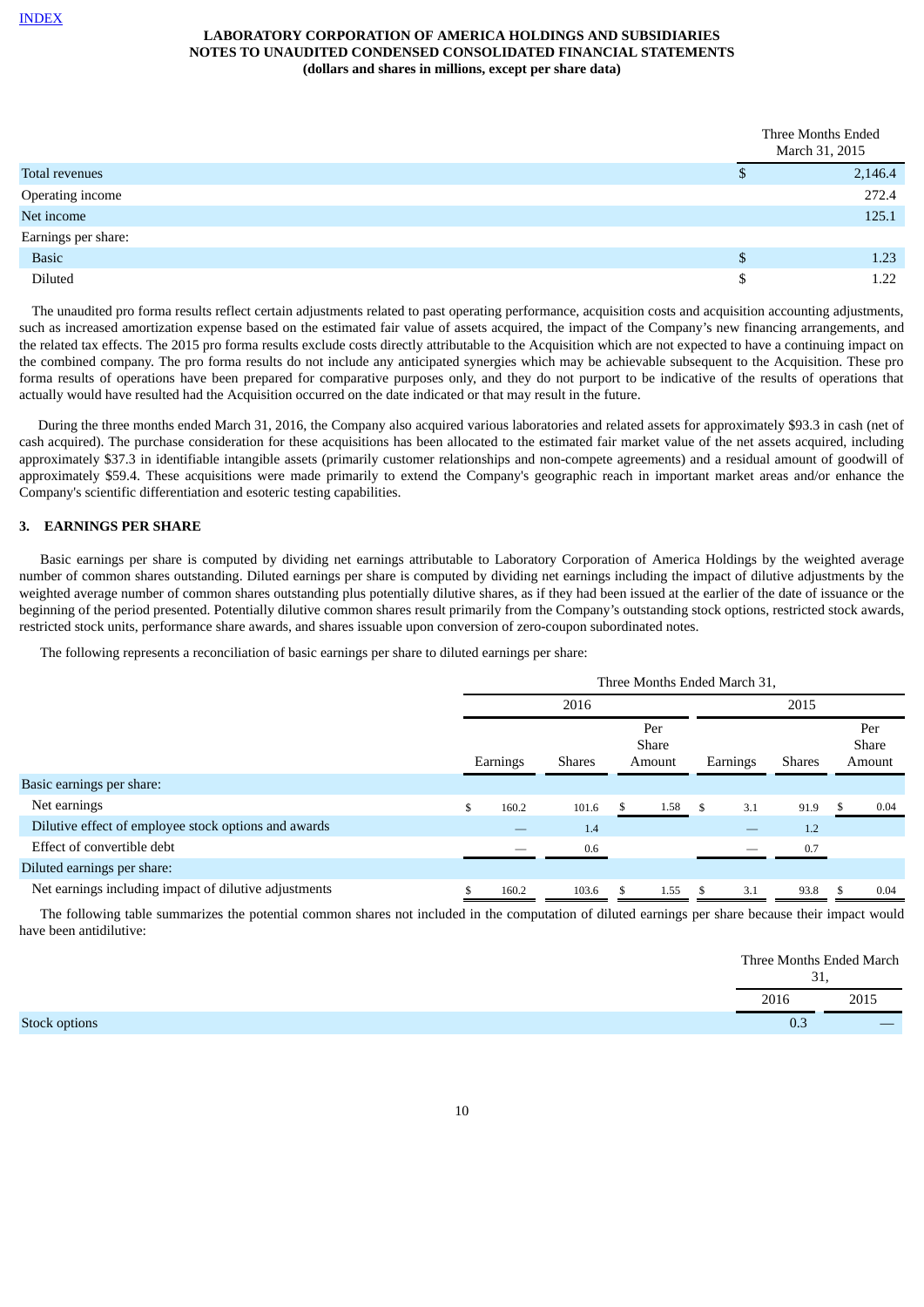## **4. RESTRUCTURING AND OTHER SPECIAL CHARGES**

During the first three months of 2016, the Company recorded net restructuring and other special charges of \$19.2; \$3.2 within LCD and \$16.0 within CDD. The charges were comprised of \$4.5 related to severance and other personnel costs along with \$17.0 in costs associated with facility closures. A substantial portion of these costs relate to the planned closure of duplicative data center operations. The Company reversed previously established reserves of \$2.3 in unused severance reserves primarily as the result of selling one of CDD's minimum volume contract facilities to a third party. The Company incurred additional legal and other costs of \$1.6 relating to the wind-down of its minimum volume contract operations. The Company also recorded \$1.7 in consulting expenses relating to fees incurred as part of its Acquisition integration costs and compensation analysis, along with \$1.2 in short-term equity retention arrangements relating to the Acquisition and \$4.1 of accelerated equity compensation relating to the announced retirement of a Company executive (all recorded in selling, general and administrative expenses). In addition, the Company incurred \$1.5 of non-capitalized costs associated with the implementation of a major system as part of its Project LaunchPad business process improvement initiative.

During the first three months of 2015, the Company recorded net restructuring and other special charges of \$19.3. The charges were comprised of \$3.2 related to severance and other personnel costs along with \$16.1 in costs associated with facility closures and general integration initiatives.

In addition, during the first three months of 2015, the Company recorded \$6.0 in consulting expenses (recorded in selling, general and administrative expenses) relating to fees incurred as part of its business process improvement initiative. The Company also recorded \$166.0 of deal costs related to the Acquisition, of which \$113.4 is included in selling and \$52.6 is included in interest expense.

The following represents the Company's restructuring reserve activities for the period indicated:

|                                           |                                              | <b>LCD</b>        |                                          | <b>CDD</b> |                                              |                                          |   |        |
|-------------------------------------------|----------------------------------------------|-------------------|------------------------------------------|------------|----------------------------------------------|------------------------------------------|---|--------|
|                                           | Severance and Other<br><b>Employee Costs</b> |                   | Lease and Other<br><b>Facility Costs</b> |            | Severance and Other<br><b>Employee Costs</b> | Lease and Other<br><b>Facility Costs</b> |   | Total  |
| Balance as of December 31, 2015           | S                                            | $0.1 \text{ }$ \$ | 26.5                                     | -\$        | $51.5 \text{ }$ \$                           | $1.1 \text{ }$ \$                        |   | 79.2   |
| Restructuring charges                     |                                              | 3.2               | 0.1                                      |            | 1.3                                          | 16.9                                     |   | 21.5   |
| Reduction of prior restructuring accruals |                                              |                   | (0.1)                                    |            | (2.2)                                        |                                          |   | (2.3)  |
| Cash payments and other adjustments       |                                              | (2.0)             | (10.8)                                   |            | (8.6)                                        | 7.1                                      |   | (14.3) |
| Balance as of March 31, 2016              |                                              | $1.3 \text{ } $s$ | 15.7                                     | -S         | 42.0 \$                                      | $25.1 \text{ }$ \$                       |   | 84.1   |
| Current                                   |                                              |                   |                                          |            |                                              |                                          | C | 50.9   |
| Non-current                               |                                              |                   |                                          |            |                                              |                                          |   | 33.2   |
|                                           |                                              |                   |                                          |            |                                              |                                          |   | 84.1   |

# **5. GOODWILL AND INTANGIBLE ASSETS**

The changes in the carrying amount of goodwill for the three-month period ended March 31, 2016 and for the year ended December 31, 2015 are as follows:

|                                        |    | <b>LCD</b>        |  |                   | <b>CDD</b>        |   |                      |  | Total             |    |                   |  |
|----------------------------------------|----|-------------------|--|-------------------|-------------------|---|----------------------|--|-------------------|----|-------------------|--|
|                                        |    | March 31,<br>2016 |  | December 31, 2015 | March 31,<br>2016 |   | December 31,<br>2015 |  | March 31,<br>2016 |    | December 31, 2015 |  |
| Balance as of January 1                | S. | 3.201.7           |  | 2,988.9           | 2,990.2           | S | 110.5                |  | 6,191.9           | -S | 3,099.4           |  |
| Goodwill acquired during<br>the period |    | 59.4              |  | 225.6             |                   |   | 2,969.0              |  | 59.4              |    | 3,194.6           |  |
| Adjustments to goodwill                |    | (21.1)            |  | (12.8)            | 22.2              |   | (89.3)               |  | 1.1               |    | (102.1)           |  |
| Balance at end of period               | S  | 3,240.0           |  | 3,201.7           | 3.012.4           |   | 2,990.2              |  | 6,252.4           | S  | 6,191.9           |  |

The components of identifiable intangible assets are as follows:

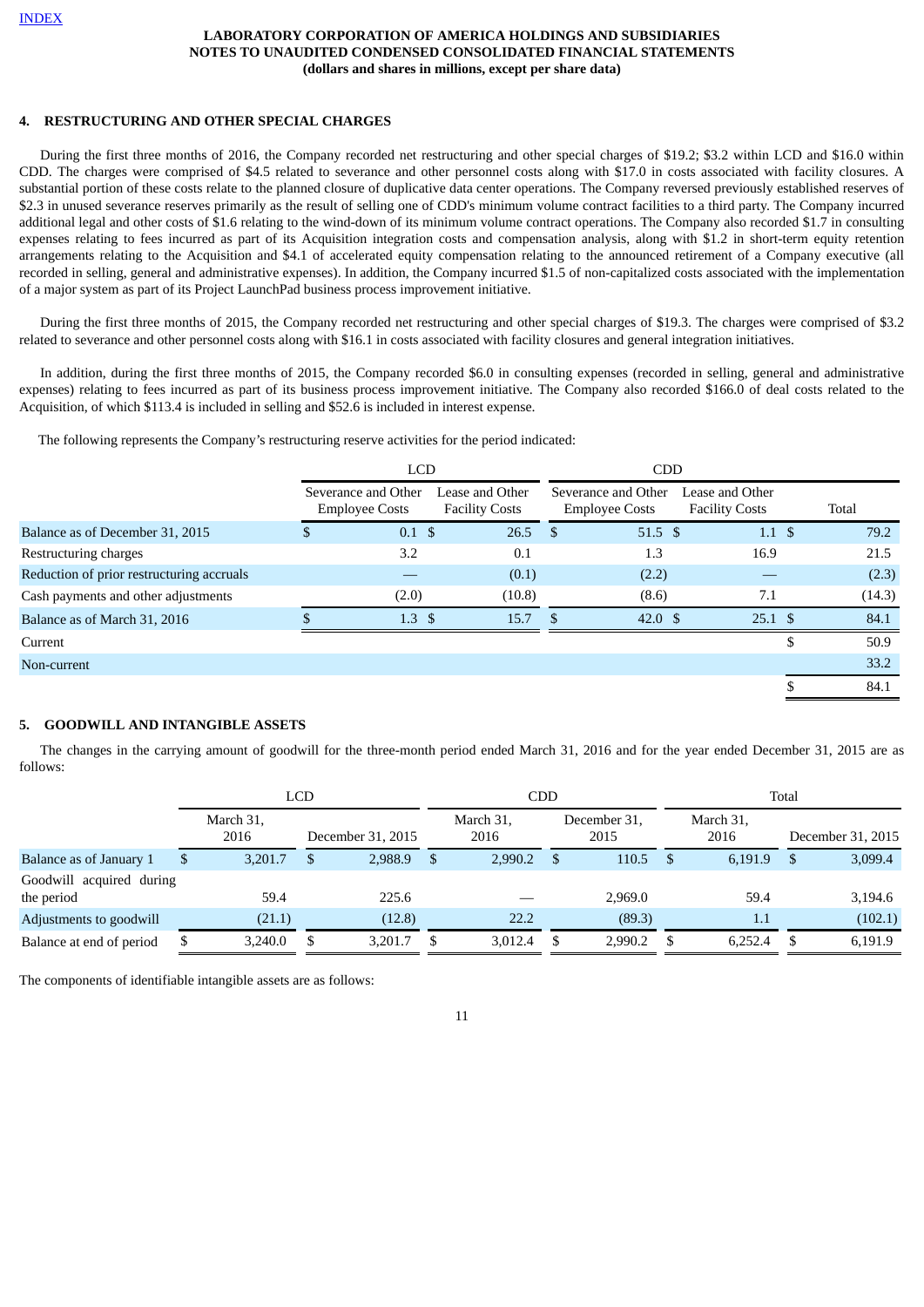|                                  | March 31, 2016 |                             |    |                             |               |         | December 31, 2015 |                             |      |                             |    |         |  |
|----------------------------------|----------------|-----------------------------|----|-----------------------------|---------------|---------|-------------------|-----------------------------|------|-----------------------------|----|---------|--|
|                                  |                | Gross<br>Carrying<br>Amount |    | Accumulated<br>Amortization |               | Net     |                   | Gross<br>Carrying<br>Amount |      | Accumulated<br>Amortization |    | Net     |  |
| Customer relationships           | \$             | 3,220.7                     | \$ | (758.1)                     | \$            | 2,462.6 | \$                | 3,137.8                     | - \$ | (725.6)                     | -S | 2,412.2 |  |
| Patents, licenses and technology |                | 322.2                       |    | (150.9)                     |               | 171.3   |                   | 309.6                       |      | (144.7)                     |    | 164.9   |  |
| Non-compete agreements           |                | 49.8                        |    | (38.3)                      |               | 11.5    |                   | 51.2                        |      | (37.2)                      |    | 14.0    |  |
| Trade names                      |                | 402.8                       |    | (122.1)                     |               | 280.7   |                   | 400.9                       |      | (115.5)                     |    | 285.4   |  |
| Land use right                   |                | 5.5                         |    | (0.8)                       |               | 4.7     |                   | 5.5                         |      | (0.6)                       |    | 4.9     |  |
| Canadian licenses                |                | 479.6                       |    |                             |               | 479.6   |                   | 451.0                       |      |                             |    | 451.0   |  |
|                                  | \$             | 4,480.6                     | \$ | (1,070.2)                   | <sup>\$</sup> | 3.410.4 | \$                | 4,356.0                     |      | (1,023.6)                   |    | 3,332.4 |  |

Amortization of intangible assets for the three-month periods ended March 31, 2016 and March 31, 2015 was \$44.3 and \$31.1, respectively. Amortization expense for the net carrying amount of intangible assets is estimated to be \$106.0 for the remainder of fiscal 2016, \$167.1 in fiscal 2017, \$156.3 in fiscal 2018, \$149.4 in fiscal 2019, \$143.0 in fiscal 2020 and \$2,030.8 thereafter.

### **6. DEBT**

Short-term borrowings and the current portion of long-term debt at March 31, 2016 and December 31, 2015 consisted of the following:

|                                                                   | March 31, |                   |
|-------------------------------------------------------------------|-----------|-------------------|
|                                                                   | 2016      | December 31, 2015 |
| Zero-coupon convertible subordinated notes                        | 95.0      | 94.5              |
| 3.125% senior notes due 2016                                      | 325.0     | 325.0             |
| Debt issuance costs                                               | (0.8)     | (1.0)             |
| Current portion of capital leases                                 | 6.2       | 5.4               |
| Total short-term borrowings and current portion of long-term debt | 425.4     | 423.9             |

Long-term debt at March 31, 2016 and December 31, 2015 consisted of the following:

|                              |     | March 31, |               |                   |
|------------------------------|-----|-----------|---------------|-------------------|
|                              |     | 2016      |               | December 31, 2015 |
| 2.20% senior notes due 2017  | \$. | 500.0     | <sup>\$</sup> | 500.0             |
| 2.50% senior notes due 2018  |     | 400.0     |               | 400.0             |
| 4.625% senior notes due 2020 |     | 642.1     |               | 621.6             |
| 2.625% senior notes due 2020 |     | 500.0     |               | 500.0             |
| 3.75% senior notes due 2022  |     | 500.0     |               | 500.0             |
| 3.20% senior notes due 2022  |     | 500.0     |               | 500.0             |
| 4.00% senior notes due 2023  |     | 300.0     |               | 300.0             |
| 3.60% senior notes due 2025  |     | 1,000.0   |               | 1,000.0           |
| 4.70% senior notes due 2045  |     | 900.0     |               | 900.0             |
| Term loan                    |     | 715.0     |               | 715.0             |
| Debt issuance costs          |     | (49.7)    |               | (51.8)            |
| Capital leases               |     | 62.1      |               | 55.5              |
| Total long-term debt         |     | 5,969.5   | -S            | 5,940.3           |

#### **Senior Notes**

As a result of the Acquisition, the Company assumed privately placed senior notes in an aggregate principal amount of \$250.0 issued by Covance pursuant to a Note Purchase Agreement dated October 2, 2013. On March 5, 2015, the Company caused Covance to prepay all of the outstanding Senior Notes at 100% of the principal amount plus accrued interest, and a total make-whole amount of \$37.4 which was expensed. The Note Purchase Agreement terminated effective March 5, 2015 in connection with the prepayment of the Senior Notes.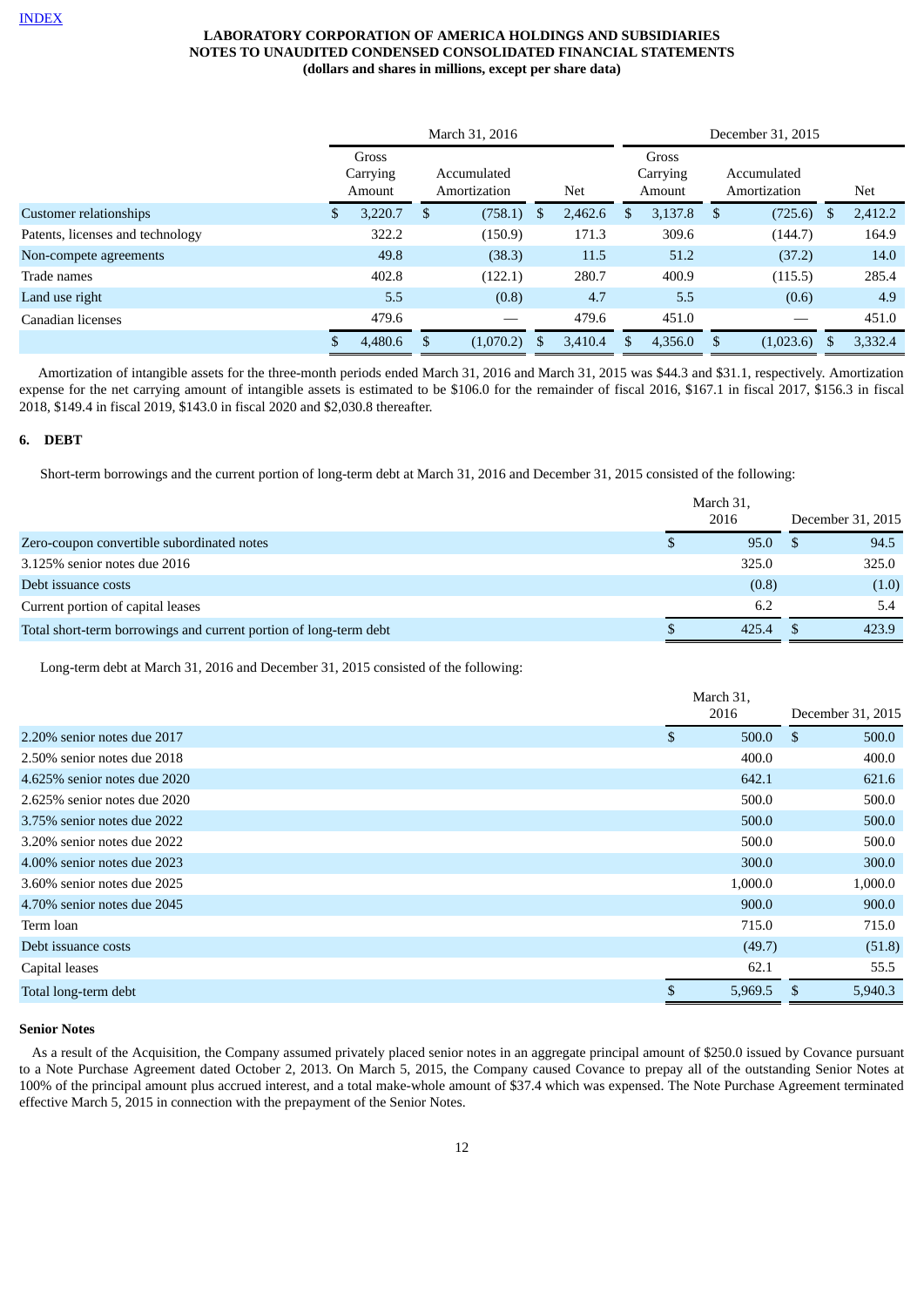During the third quarter of 2013, the Company entered into two fixed-to-variable interest rate swap agreements for its 4.625% senior notes due 2020 with an aggregate notional amount of \$600.0 and variable interest rates based on one-month LIBOR plus 2.298% to hedge against changes in the fair value of a portion of the Company's long-term debt. These derivative financial instruments are accounted for as fair value hedges of the senior notes due 2020. These interest rate swaps are included in other long-term assets and added to the value of the senior notes, with an aggregate fair value of \$42.1 at March 31, 2016 and \$21.6 at December 31, 2015.

#### **Zero-Coupon Subordinated Notes**

On March 11, 2016, the Company announced that for the period from March 12, 2016 to September 11, 2016, the zero-coupon subordinated notes will accrue contingent cash interest at a rate of no less than 0.125% of the average market price of a zero-coupon subordinated note for the five trading days ended March 8, 2016, in addition to the continued accrual of the original issue discount.

On April 4, 2016, the Company announced that its zero-coupon subordinated notes may be converted into cash and common stock at the conversion rate of 13.4108 per \$1,000.0 principal amount at maturity of the notes, subject to the terms of the zero-coupon subordinated notes and the indenture, dated as of October 24, 2006 between the Company and The Bank of New York Mellon, as trustee and the conversion agent. In order to exercise the option to convert all or a portion of the zero-coupon subordinated notes, holders are required to validly surrender their zero-coupon subordinated notes at any time during the calendar quarter beginning April 1, 2016 through the close of business on the last business day of the calendar quarter, which is 5:00 p.m., New York City time, on Thursday, June 30, 2016. If notices of conversion are received, the Company plans to settle the cash portion of the conversion obligation with cash on hand and/or borrowings under the new revolving credit facility.

### **Credit Facilities**

As part of its financing of the Acquisition, the Company entered into a \$1,000.0 term loan. The term loan credit facility will mature five years after the closing date of the Acquisition and may be prepaid without penalty. The term loan balance at March 31, 2016 and December 31, 2015 was \$715.0.

On December 19, 2014, the Company entered into an amendment and restatement of its existing senior revolving credit facility, which was originally entered into on December 21, 2011. The senior revolving credit facility consists of a five-year revolving facility in the principal amount of up to \$1,000.0, with the option of increasing the facility by up to an additional \$250.0, subject to the agreement of one or more new or existing lenders to provide such additional amounts and certain other customary conditions. The new revolving credit facility also provides for a subfacility of up to \$100.0 for swing line borrowings and a subfacility of up to \$125.0 for issuances of letters of credit. The new revolving credit facility is permitted to be used for general corporate purposes, including working capital, capital expenditures, funding of share repurchases and certain other payments, and acquisitions and other investments. There was no outstanding balance on the Company's revolving credit facility at March 31, 2016 or December 31, 2015.

On January 30, 2015, the Company issued \$2,900.0 in debt securities consisting of \$500.0 aggregate principal amount of 2.625% Senior Notes due 2020, \$500.0 aggregate principal amount of 3.20% Senior Notes due 2022, \$1,000.0 aggregate principal amount of 3.60% Senior Notes due 2025 and \$900.0 aggregate principal amount of 4.70% Senior Notes due 2045 (together, the Acquisition Notes). Net proceeds from the offering of the Acquisition Notes were \$2,870.2 after deducting underwriting discounts and other expenses of the offering. Net proceeds were used to pay a portion of the cash consideration and the fees and expenses in connection with the Acquisition.

On February 13, 2015, the Company entered into a 60-day cash bridge term loan credit facility in the principal amount of \$400.0 for the purpose of financing a portion of the cash consideration and the fees and expenses in connection with the Acquisition. The 60-day cash bridge term loan credit facility was advanced in full on February 19, 2015, the date of the Company's completion of the Acquisition. On March 16, 2015, the Company elected to prepay the bridge facility without penalty.

Under the term loan facility and the revolving credit facility, the Company is subject to negative covenants limiting subsidiary indebtedness and certain other covenants typical for investment grade-rated borrowers, and the Company is required to maintain a leverage ratio that declines over time. From and after the Acquisition Date, the leverage ratio must be no greater than 4.75 to 1.0 with respect to the last day of each of the first four fiscal quarters ending on or after the closing date, 4.25 to 1.0 with respect to the last day of each of the fifth through eighth fiscal quarters ending after the closing date, and 3.75 to 1.0 with respect to the last day of each fiscal quarter ending thereafter. The Company was in compliance with all covenants in the term loan facility

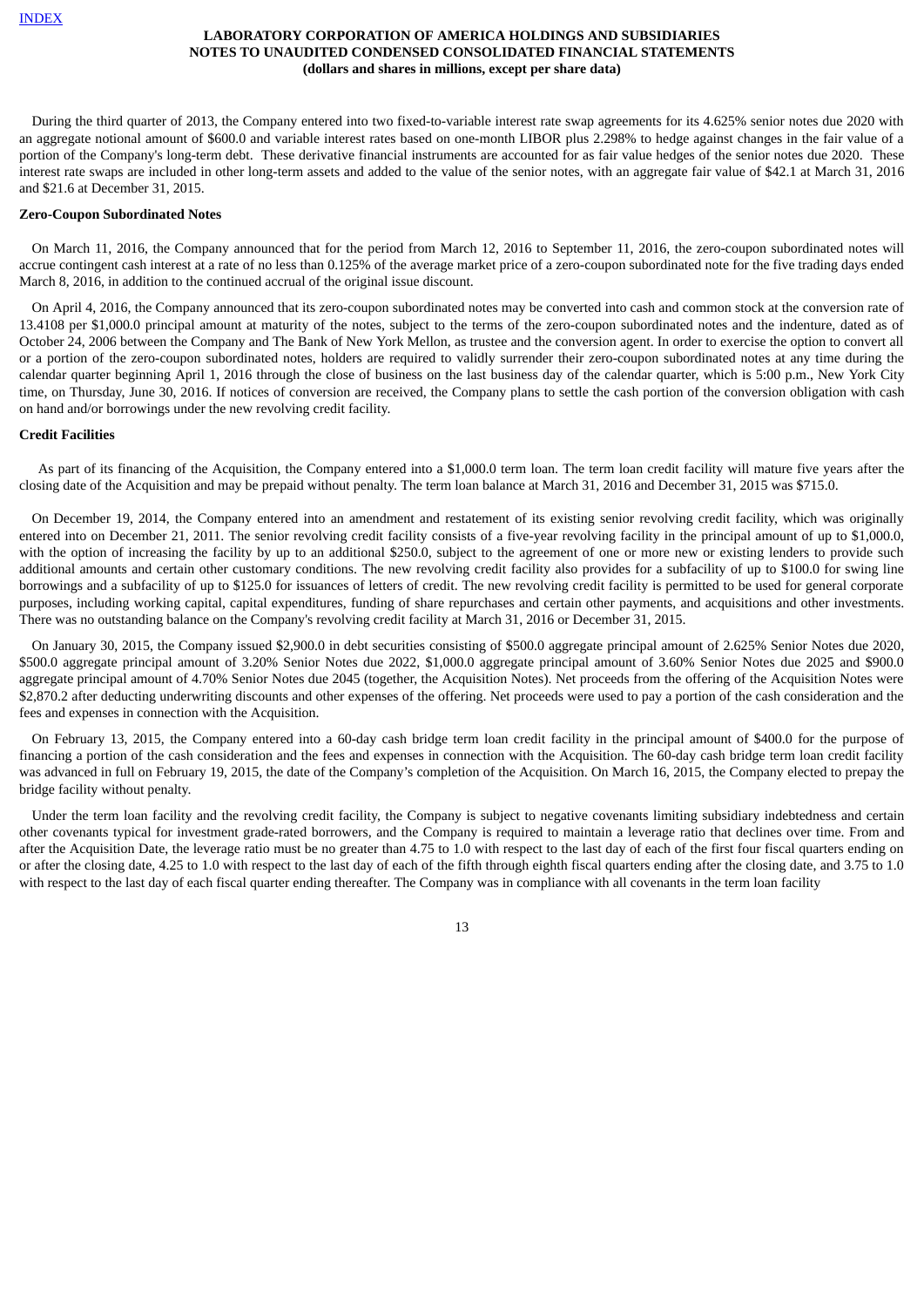and the new revolving credit facility at March 31, 2016. As of March 31, 2016, the ratio of total debt to consolidated trailing 12 month EBITDA was 3.5 to 1.0.

The term loan credit facility accrues interest at a per annum rate equal to, at the Company's election, either a LIBOR rate plus a margin ranging from 1.125% to 2.00%, or a base rate determined according to a prime rate or federal funds rate plus a margin ranging from 0.125% to 1.00%. Advances under the revolving credit facility will accrue interest at a per annum rate equal to, at the Company's election, either a LIBOR rate plus a margin ranging from 1.00% to 1.60%, or a base rate determined according to a prime rate or federal funds rate plus a margin ranging from 0.00% to 0.60%. Fees are payable on outstanding letters of credit under the new revolving credit facility at a per annum rate equal to the applicable margin for LIBOR loans, and the Company is required to pay a facility fee on the aggregate commitments under the new revolving credit facility, at a per annum rate ranging from 0.125% to 0.40%. The interest margin applicable to the credit facilities, and the facility fee and letter of credit fees payable under the new revolving credit facility, are based on the Company's senior credit ratings as determined by Standard & Poor's and Moody's, which are currently BBB and Baa2, respectively.

As of March 31, 2016, the effective interest rate on the revolving credit facility was 1.53% and the effective interest rate on the term loan was 1.68%.

# **7. PREFERRED STOCK AND COMMON SHAREHOLDERS' EQUITY**

The Company is authorized to issue up to 265.0 shares of common stock, par value \$0.10 per share. The Company's treasury shares are recorded at aggregate cost. The Company is authorized to issue up to 30.0 shares of preferred stock, par value \$0.10 per share. There were no preferred shares outstanding as of March 31, 2016 and December 31, 2015.

The changes in common shares issued and held in treasury are summarized below:

|                                                | Issued | Held in Treasury | Outstanding |
|------------------------------------------------|--------|------------------|-------------|
| Common shares at December 31, 2015             | 123.9  | (22.6)           | 101.3       |
| Common stock issued under employee stock plans | 0.8    |                  | 0.8         |
| Common shares at March 31, 2016                | 124.7  | (22.6)           | 102.1       |

### **Share Repurchase Program**

As of March 31, 2016 and December 31, 2015, the Company had outstanding authorization from the Board of Directors to purchase up to \$789.5 of Company common stock based on settled trades as of these respective dates. The repurchase authorization has no expiration date. Following the announcement of the Acquisition, the Company suspended its share repurchases. The Company does not anticipate resuming its share repurchase activity until it approaches its targeted ratio of total debt to consolidated trailing 12 month EBITDA of 2.5 to 1.0. However, the Company will continue to evaluate all opportunities for strategic deployment of capital in light of market conditions.

### **Accumulated Other Comprehensive Earnings**

The components of accumulated other comprehensive earnings are as follows:

|                                                                                                                                 |  | Foreign<br>Currency<br>Translation<br>Adjustments |  | Net<br>Benefit<br>Plan<br>Adjustments | Accumulated<br>Other<br>Comprehensive<br>Earnings (Loss) |         |  |
|---------------------------------------------------------------------------------------------------------------------------------|--|---------------------------------------------------|--|---------------------------------------|----------------------------------------------------------|---------|--|
| Balance at December 31, 2015 (b)                                                                                                |  | $(293.0)$ \$                                      |  | (74.4)                                |                                                          | (367.4) |  |
| Other comprehensive earnings before reclassifications                                                                           |  | 134.9                                             |  |                                       |                                                          | 134.9   |  |
| Amounts reclassified from accumulated other comprehensive earnings to the<br>Condensed Consolidated Statement of Operations (a) |  |                                                   |  | 3.4                                   |                                                          | 3.4     |  |
| Tax effect of adjustments                                                                                                       |  | (28.1)                                            |  | (1.1)                                 |                                                          | (29.2)  |  |
| Balance at March 31, 2016                                                                                                       |  | (186.2)                                           |  | (72.1)                                |                                                          | (258.3) |  |
|                                                                                                                                 |  |                                                   |  |                                       |                                                          |         |  |

*(a)* The amortization of prior service cost is included in the computation of net periodic benefit cost. See Note 10 (Pension and Post-retirement Plans) below for additional information regarding the Company's net periodic benefit cost.

*(b)* The December 31, 2015 foreign currency translation adjustment reflects the changes recorded due to the cumulative translation adjustment of allocating the intangible assets associated with the Acquisition.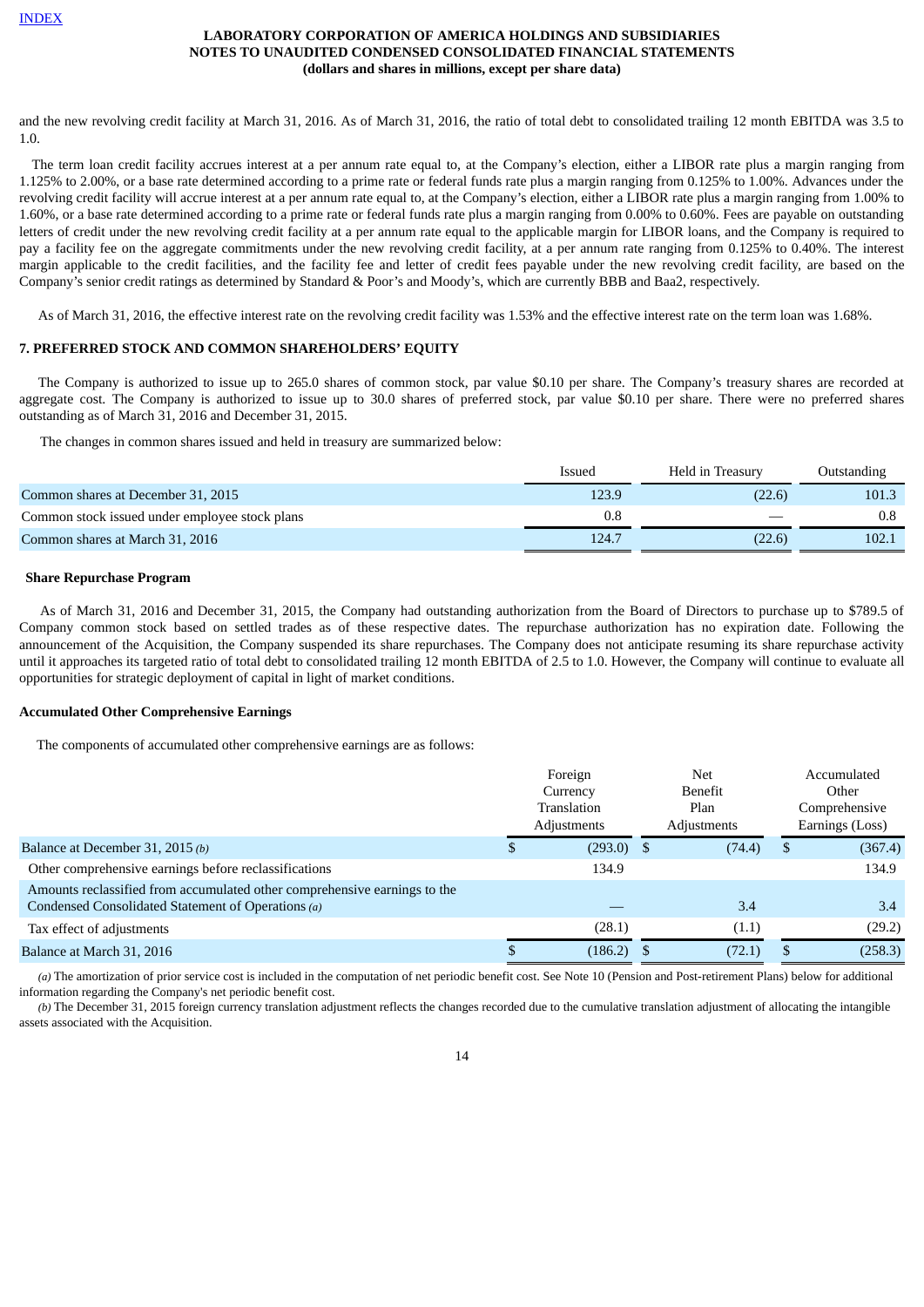### **8. INCOME TAXES**

The Company does not recognize a tax benefit unless the Company concludes that it is more likely than not that the benefit will be sustained on audit by the taxing authority based solely on the technical merits of the associated tax position. If the recognition threshold is met, the Company recognizes a tax benefit measured at the largest amount of the tax benefit that the Company believes is greater than 50% likely to be realized.

The gross unrecognized income tax benefits were \$24.2 at March 31, 2016 and December 31, 2015. It is anticipated that the amount of the unrecognized income tax benefits will change within the next 12 months; however, these changes are not expected to have a significant impact on the results of operations, cash flows or the financial position of the Company.

As of March 31, 2016 and December 31, 2015, \$24.2 is the approximate amount of gross unrecognized income tax benefits that, if recognized, would favorably affect the effective income tax rate in future periods.

The Company recognizes interest and penalties related to unrecognized income tax benefits in income tax expense. Accrued interest and penalties related to uncertain tax positions totaled \$13.2 and \$12.7 as of March 31, 2016 and December 31, 2015, respectively.

The valuation allowance provided as a reserve against certain deferred tax assets is \$14.8 and \$15.1 as of March 31, 2016 and December 31, 2015, respectively.

The Company has substantially concluded all U.S. federal income tax matters for years through 2011. Substantially all material state and local and foreign income tax matters have been concluded through 2010 and 2004, respectively.

The IRS is currently examining the Company's 2014 federal income tax return.

The Company has various state and international income tax examinations ongoing throughout the year. Management believes adequate provisions have been recorded related to all open tax years.

### **9. COMMITMENTS AND CONTINGENCIES**

The Company is involved from time to time in various claims and legal actions, including arbitrations, class actions, and other litigation (including those described in more detail below), arising in the ordinary course of business. Some of these actions involve claims that are substantial in amount. These matters include, but are not limited to, intellectual property disputes, commercial and contract disputes, professional liability, employee-related matters, and inquiries, including subpoenas and other civil investigative demands, from governmental agencies and Medicare or Medicaid payers and MCOs reviewing billing practices or requesting comment on allegations of billing irregularities that are brought to their attention through billing audits or third parties. The Company receives civil investigative demands or other inquiries from various governmental bodies in the ordinary course of its business. Such inquiries can relate to the Company or other healthcare providers. The Company works cooperatively to respond to appropriate requests for information.

The Company also is named from time to time in suits brought under the qui tam provisions of the False Claims Act and comparable state laws. These suits typically allege that the Company has made false statements and/or certifications in connection with claims for payment from U.S. or state healthcare programs. The suits may remain under seal (hence, unknown to the Company) for some time while the government decides whether to intervene on behalf of the qui tam plaintiff. Such claims are an inevitable part of doing business in the healthcare field today.

The Company believes that it is in compliance in all material respects with all statutes, regulations and other requirements applicable to its clinical laboratory operations and drug development support services. The healthcare diagnostics and drug development industries are, however, subject to extensive regulation, and the courts have not interpreted many of the applicable statutes and regulations. There can be no assurance, therefore, that the applicable statutes and regulations will not be interpreted or applied by a prosecutorial, regulatory or judicial authority in a manner that would adversely affect the Company. Potential sanctions for violation of these statutes and regulations include significant fines, the loss of various licenses, certificates and authorizations, and/or exclusion from participation in government programs.

Many of the current claims and legal actions against the Company are in preliminary stages, and many of these cases seek an indeterminate amount of damages. The Company records an aggregate legal reserve, which is determined using actuarial calculations based on historical loss rates and assessment of trends experienced in settlements and defense costs. In accordance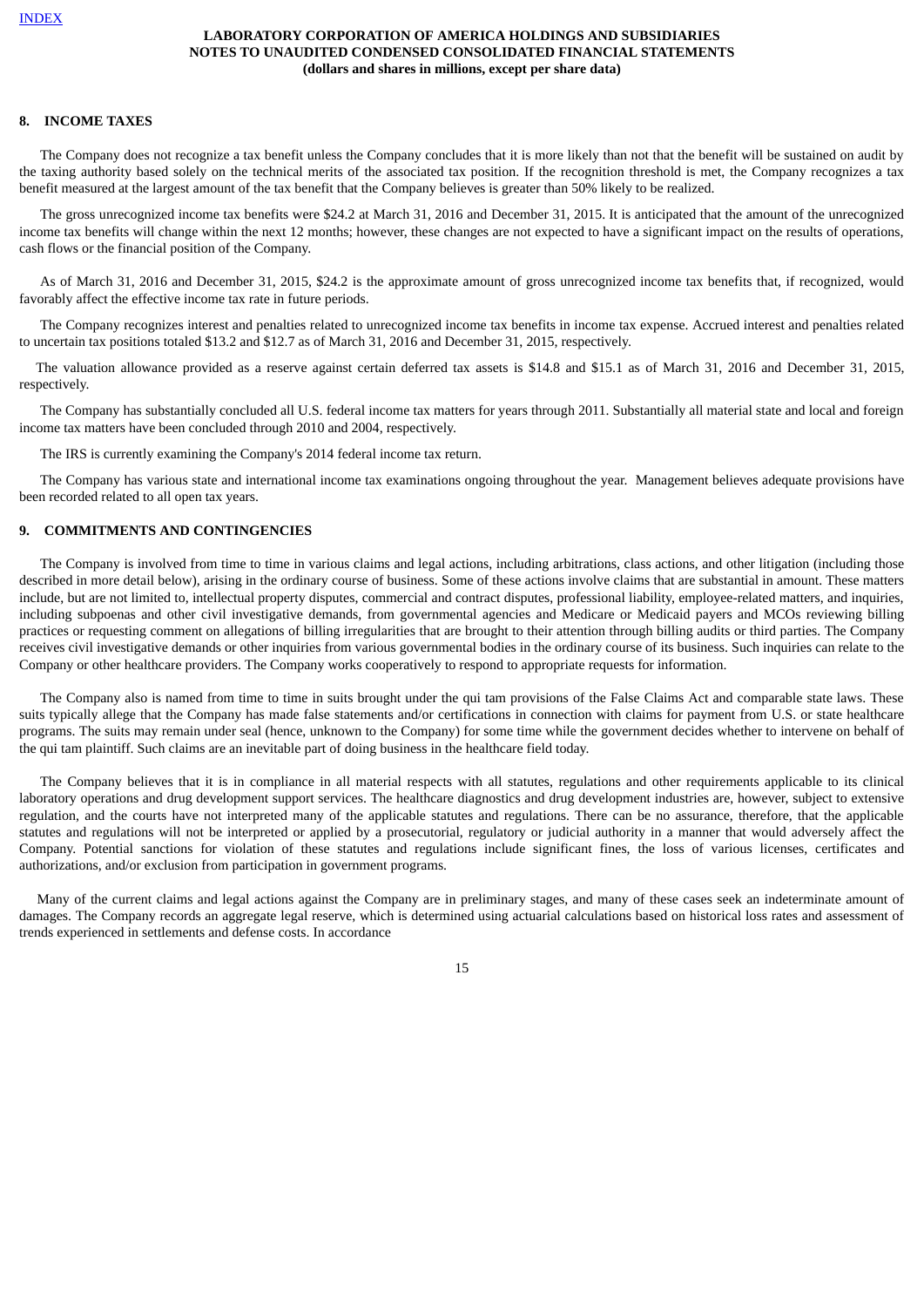with FASB Accounting Standards Codification Topic 450 "Contingencies", the Company establishes reserves for judicial, regulatory, and arbitration matters outside the aggregate legal reserve if and when those matters present loss contingencies that are both probable and estimable and would exceed the aggregate legal reserve. When loss contingencies are not both probable and estimable, the Company does not establish separate reserves.

The Company is unable to estimate a range of reasonably probable loss for the proceedings described in more detail below in which damages either have not been specified or, in the Company's judgment, are unsupported and/or exaggerated and (i) the proceedings are in early stages; (ii) there is uncertainty as to the outcome of pending appeals or motions; (iii) there are significant factual issues to be resolved; and/or (iv) there are novel legal issues to be presented. For these proceedings, however, the Company does not believe, based on currently available information, that the outcomes will have a material adverse effect on the Company's financial condition, though the outcomes could be material to the Company's operating results for any particular period, depending, in part, upon the operating results for such period.

As reported, the Company reached a settlement in the previously disclosed lawsuit, California ex rel. Hunter Laboratories, LLC et al. v. Quest Diagnostics *Incorporated, et al.* (Hunter Labs Settlement Agreement), to avoid the uncertainty and costs associated with prolonged litigation. Pursuant to the executed Hunter Labs Settlement Agreement, the Company recorded a litigation settlement expense of \$34.5 in the second quarter of 2011 (net of a previously recorded reserve of \$15.0) and paid the settlement amount of \$49.5 in the third quarter of 2011. The Company also agreed to certain reporting obligations regarding its pricing for a limited time period and, at the option of the Company in lieu of such reporting obligations, to provide Medi-Cal with a discount from Medi-Cal's otherwise applicable maximum reimbursement rate from November 1, 2011, through October 31, 2012. In 2011, the California legislature enacted Assembly Bill No. 97, which imposed a 10.0% Medi-Cal payment cut on most providers, including clinical laboratories. This 10.0% cut is currently being applied to the rates that would otherwise be applicable. In 2012, the California legislature enacted Assembly Bill No. 1494, which directed the Department of Healthcare Services (DHCS) to establish new reimbursement rates for Medi-Cal clinical laboratory services based on payments made to California clinical laboratories for similar services by other third-party payers, and provided that until the new rates are set through this process, Medi-Cal payments for clinical laboratory services will be reduced (in addition to a 10.0% payment reduction imposed by Assembly Bill No. 97 in 2011) by "up to 10 percent" for tests with dates of service on or after July 1, 2012, with a cap on payments set at 80.0% of the lowest maximum allowance established under the Medicare program. Under the terms of the Hunter Labs Settlement Agreement, the enactment of this California legislation terminates the Company's reporting obligations (or obligation to provide a discount in lieu of reporting) under that agreement. In April 2015, CMS approved a 10.0% payment reduction under Assembly Bill No. 1494. The new rate methodology established new rates that were effective July 1, 2015, but these new rates were not entered into the state computer system until February 2016. Therefore, two retroactive recoupments will occur under Assembly Bill No. 1494 beginning in May 2016. The first will recoup a 10.0% cut from the rates that were in effect from July 1, 2012 to June 30, 2015. The second will recoup the difference between the old rate and the new rate for each test for the period of July 1, 2015 through February 2016. DHCS instructed laboratories to submit 2015 payment data by March 18, 2016, which will be used to establish new rates effective July 1, 2016. Taken together, these changes are not expected to have a material impact on the Company's consolidated revenues or results of operations.

As previously reported, the Company responded to an October 2007 subpoena from the U.S. Department of Health & Human Services Office of Inspector General's regional office in New York. On August 17, 2011, the United States District Court for the Southern District of New York unsealed a False Claims Act lawsuit, United States of America ex rel. NPT Associates v. Laboratory Corporation of America Holdings, which alleges that the Company offered UnitedHealthcare kickbacks in the form of discounts in return for Medicare business. The Plaintiff's Third Amended Complaint further alleges that the Company's billing practices violated the False Claims Acts of 14 states and the District of Columbia. The lawsuit seeks actual and treble damages and civil penalties for each alleged false claim, as well as recovery of costs, attorney's fees, and legal expenses. Neither the U.S. government nor any state government has intervened in the lawsuit. The Company's Motion to Dismiss was granted in October 2014 and Plaintiff was granted the right to replead. On January 11, 2016, Plaintiff filed a motion requesting leave to file an amended complaint under seal and to vacate the briefing schedule for the Company's motion to dismiss, while the government reviews the amended complaint. The Court granted the motion and vacated the briefing dates. Plaintiff then filed an amended complaint under seal. The Company will vigorously defend the lawsuit.

In addition, the Company has received various other subpoenas since 2007 related to Medicaid billing. In October 2009, the Company received a subpoena from the State of Michigan Department of Attorney General seeking documents related to its billing to Michigan Medicaid. In June 2010, the Company received a subpoena from the State of Florida Office of the Attorney General requesting documents related to its billing to Florida Medicaid. In October 2013, the Company received a civil investigative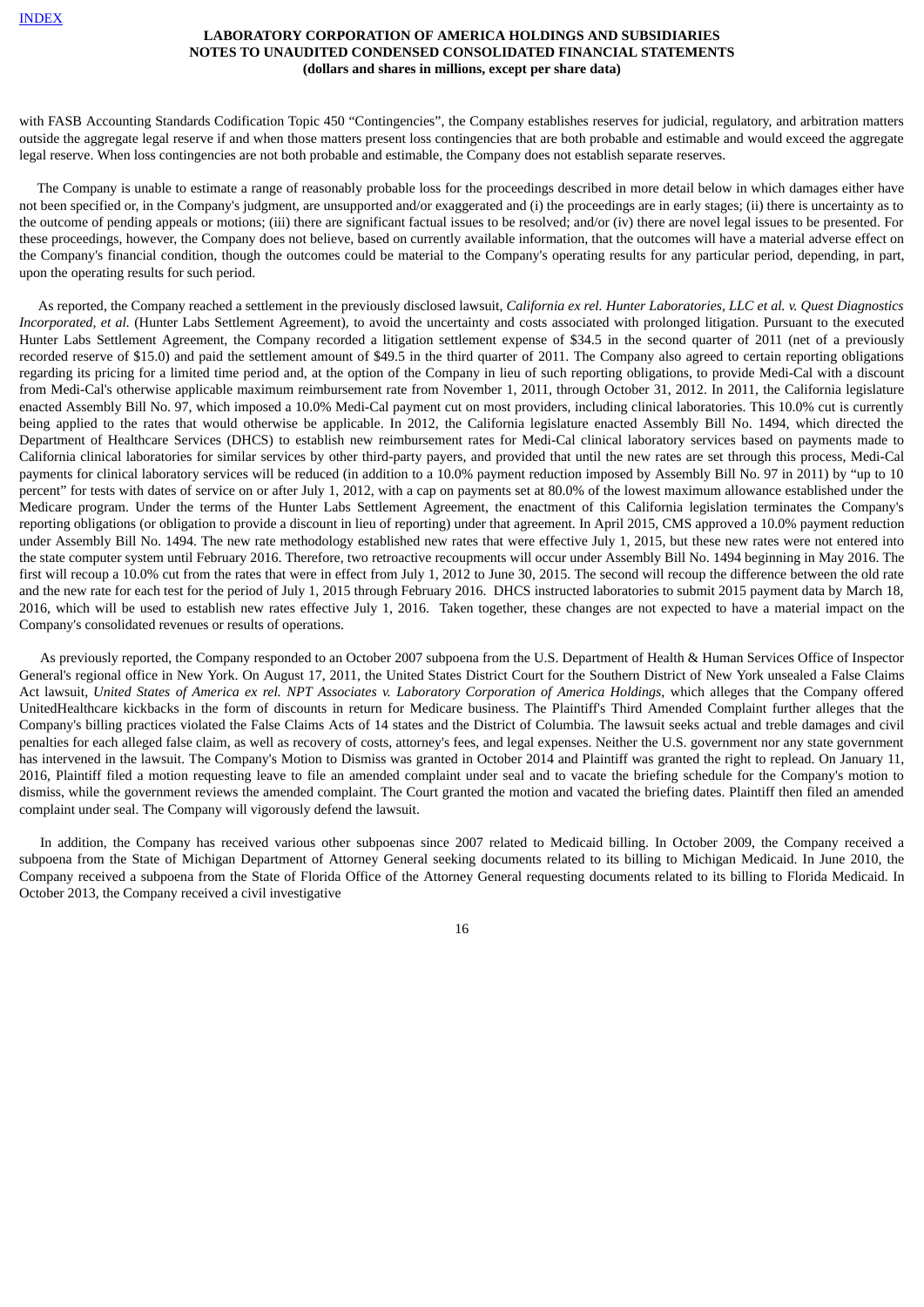demand from the State of Texas Office of the Attorney General requesting documents related to its billing to Texas Medicaid. The Company is cooperating with these requests.

On November 4, 2013, the State of Florida through the Office of the Attorney General filed an Intervention Complaint in a False Claims Act lawsuit, *State* of Florida ex rel. Hunter Laboratories, LLC and Chris Riedel v. Quest Diagnostics Incorporated, et al. in the Circuit Court for the Second Judicial Circuit for Leon County. The lawsuit, originally filed by a competitor laboratory, alleges that the Company overcharged Florida's Medicaid program. The lawsuit seeks actual and treble damages and civil penalties for each alleged false claim, as well as recovery of costs, attorney's fees, and legal expenses. The Company's Motion to Dismiss was denied in February 2015. The Company will vigorously defend the lawsuit.

On May 2, 2013, the Company was served with a False Claims Act lawsuit, State of Georgia ex rel. Hunter Laboratories, LLC and Chris Riedel v. Quest *Diagnostics Incorporated, et al.*, filed in the state court of Fulton County, Georgia. The lawsuit, filed by a competitor laboratory, alleges that the Company overcharged Georgia's Medicaid program. The State of Georgia filed a Notice of Declination on August 13, 2012, before the Company was served with the Complaint. The case was removed to the United States District Court for the Northern District of Georgia. The lawsuit seeks actual and treble damages and civil penalties for each alleged false claim, as well as recovery of costs, attorney's fees, and legal expenses. On March 14, 2014, the Company's Motion to Dismiss was granted. The Plaintiffs repled their complaint and the Company filed a Motion to Dismiss the First Amended Complaint. In May 2015, the Court dismissed the Plaintiffs' anti-kickback claim and remanded the remaining state law claims to the State Court of Fulton County. In July 2015, the Company filed a Motion to Dismiss these remaining claims. The Plaintiffs filed an opposition to the Company's Motion to Dismiss in August 2015. Also, the State of Georgia filed a brief as amicus curiae. The Company will vigorously defend the lawsuit.

On February 27, 2012, the Company was served with a False Claims Act lawsuit, *United States ex rel. Margaret Brown v. Laboratory Corporation of America Holdings and Tri-State Clinical Laboratory Services, LLC*, filed in the United States District Court for the Southern District of Ohio, Western Division. The Company owned 50.0% of Tri-State Clinical Laboratory Services, LLC, which was dissolved in June of 2011 pursuant to a voluntary petition filed under Chapter 7 of Title 11 of the United States Code. The lawsuit alleges that the defendants submitted false claims for payment for laboratory testing services performed as a result of financial relationships that violated the Stark and Anti-Kickback Statute. The lawsuit seeks actual and treble damages and civil penalties for each alleged false claim, as well as recovery of costs, attorney's fees, and legal expenses. The U.S. government has not intervened in the lawsuit. The parties have reached a settlement in principle, but the Company will vigorously defend the lawsuit if the settlement is not finalized.

On June 7, 2012, the Company was served with a putative class action lawsuit, *Yvonne Jansky v. Laboratory Corporation of America, et al.*, filed in the Superior Court of the State of California, County of San Francisco. The lawsuit alleges that the Defendants committed unlawful and unfair business practices, and violated various other state laws by changing screening codes to diagnostic codes on laboratory test orders, thereby resulting in customers being responsible for co-payments and other debts. The lawsuit seeks injunctive relief, actual and punitive damages, as well as recovery of attorney's fees, and legal expenses. In June 2015, Plaintiff's Motion for Class Certification was denied. The Plaintiff has appealed the denial of class certification, and the trial court has stayed the case pending resolution of the appeal. The Company will vigorously defend the lawsuit.

On August 24, 2012, the Company was served with a putative class action lawsuit, Sandusky Wellness Center, LLC, et al. v. MEDTOX Scientific, Inc., et *al.*, filed in the United States District Court for the District of Minnesota. The lawsuit alleges that on or about February 21, 2012, the Defendants violated the U.S. Telephone Consumer Protection Act (TCPA) by sending unsolicited facsimiles to Plaintiff and more than 39 other recipients without the recipients' prior express invitation or permission. The lawsuit seeks the greater of actual damages or the sum of \$0.0005 for each violation, subject to trebling under the TCPA, and injunctive relief. In September of 2014, Plaintiff's Motion for Class Certification was denied. In January of 2015, the Company's Motion for Summary Judgment on the remaining individual claim was granted. Plaintiff has filed a notice of appeal. The Company will vigorously defend the lawsuit.

On December 17, 2010, the Company was served with a lawsuit, *Oliver Wuth, et al. v. Laboratory Corporation of America, et al.*, filed in the State Superior Court of King County, Washington. The lawsuit alleged that the Company was negligent in the handling of a prenatal genetic test order that allegedly resulted in the parents being given incorrect information. The matter was tried before a jury beginning on October 21, 2013. On December 10, 2013, the jury returned a verdict in Plaintiffs' favor in the amount of \$50.0, with 50.0% of liability apportioned to the Company and 50.0% of liability apportioned to co-defendant Valley Medical Center. The Company filed post-judgment motions for a new trial, which were denied, and then appealed to the Court of Appeals of the State of Washington. The Appeals Court heard oral argument in June 2015. In August 2015, the Appeals Court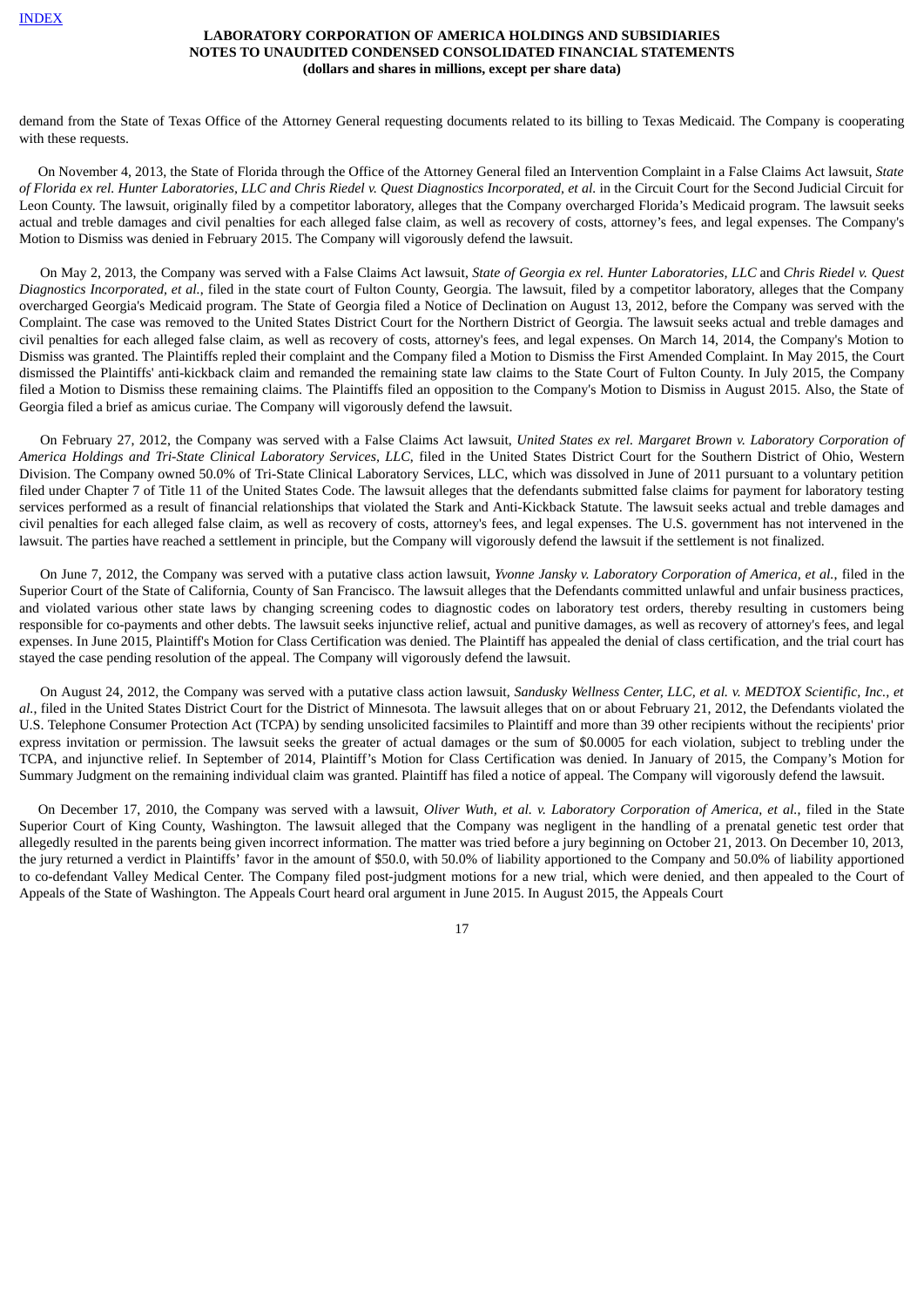affirmed the trial court's judgment. In September 2015, the Company filed a Petition for Review with the Supreme Court of the State of Washington. In March 2016, the Supreme Court denied the petition and, accordingly, the judgment is final. The Company's self-insurance reserves and excess liability insurance are sufficient to cover the liability in this case.

On July 3, 2012, the Company was served with a lawsuit, John Wisekal, as Personal Representative of the Estate of Darien Wisekal v. Laboratory *Corporation of America Holdings and Glenda C. Mixon*, filed in the Circuit Court of the Fifteenth Judicial Circuit in and for Palm Beach County, Florida. The lawsuit alleges that the Company misread a Pap test. The case was removed to the United States District Court for the Southern District of Florida. The matter was tried before a jury beginning on April 1, 2014. On April 17, 2014, the jury returned a verdict in Plaintiff's favor in the amount of \$20.8, with noneconomic damages reduced by 25.0% to account for the Plaintiff's negligence, for a final verdict of \$15.8. The Company filed post-trial motions. On July 28, 2014, the Court granted the Company's motion for remittitur and reduced the jury's non-economic damages award to \$5.0, reduced by 25.0% for the Plaintiff's negligence. Accordingly, the total judgment was \$4.4. The Plaintiff opposed the remittitur and the Court ordered a new trial on the issue of damages only. The parties have reached a settlement in principle which is subject to Court approval, but the Company will vigorously defend the lawsuit if the settlement is not finalized.

On August 31, 2015, the Company was served with a putative class action lawsuit, *Patty Davis v. Laboratory Corporation of America, et al.,* filed in the Circuit Court of the Thirteenth Judicial Circuit for Hillsborough County, Florida. The complaint alleges that the Company violated the Florida Consumer Collection Practices Act by billing patients who were collecting benefits under the Workers' Compensation Statutes. The lawsuit seeks injunctive relief and actual and statutory damages, as well as recovery of attorney's fees and legal expenses. The Company will vigorously defend the lawsuit.

On September 24, 2014, LipoScience, Inc. (LipoScience) and the Company entered into a Merger Agreement pursuant to which the Company through its subsidiary, Bear Acquisition Corp., would acquire all of the outstanding shares of LipoScience at a purchase price of \$5.25 per share in cash for each outstanding share of LipoScience (LipoScience Merger). The LipoScience Merger closed on November 20, 2014. Prior to the closing of the LipoScience Merger, beginning on October 9, 2014, purported stockholders of LipoScience filed four putative class action lawsuits against LipoScience, members of the LipoScience board of directors, the Company and Bear Acquisition Corp., in the Delaware Court of Chancery and, with respect to one of the lawsuits, in the Superior Court of Wake County, North Carolina. The lawsuits alleged breach of fiduciary duty and/or other violations of state law arising out of the LipoScience Merger. Each suit sought, among other things, injunctive relief enjoining the LipoScience Merger. On October 23, 2014, the case in North Carolina was voluntarily dismissed without prejudice by the Plaintiff. On October 29, 2014, the Delaware Court of Chancery consolidated the remaining three actions under the caption *In re LipoScience, Inc. Stockholder Litigation*, Consolidated C.A. No. 10252-VCP. The Court entered a stipulated order of dismissal dismissing the action on November 30, 2015, without prejudice as to all Plaintiffs and any other putative class member, and following formal notification to the Court of the filing of the Company's Form 10-K on February 29, 2016 concerning the Company's subsequent agreement to pay Plaintiff's counsel a fee of \$0.2, the action was closed.

On November 2, 2014, the Company entered into a definitive merger agreement to acquire Covance, Inc. for \$6,150.7 in cash and Company common stock (the Covance Merger). The Covance Merger closed on February 19, 2015. Prior to the closing of the Covance Merger, on December 9, 2014, *Berk v, Covance Inc., et al*., C.A. No. 10440-VCL, was filed in the Delaware Court of Chancery. The purported stockholder class action complaint was filed against Covance, members of the Covance Board of Directors, the Company and Neon Merger Sub, Inc., a wholly owned subsidiary of the Company that was merged out of existence in connection with the Acquisition, and alleged breach of fiduciary duty and/or other violations of state law arising out of the Covance Merger. The suit sought, among other things, injunctive relief enjoining the Covance Merger. The Court entered a stipulated order of dismissal dismissing the action on December 1, 2015, with prejudice as to Plaintiff, and, following formal notification to the Court of the filing of a Current Report on Form 8-K on March 10, 2016 concerning the Company's subsequent agreement to pay Plaintiff's counsel a fee of \$0.2, the action was closed.

In December 2014, the Company received a Civil Investigative Demand issued pursuant to the U.S. False Claims Act from the U.S. Attorney's Office for South Carolina, which requests information regarding remuneration and services provided by the Company to physicians who also received draw and processing/handling fees from competitor laboratories Health Diagnostic Laboratory, Inc. and Singulex, Inc. The Company is cooperating with the request.

The Company holds an investment in a joint venture partnership located in Alberta, Canada. The Canadian partnership has a license to conduct diagnostic testing services in the province of Alberta. Substantially all of its revenue is received as reimbursement from the Alberta government's healthcare programs. In December 2013, Alberta Health Services (AHS), the Alberta government's healthcare program, issued a request for proposals for laboratory services that included the scope of services performed by the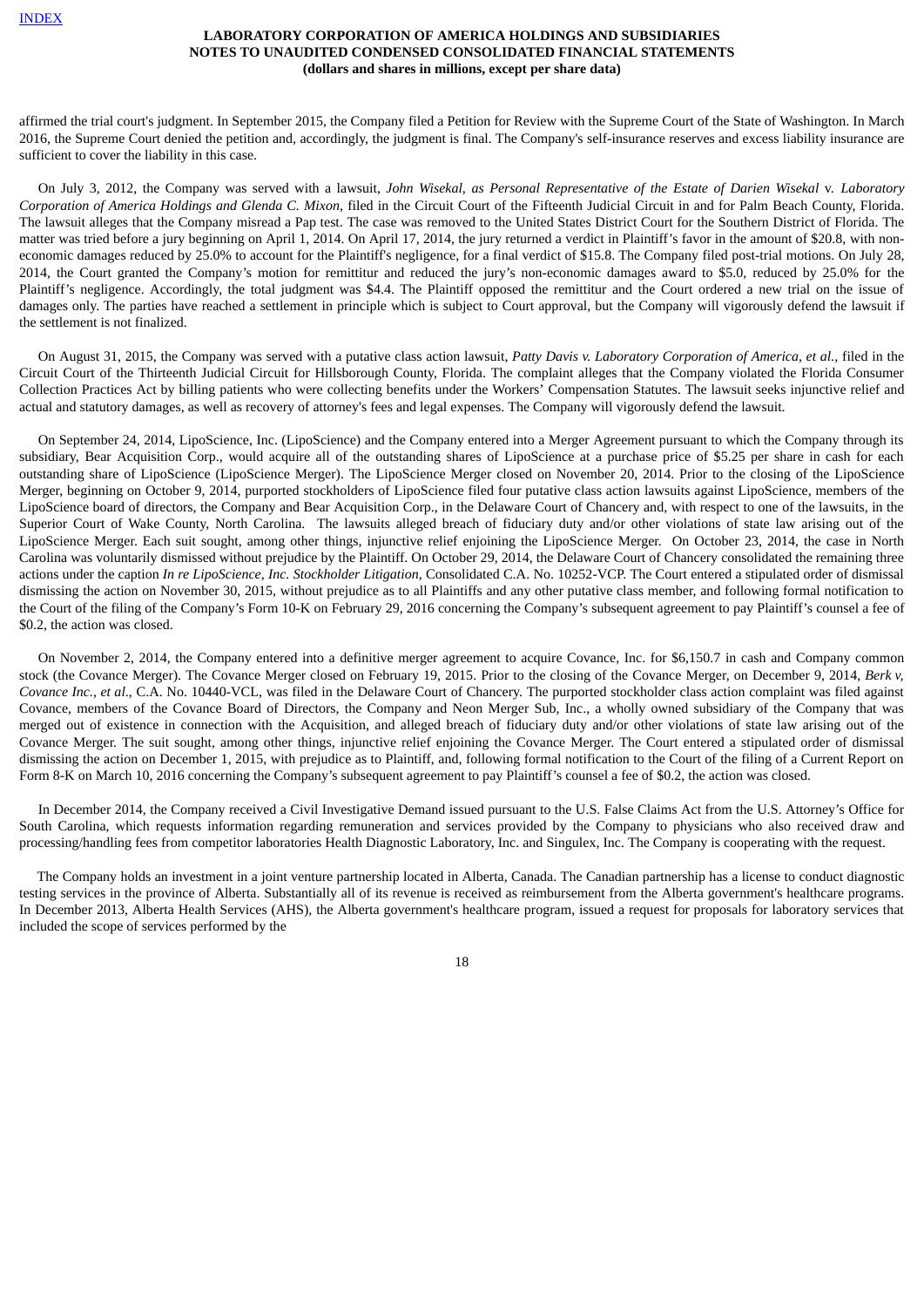Canadian partnership. In October 2014, AHS informed the Canadian partnership that it had not been selected as the preferred proponent. In November 2014, the Canadian partnership submitted a vendor bid appeal upon the belief that there were significant flaws and failures in the conduct of the request for proposal process, which drove to a biased conclusion. AHS established a Vendor Bid Appeal Panel to hear the appeal, and the hearing was conducted in February 2015. In August 2015, AHS was directed to cancel the request for proposal process. Subsequently, the Canadian partnership entered into a one-year extension through March 31, 2017 of its existing contract with AHS. If the contract is not renewed after March 2017, then the Canadian partnership's revenues would decrease substantially and the carrying value of the Company's investment could potentially be impaired.

Under the Company's present insurance programs, coverage is obtained for catastrophic exposure as well as those risks required to be insured by law or contract. The Company is responsible for the uninsured portion of losses related primarily to general, professional and vehicle liability, certain medical costs and workers' compensation. The self-insured retentions are on a per occurrence basis without any aggregate annual limit. Provisions for losses expected under these programs are recorded based upon the Company's estimates of the aggregated liability of claims incurred. As of March 31, 2016, the Company had provided letters of credit aggregating approximately \$55.0, primarily in connection with certain insurance programs. The Company's availability under its revolving credit facility is reduced by the amount of these letters of credit.

### **10. PENSION AND POST-RETIREMENT PLANS**

The Company's defined contribution retirement plan (401K Plan) covers substantially all pre-Acquisition employees. All employees eligible for the 401K Plan receive a minimum 3% non-elective contribution concurrent with each payroll period. The 401K Plan also permits discretionary contributions by the Company of up to 1% and up to 3% of pay for eligible employees based on years of service with the Company. The cost of this plan was \$13.3 and \$12.9 for the three months ended March 31, 2016 and 2015, respectively. As a result of the Acquisition, the Company also incurred expense of \$13.7 and \$4.7 for the Covance 401K plan during the three months ended March 31, 2016 and 2015, respectively. All of the Covance U.S. employees are eligible to participate in the discretionary Covance 401(k) plan, which features a Company match, based upon a percentage of the employee's contributions.

The Company also maintains a frozen defined benefit retirement plan (Company Plan), which as of December 31, 2009, covered substantially all employees. The benefits to be paid under the Company Plan are based on years of credited service through December 31, 2009 and ongoing interest credits. Effective January 1, 2010, the Company Plan was closed to new participants. The Company's policy is to fund the Company Plan with at least the minimum amount required by applicable regulations.

The Company maintains a second unfunded, non-contributory, non-qualified defined benefit retirement plan (PEP), which as of December 31, 2009, covered substantially all of its senior management group. The PEP supplements the Company Plan and was closed to new participants effective January 1, 2010.

The effect on operations for the Company Plan and the PEP is summarized as follows:

|                                          | Three Months Ended March 31, |       |  |       |  |  |
|------------------------------------------|------------------------------|-------|--|-------|--|--|
|                                          |                              | 2016  |  | 2015  |  |  |
| Service cost for administrative expenses |                              | 1.2   |  | 1.0   |  |  |
| Interest cost on benefit obligation      |                              | 3.9   |  | 3.8   |  |  |
| Expected return on plan assets           |                              | (4.2) |  | (4.6) |  |  |
| Net amortization and deferral            |                              | 2.8   |  | 2.7   |  |  |
| Defined benefit plan costs               |                              | 3.7   |  | 2.9   |  |  |

During the three months ended March 31, 2016, the Company contributed \$2.3 to the Company Plan.

The Company has assumed the obligations under a subsidiary's post-retirement medical plan. Coverage under this plan is restricted to a limited number of existing employees of the subsidiary. The Company funds the plan through monthly contributions to a Health Reimbursement Arrangement, which can be used by eligible participants to purchase health care insurance through insurance exchanges. Effective January 1, 2017, Health Reimbursement Arrangement contributions for Medicare eligible participants will cease. The effect on operations of the post-retirement medical plan is shown in the following table: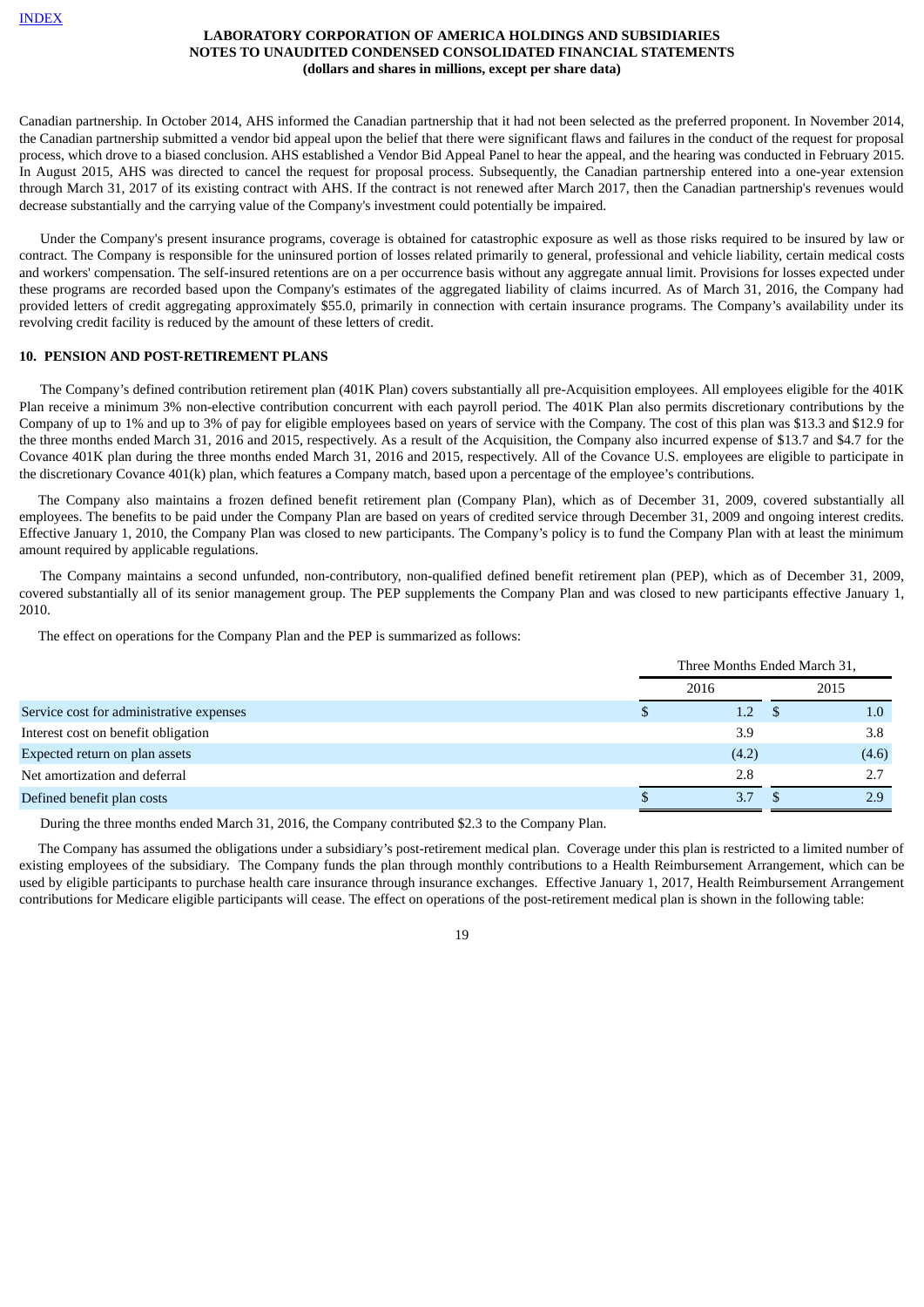|                                       | Three Months Ended March 31, |  |       |  |  |  |
|---------------------------------------|------------------------------|--|-------|--|--|--|
|                                       | 2016                         |  | 2015  |  |  |  |
| Service cost for benefits earned      | $-$                          |  | 0.1   |  |  |  |
| Interest cost on benefit obligation   | 0.1                          |  | 0.3   |  |  |  |
| Net amortization and deferral         | (3.8)                        |  | (2.4) |  |  |  |
| Post-retirement medical plan benefits | (3.7)                        |  | (2.0) |  |  |  |

In addition to the PEP, as a result of the Acquisition, the Company also has a frozen non-qualified Supplemental Executive Retirement Plan (SERP). The SERP, which is not funded, is intended to provide retirement benefits for certain executive officers of the Company. Benefit amounts are based upon years of service and compensation of the participating employees. The pension benefit obligation as of the Acquisition Date was \$32.8. The components of the net periodic pension cost for the three months ended March 31, 2016 and March 31, 2015 are as follows:

|                           | Three Months Ended March 31, |      |     |
|---------------------------|------------------------------|------|-----|
|                           | 2016                         | 2015 |     |
| Service cost              |                              |      | 0.4 |
| Interest cost             | 0.2                          |      | 0.9 |
| Net periodic pension cost | 0.2                          |      | 1.3 |

Also as a result of the Acquisition, the Company sponsors a post-employment retiree health and welfare plan for the benefit of eligible employees at certain U.S. subsidiaries who retire after satisfying service and age requirements. Effective January 1, 2017, this Plan will cease directly providing medical, prescription drug and dental coverage options currently available to eligible participants. Instead, the Company will fund the plan through monthly contributions to a Health Reimbursement Arrangement, which can be used by non-Medicare eligible participants to purchase health care insurance through insurance exchanges. The net periodic post-retirement benefit cost for the three months ended March 31, 2016 and 2015 was \$0.4 and \$0.2. The pension benefit obligation as of the Acquisition Date was \$6.3.

As a result of the Acquisition, the Company sponsors two defined benefit pension plans for the benefit of its employees at two United Kingdom subsidiaries and one defined benefit pension plan for the benefit of its employees at a German subsidiary, all of which are legacy plans of previously acquired companies. Benefit amounts for all three plans are based upon years of service and compensation. The German plan is unfunded while the United Kingdom pension plans are funded. The Company's funding policy has been to contribute annually a fixed percentage of the eligible employees' salary at least equal to the local statutory funding requirements.

|                                                         |    | <b>United Kingdom Plans</b>          |    |                                      |  |  |  |
|---------------------------------------------------------|----|--------------------------------------|----|--------------------------------------|--|--|--|
|                                                         |    | Three Months Ended March 31,<br>2016 |    | Three Months Ended March 31,<br>2015 |  |  |  |
| Service cost for administrative expenses                | J. | 0.8                                  | \$ | 0.3                                  |  |  |  |
| Interest cost on benefit obligation                     |    | 2.2                                  |    | 0.9                                  |  |  |  |
| Expected return on plan assets                          |    | (3.1)                                |    | (1.3)                                |  |  |  |
| Net amortization and deferral                           |    |                                      |    | 0.2                                  |  |  |  |
| Defined benefit plan costs                              |    | (0.1)                                | S  | 0.1                                  |  |  |  |
|                                                         |    |                                      |    |                                      |  |  |  |
| Assumptions used to determine defined benefit plan cost |    |                                      |    |                                      |  |  |  |
| Discount rate                                           |    | 3.8%                                 |    | 3.6%                                 |  |  |  |
| Expected return on assets                               |    | 5.6%                                 |    | 5.4%                                 |  |  |  |
| Salary increases                                        |    | 3.6%                                 |    | 3.5%                                 |  |  |  |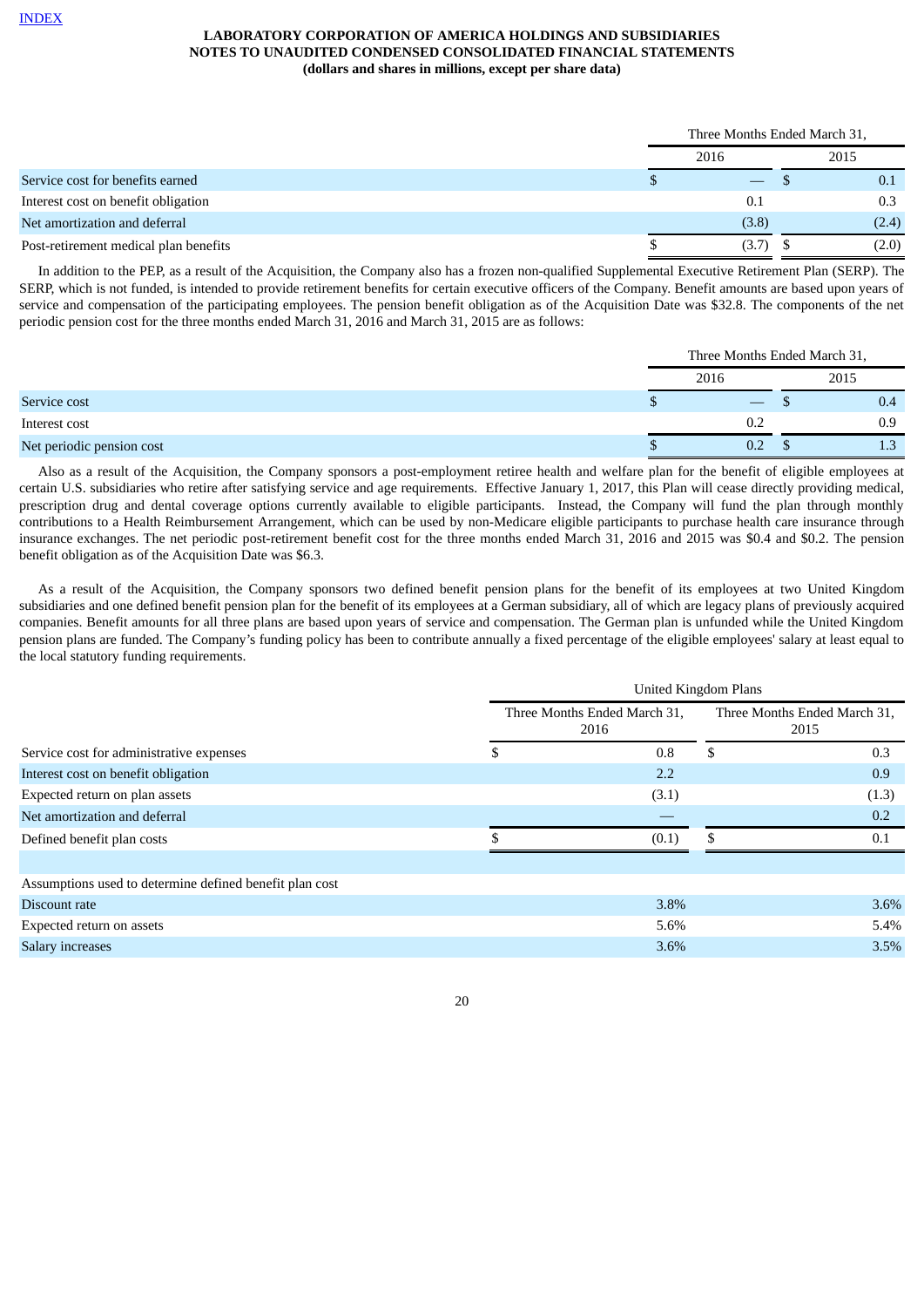|                                                         | German Plan                          |    |                                      |  |  |  |  |
|---------------------------------------------------------|--------------------------------------|----|--------------------------------------|--|--|--|--|
|                                                         | Three Months Ended March 31,<br>2016 |    | Three Months Ended March 31,<br>2015 |  |  |  |  |
| Service cost for administrative expenses                | 0.2                                  | \$ | 0.1                                  |  |  |  |  |
| Interest cost on benefit obligation                     | 0.2                                  |    |                                      |  |  |  |  |
| Net amortization and deferral                           |                                      |    | 0.1                                  |  |  |  |  |
| Net (gain) from earlier periods                         | (0.1)                                |    |                                      |  |  |  |  |
| Defined benefit plan costs                              | 0.3                                  | \$ | 0.2                                  |  |  |  |  |
|                                                         |                                      |    |                                      |  |  |  |  |
| Assumptions used to determine defined benefit plan cost |                                      |    |                                      |  |  |  |  |
| Discount rate                                           | 2.5%                                 |    | $2.2\%$                              |  |  |  |  |
| Expected return on assets                               | N/A                                  |    | N/A                                  |  |  |  |  |
| Salary increases                                        | 2.0%                                 |    | 2.0%                                 |  |  |  |  |

### **11. FAIR VALUE MEASUREMENTS**

The Company's population of financial assets and liabilities subject to fair value measurements as of March 31, 2016 and December 31, 2015 is as follows:

|                                                 | Fair Value Measurements as of |                   |              |                                   |    |                               |                |         |  |  |  |
|-------------------------------------------------|-------------------------------|-------------------|--------------|-----------------------------------|----|-------------------------------|----------------|---------|--|--|--|
|                                                 |                               | Fair Value        |              |                                   |    | March 31, 2016                |                |         |  |  |  |
|                                                 |                               | as of             |              | <b>Using Fair Value Hierarchy</b> |    |                               |                |         |  |  |  |
|                                                 |                               | March 31, 2016    |              | Level 1                           |    | Level 2                       |                | Level 3 |  |  |  |
| Noncontrolling interest put                     | \$                            | 15.8              | $\mathbf{s}$ | $\overline{\phantom{m}}$          | \$ | 15.8                          | $\mathfrak{L}$ |         |  |  |  |
| Interest rate swap                              |                               | 42.1              |              |                                   |    | 42.1                          |                |         |  |  |  |
| Cash surrender value of life insurance policies |                               | 45.8              |              |                                   |    | 45.8                          |                |         |  |  |  |
| Deferred compensation liability                 |                               | 48.3              |              |                                   |    | 48.3                          |                |         |  |  |  |
|                                                 |                               |                   |              |                                   |    | Fair Value Measurements as of |                |         |  |  |  |
|                                                 |                               | Fair Value        |              |                                   |    | December 31, 2015             |                |         |  |  |  |
|                                                 |                               | as of             |              | <b>Using Fair Value Hierarchy</b> |    |                               |                |         |  |  |  |
|                                                 |                               | December 31, 2015 |              | Level 1                           |    | Level 2                       |                | Level 3 |  |  |  |
| Noncontrolling interest put                     | \$                            | 14.9              | - \$         |                                   |    | 14.9                          | - \$           |         |  |  |  |
| Interest rate swap                              |                               | 21.6              |              |                                   |    | 21.6                          |                |         |  |  |  |
| Cash surrender value of life insurance policies |                               | 45.5              |              |                                   |    | 45.5                          |                |         |  |  |  |

Deferred compensation liability  $46.4$   $46.4$   $46.4$ 

The Company has a noncontrolling interest put related to its Ontario subsidiary that has been classified as mezzanine equity in the Company's condensed consolidated balance sheet. The noncontrolling interest put is valued at its contractually determined value, which approximates fair value.

The Company offers certain employees the opportunity to participate in a deferred compensation plan (DCP). A participant's deferrals are allocated by the participant to one or more of 16 measurement funds, which are indexed to externally managed funds. From time to time, to offset the cost of the growth in the participant's investment accounts, the Company purchases life insurance policies, with the Company named as beneficiary of the policies. Changes in the cash surrender value of these policies are based upon earnings and changes in the value of the underlying investments, which are typically invested in a manner similar to the participants' allocations. Changes in the fair value of the DCP obligation are derived using quoted prices in active markets based on the market price per unit multiplied by the number of units. The cash surrender value and the DCP obligations are classified within Level 2 because their inputs are derived principally from observable market data by correlation to the hypothetical investments.

The carrying amounts of cash and cash equivalents, accounts receivable, income taxes receivable, and accounts payable are considered to be representative of their respective fair values due to their short-term nature. The fair market value of the zero-coupon subordinated notes, based on market pricing, was approximately \$167.5 and \$177.1 as of March 31, 2016 and December 31, 2015, respectively. The fair market value of all of the senior notes, based on market pricing, was approximately \$6,220.5 and \$6,070.5 as of March 31, 2016 and December 31, 2015, respectively. The Company's note and debt instruments are classified as Level 2 instruments, as the fair market values of these instruments are determined using other observable inputs.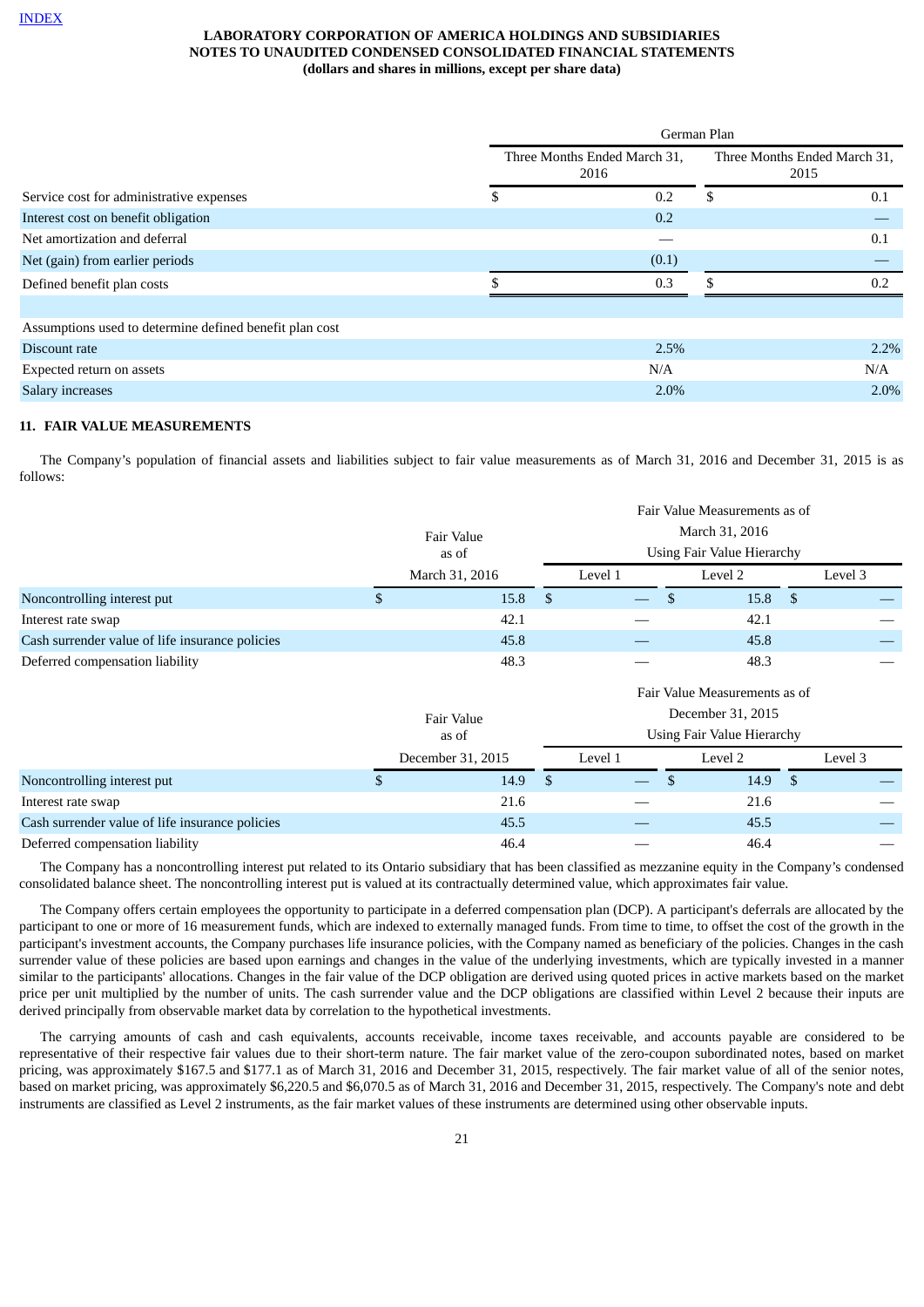### **12. DERIVATIVE INSTRUMENTS AND HEDGING ACTIVITIES**

The Company addresses its exposure to market risks, principally the market risk associated with changes in interest rates, through a controlled program of risk management that includes, from time to time, the use of derivative financial instruments such as interest rate swap agreements (see Interest Rate Swap section below). Although the Company's zero-coupon subordinated notes contain features that are considered to be embedded derivative instruments (see Embedded Derivatives Related to the Zero-Coupon Subordinated Notes section below), the Company does not hold or issue derivative financial instruments for trading purposes. The Company does not believe that its exposure to market risk is material to the Company's financial position or results of operations.

# **Interest Rate Swap**

During the third quarter of 2013, the Company entered into two fixed-to-variable interest rate swap agreements for its 4.625% senior notes due 2020 with an aggregate notional amount of \$600.0 and variable interest rates based on one-month LIBOR plus 2.298% to hedge against changes in the fair value of a portion of the Company's long term debt. These derivative financial instruments are accounted for as fair value hedges of the senior notes due 2020. These interest rate swaps are included in other long term assets and added to the value of the senior notes, with an aggregate fair value of \$42.1 and \$21.6 at March 31, 2016 and December 31, 2015, respectively. As the specific terms and notional amounts of the derivative financial instruments match those of the fixed-rate debt being hedged, the derivative instruments are assumed to be perfectly effective hedges and accordingly, there is no impact to the Company's consolidated statements of operations.

### **Embedded Derivatives Related to the Zero-Coupon Subordinated Notes**

The Company's zero-coupon subordinated notes contain the following two features that are considered to be embedded derivative instruments under authoritative guidance in connection with accounting for derivative instruments and hedging activities:

- 1) The Company will pay contingent cash interest on the zero-coupon subordinated notes after September 11, 2006, if the average market price of the notes equals 120% or more of the sum of the issue price, accrued original issue discount and contingent additional principal, if any, for a specified measurement period.
- 2) Holders may surrender zero-coupon subordinated notes for conversion during any period in which the rating assigned to the zero-coupon subordinated notes by Standard & Poor's Ratings Services is BB- or lower.

The Company believes these embedded derivatives had no fair value at March 31, 2016 and December 31, 2015. These embedded derivatives also had no impact on the condensed consolidated statements of operations for the three months ended March 31, 2016 and 2015, respectively.

### **Derivatives Instruments**

The Company periodically enters into foreign currency forward contracts, which are recognized as assets or liabilities at their fair value. These contracts do not qualify for hedge accounting and the changes in fair value are recorded directly to earnings. The contracts are short-term in nature and the fair value of these contracts is based on market prices for comparable contracts. The fair value of these contracts is not significant as of March 31, 2016 and December 31, 2015.

# **13. SUPPLEMENTAL CASH FLOW INFORMATION**

|                                                             | Three Months Ended March 31, |      |         |  |  |
|-------------------------------------------------------------|------------------------------|------|---------|--|--|
|                                                             | 2016                         |      | 2015    |  |  |
| Supplemental schedule of cash flow information:             |                              |      |         |  |  |
| Cash paid during period for:                                |                              |      |         |  |  |
| Interest                                                    | \$<br>71.6                   | - \$ | 14.9    |  |  |
| Income taxes, net of refunds                                | 32.9                         |      | 23.1    |  |  |
| Disclosure of non-cash financing and investing activities:  |                              |      |         |  |  |
| Surrender of restricted stock awards and performance awards | \$<br>15.1                   | - S  | 7.8     |  |  |
| Non-cash stock consideration for the Acquisition            |                              |      | 1,762.5 |  |  |
| Assets acquired under capital leases                        | 9.0                          |      | 16.7    |  |  |
| Increase (decrease) accrued property, plant and equipment   | 2.4                          |      | (1.4)   |  |  |
|                                                             |                              |      |         |  |  |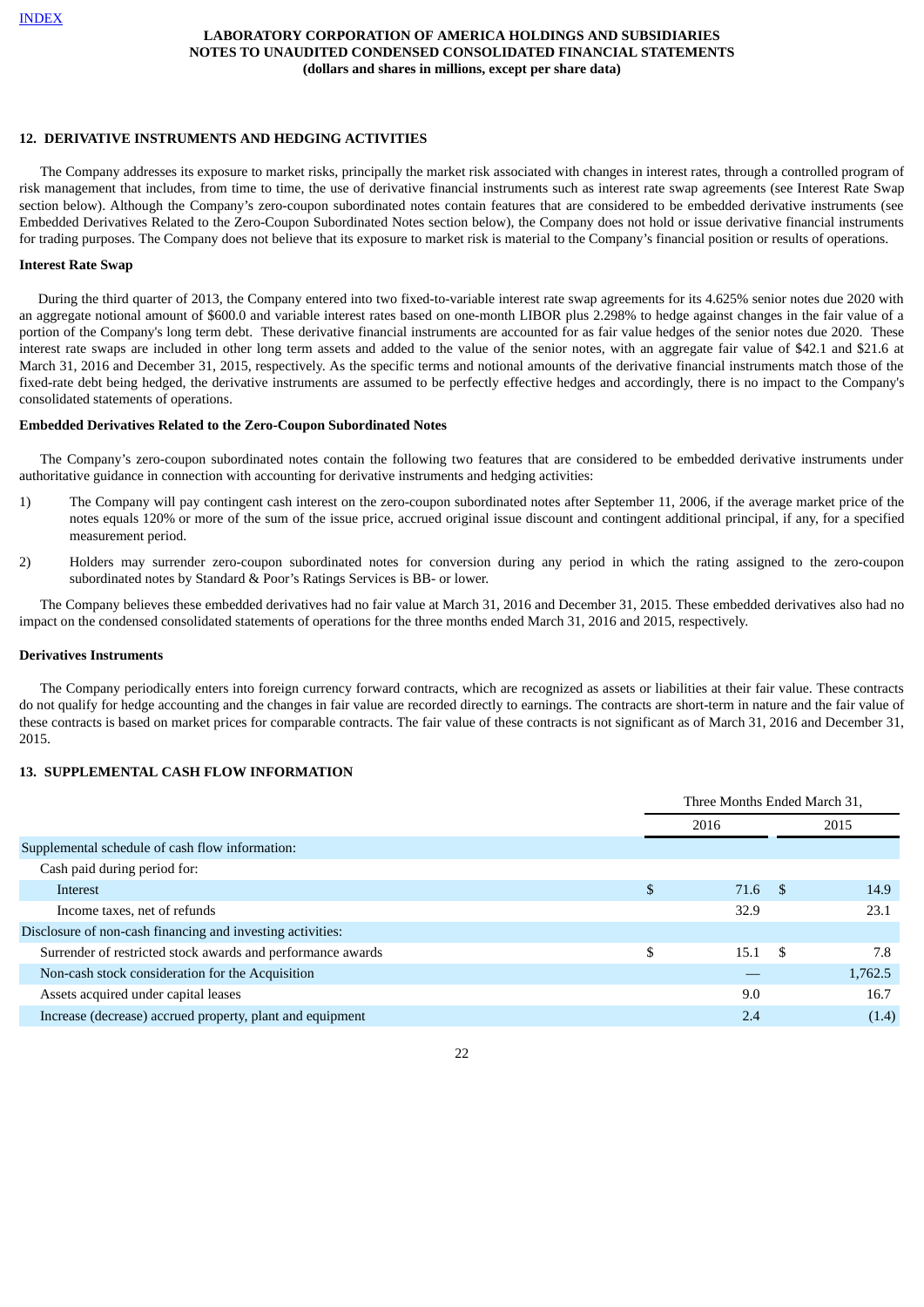#### **14. BUSINESS SEGMENT INFORMATION**

The following table is a summary of segment information for the three months ended March 31, 2016 and 2015. The management approach has been used to present the following segment information. This approach is based upon the way the management of the Company organizes segments within an enterprise for making operating decisions and assessing performance. Financial information is reported on the basis that it is used internally by the chief operating decision maker (CODM) for evaluating segment performance and deciding how to allocate resources to segments. The Company's chief executive officer has been identified as the CODM.

In connection with the Acquisition, the Company changed its operating segments to align with how the CODM evaluates financial information used to allocate resources and assess performance of the Company post-Acquisition. As a result, the segment information presented in these financial statements has been conformed to present segments on this revised basis for all prior periods. Under the new organizational structure, the CODM manages the Company under two segments: LCD and CDD. LCD includes all of the legacy LabCorp business and the nutritional chemistry and food safety business, which was previously part of Covance but excludes LabCorp's legacy clinical trials testing business, which is now part of CDD. CDD includes all of Covance's legacy business and LabCorp's legacy clinical trials testing business, but excludes the nutritional chemistry and food safety business, which is now part of LCD.

Segment asset information is not presented because it is not used by the CODM at the segment level. Operating earnings (loss) of each segment represents net revenues less directly identifiable expenses to arrive at operating income for the segment. General management and administrative corporate expenses are included in general corporate expenses below. The table below represents information about the Company's reporting segments for the three months ended March 31, 2016 and 2015:

|                                                                       | Three Months Ended |         |    |         |
|-----------------------------------------------------------------------|--------------------|---------|----|---------|
|                                                                       | March 31,          |         |    |         |
|                                                                       |                    | 2016    |    | 2015    |
| <b>Total revenues:</b>                                                |                    |         |    |         |
| LCD - net revenue                                                     | \$                 | 1,590.6 | S. | 1,472.0 |
| CDD - net revenue                                                     |                    | 704.6   |    | 300.3   |
| Total revenues                                                        |                    | 2,295.2 |    | 1,772.3 |
|                                                                       |                    |         |    |         |
| <b>Operating earnings (loss):</b>                                     |                    |         |    |         |
| <b>LCD</b>                                                            |                    | 277.0   |    | 210.4   |
| CDD                                                                   |                    | 63.0    |    | (50.4)  |
| Unallocated corporate expenses                                        |                    | (38.1)  |    | (27.6)  |
| Total operating income                                                |                    | 301.9   |    | 132.4   |
| Other income (expense), net                                           |                    | (45.9)  |    | (99.9)  |
| Earnings before income taxes                                          |                    | 256.0   |    | 32.5    |
| Provision for income taxes                                            |                    | 95.5    |    | 29.1    |
| Net earnings                                                          |                    | 160.5   |    | 3.4     |
| Less income attributable to noncontrolling interests                  |                    | (0.3)   |    | (0.3)   |
| Net income attributable to Laboratory Corporation of America Holdings | \$                 | 160.2   | \$ | 3.1     |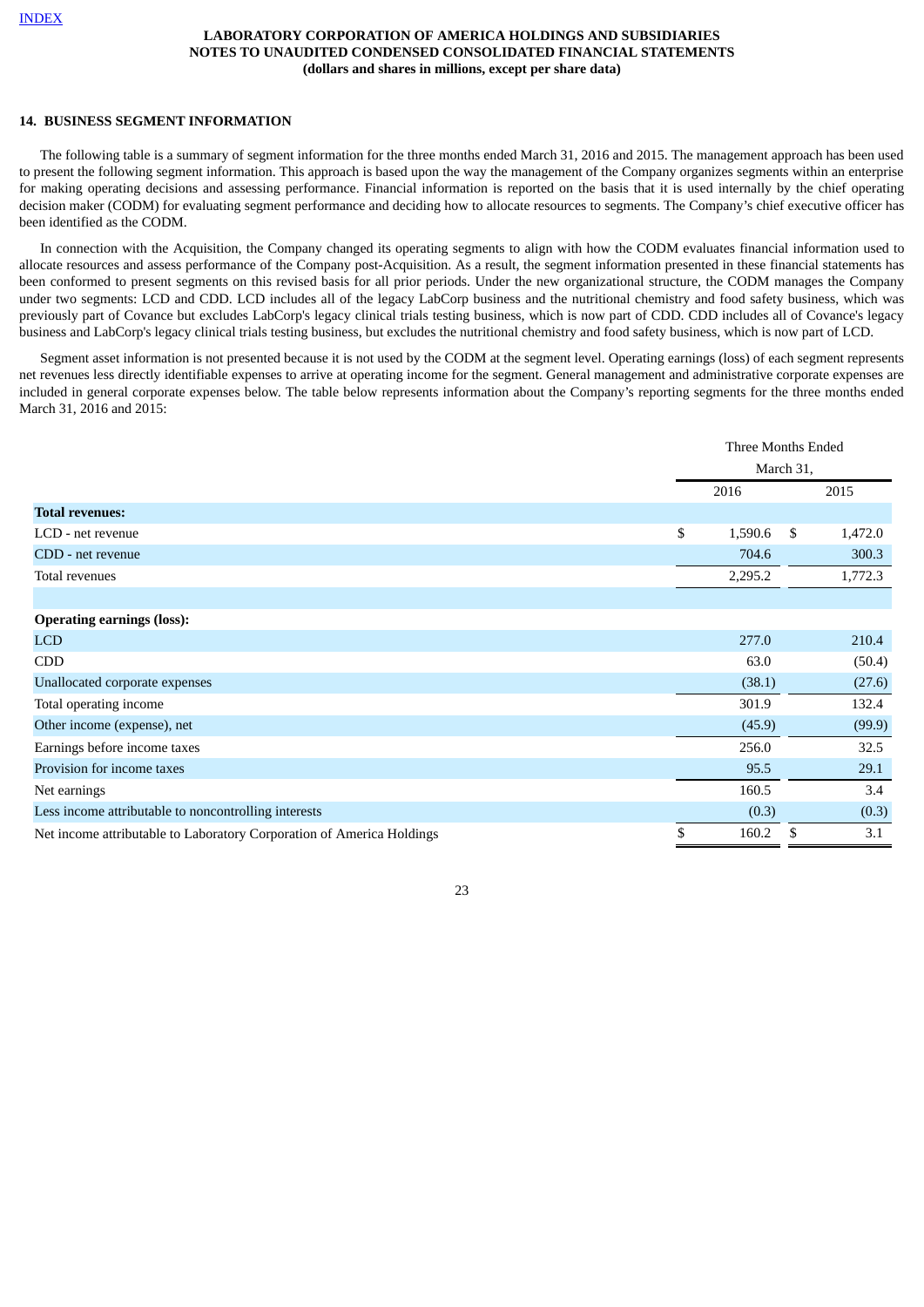### <span id="page-24-0"></span>**ITEM 2. MANAGEMENT'S DISCUSSION AND ANALYSIS OF FINANCIAL CONDITION AND RESULTS OF OPERATIONS**

### **FORWARD-LOOKING STATEMENTS**

The Company has made in this report, and from time to time may otherwise make in its public filings, press releases and discussions by Company management, forward-looking statements concerning the Company's operations, performance and financial condition, as well as its strategic objectives. Some of these forward-looking statements can be identified by the use of forward-looking words such as "believes", "expects", "may", "will", "should", "seeks", "approximately", "intends", "plans", "estimates", or "anticipates" or the negative of those words or other comparable terminology. Such forward-looking statements are subject to various risks and uncertainties and the Company claims the protection afforded by the safe harbor for forwardlooking statements contained in the Private Securities Litigation Reform Act of 1995. Actual results could differ materially from those currently anticipated due to a number of factors in addition to those discussed elsewhere herein and in the Company's other public filings, press releases and discussions with Company management, including:

- 1. changes in U.S., state, local and third party payer regulations or policies or other future reforms in the healthcare system (or in the interpretation of current regulations), new insurance or payment systems, including state, regional or private insurance cooperatives (e.g., Health Insurance Exchanges), affecting governmental and third-party coverage or reimbursement for clinical laboratory testing;
- 2. significant monetary damages, fines, penalties, assessments, refunds, repayments, unanticipated compliance expenditures and/or exclusion from the Medicare and Medicaid programs, among other adverse consequences, resulting from interpretations of, or future changes in, laws and regulations, including laws and regulations of Medicare, Medicaid, the federal and state False Claims Acts, interpretations of such laws and regulations by U.S. or state government agencies or investigations, audits, regulatory examinations, information requests and other inquiries by state or U.S. government agencies;
- 3. significant fines, penalties, costs, unanticipated compliance expenditures and/or damage to the Company's reputation arising from the failure to comply with U.S. and international privacy and security laws and regulations, including the Health Insurance Portability and Accountability Act of 1996, Health Information Technology for Economic and Clinical Health Act, U.S. state laws and regulations, and laws and regulations of the European Union and other countries;
- 4. loss or suspension of a license or imposition of a fine or penalties under, or future changes in, or interpretations of, the law or regulations of the Clinical Laboratory Improvement Act of 1967, and the Clinical Laboratory Improvement Amendments of 1988;
- 5. penalties or loss of license arising from the failure to comply with the U.S. Occupational Safety and Health Administration requirements and the U.S. Needlestick Safety and Prevention Act, or similar laws and regulations of U.S., state, local or international agencies;
- 6. fines, unanticipated compliance expenditures, suspension of manufacturing, enforcement actions, injunctions, or criminal prosecution arising from failure to maintain compliance with current good manufacturing practice (cGMP) regulations and other applicable requirements of various regulatory agencies;
- 7. sanctions or other remedies, including fines, unanticipated compliance expenditures, enforcement actions, injunctions or criminal prosecution arising from failure to comply with the Animal Welfare Act;
- 8. changes in testing guidelines or recommendations by government agencies, medical specialty societies and other authoritative bodies affecting the utilization of laboratory tests;
- 9. changes in government regulations or policies, including regulations and policies of the Food and Drug Administration, the U.S. Department of Agriculture or other U.S., state, local or international agencies, affecting the approval, availability of, and the selling and marketing of tests, products, drugs, or the conduct of drug development trials;
- 10. changes in government regulations pertaining to the pharmaceutical and biotechnology industries, changes in reimbursement of pharmaceutical products or reduced spending on research and development by pharmaceutical and biotechnology customers;
- 11. liabilities that result from the inability to comply with corporate governance requirements;
- 12. increased competition, including price competition, competitive bidding and/or changes or reductions to fee schedules and competition from companies that do not comply with existing laws or regulations or otherwise disregard compliance standards in the industry;

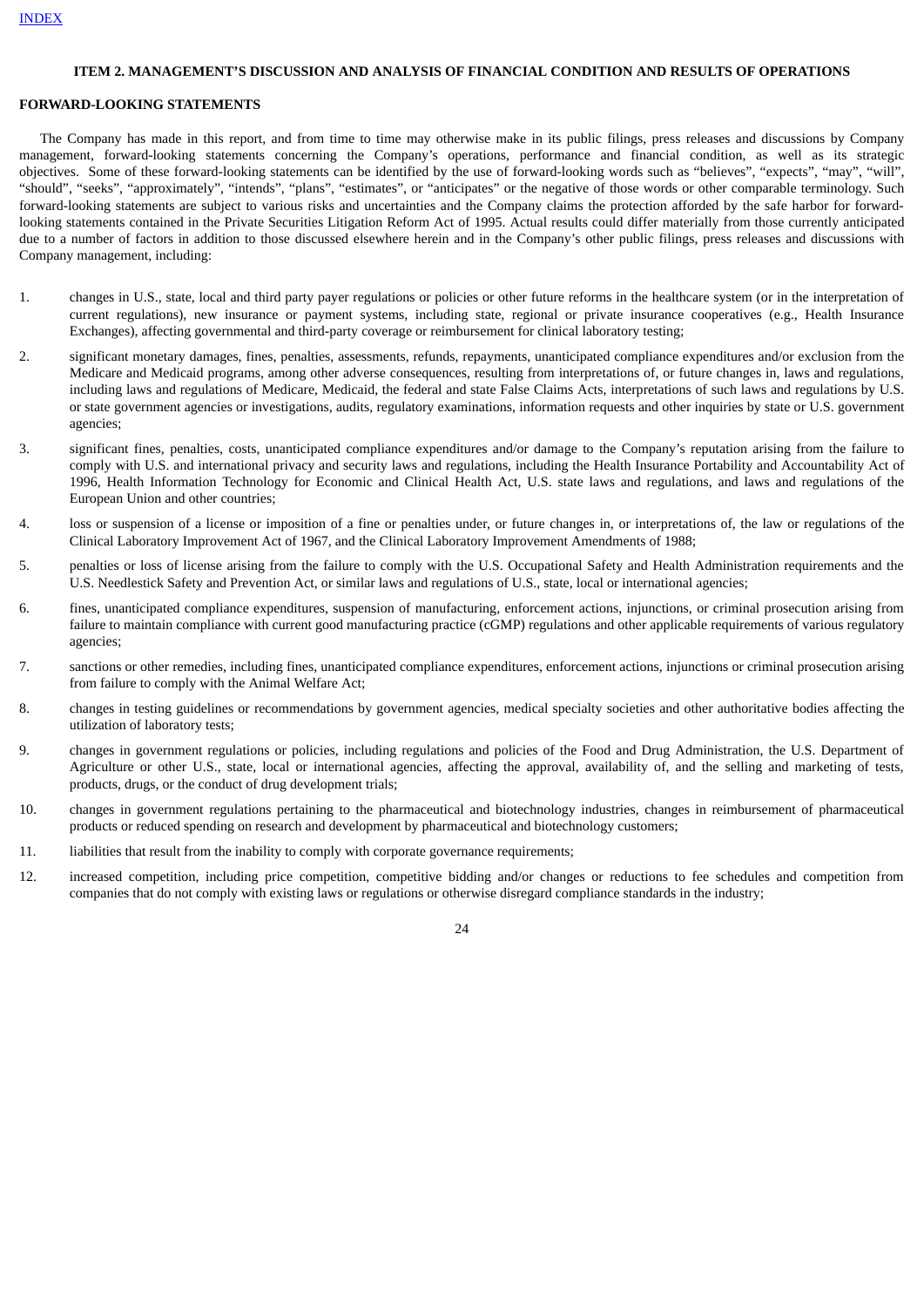### [INDEX](#page-1-0)

- 13. changes in payer mix or payment structure, including insurance carrier participation in Health Insurance Exchanges, an increase in capitated reimbursement mechanisms, the impact of a shift to consumer-driven health plans or plans carrying increased level of member cost-sharing, and adverse changes in payer reimbursement or payer coverage policies related to specific diagnostic tests, categories of testing or testing methodologies;
- 14. failure to retain or attract managed care organization (MCO) business as a result of changes in business models, including new risk based or network approaches, or other changes in strategy or business models by MCOs;
- 15. failure to obtain and retain new customers, an unfavorable change in the mix of testing services ordered, or a reduction in tests ordered, specimens submitted or services requested by existing customers;
- 16. difficulty in maintaining relationships with customers or retaining key employees as a result of uncertainty surrounding the integration of acquisitions and the resulting negative effects on the business of the Company;
- 17. consolidation and convergence of MCOs, pharmaceutical companies, health systems, large physician organizations and other customers potentially causing material shifts in insourcing, utilization, pricing and reimbursements, including full and partial risk based models;
- 18. failure to effectively develop and deploy system modifications or enhancements required in response to evolving market and business needs;
- 19. customers choosing to insource services that are or could be purchased from the Company;
- 20. failure to identify, successfully close and effectively integrate and/or manage newly acquired businesses;
- 21. inability to achieve the expected benefits and synergies of newly-acquired businesses, and impact on the Company's cash position, levels of indebtedness and stock price;
- 22. inability of the Company to avoid adverse tax treatments relating to the Acquisition;
- 23. termination, loss, delay, reduction in scope or increased costs of contracts, including large contracts and multiple contracts;
- 24. liability arising from errors or omissions in the performance of contract research services or other contractual arrangements;
- 25. changes or disruption in services or supplies provided by third parties, including transportation;
- 26. damage or disruption to the Company's facilities;
- 27. damage to the Company's reputation, loss of business or other harm from acts of animal rights extremists or potential harm and/or liability arising from animal research activities or the provision of animal research products;
- 28. adverse results in litigation matters;
- 29. inability to attract and retain experienced and qualified personnel;
- 30. failure to develop or acquire licenses for new or improved technologies, such as point-of-care testing and mobile health technologies, or potential use of new technologies by customers to perform their own tests;
- 31. substantial costs arising from the inability to commercialize newly licensed tests or technologies or to obtain appropriate coverage or reimbursement for such tests;
- 32. inability to obtain and maintain adequate patent and other proprietary rights for protection of the Company's products and services and successfully enforce the Company's proprietary rights;
- 33. scope, validity and enforceability of patents and other proprietary rights held by third parties that may impact the Company's ability to develop, perform, or market the Company's products or services or operate its business;
- 34. business interruption or other impact on the business due to adverse weather (including hurricanes), fires and/or other natural disasters, acts of war, terrorism or other criminal acts, and/or widespread outbreak of influenza or other pandemic illness;
- 35. discontinuation or recalls of existing testing products;
- 36. a failure in the Company's information technology systems, including with respect to testing turnaround time and billing processes, or the failure to maintain the security of business information or systems or to protect against cyber security attacks, or delays or failures in the development and implementation of the Company's automation platforms, any of which could result in a negative effect on the Company's performance of services, a loss of business or increased costs, damages to the Company's reputation, significant litigation exposure, an inability to meet required financial reporting deadlines, or the failure to meet future regulatory or customer information technology, data security and connectivity requirements;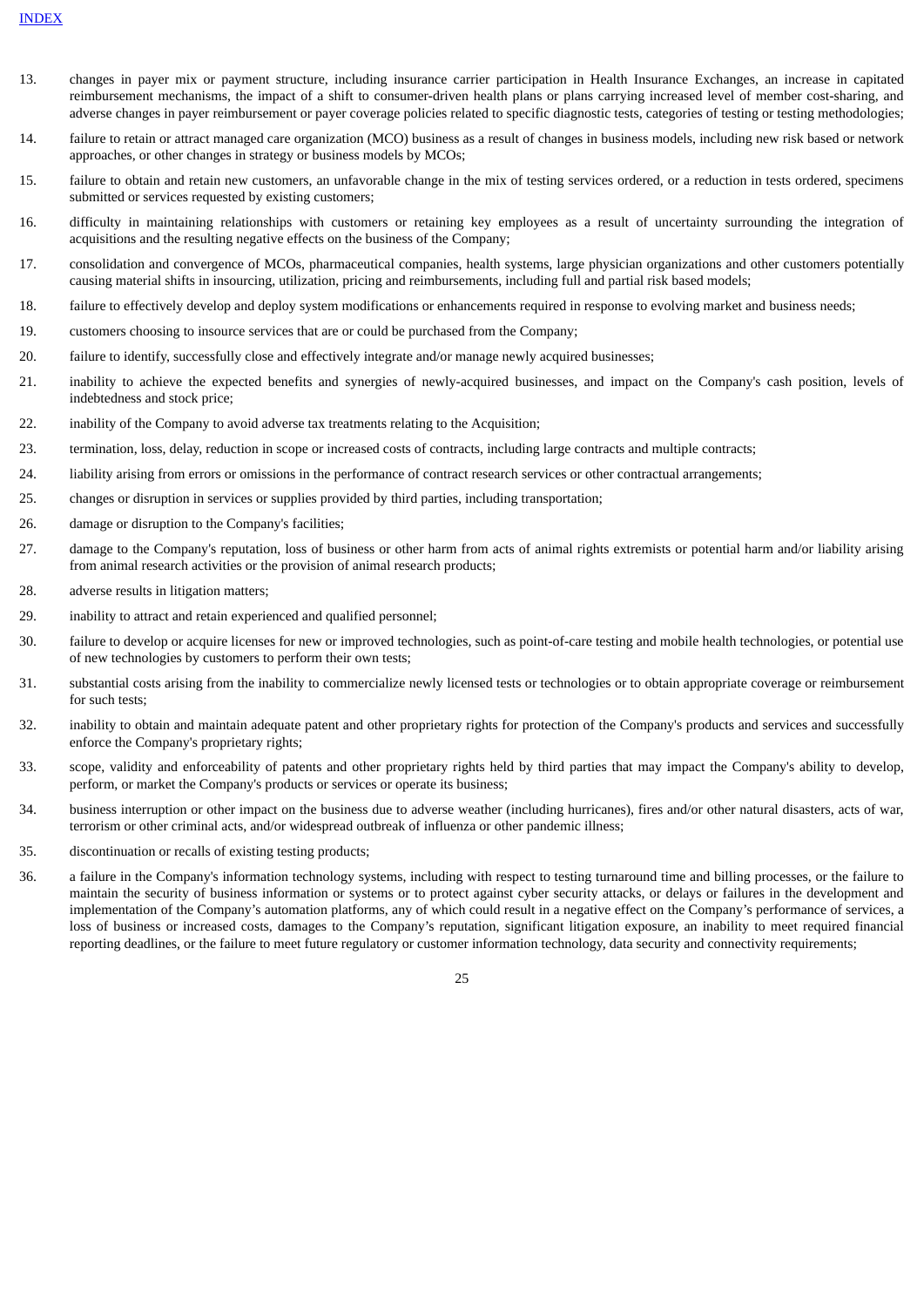- 37. business interruption, increased costs, and other adverse effects on the Company's operations due to the unionization of employees, union strikes, work stoppages, general labor unrest or failure to comply with labor or employment laws;
- 38. failure to maintain the Company's days sales outstanding and/or bad debt expense levels including negative impact on the Company's reimbursement, cash collections and profitability arising from unfavorable changes in third party payer policies in connection with the implementation of the ICD-10-CM Code Set which was effective October 1, 2015;
- 39. impact on the Company's revenue, cash collections and the availability of credit for general liquidity or other financing needs arising from a significant deterioration in the economy or financial markets or in the Company's credit ratings by S&P's and/or Moody's;
- 40. changes in reimbursement by foreign governments and foreign currency fluctuations;
- 41. inability to obtain certain billing information from physicians, resulting in increased costs and complexity, a temporary disruption in cash receipts and ongoing reductions in reimbursements and net revenues;
- 42. expenses and risks associated with international operations, including but not limited to compliance with the Foreign Corrupt Practices Act, the U.K. Bribery Act, and laws and regulations that differ from those of the U.S., and economic, political, legal and other operational risks associated with foreign markets; and
- 43. failure to achieve expected efficiencies and savings in connection with the Company's comprehensive, enterprise-wide business process improvement initiative.

### **GENERAL (dollars in millions, except per share data)**

Total revenue for the three months ended March 31, 2016 increased 29.5% as compared to the prior year. The Company's acquisition of Covance, Inc. in February 2015 (Acquisition) accounted for 23.7% of the year-over-year net revenue growth. The remainder of the increase was due to solid organic volume growth as well as tuck-in acquisitions in the clinical laboratory business, partially offset by currency.

In connection with the Acquisition, the Company changed its operating segments to align with how the chief operating decision maker (CODM) evaluates financial information used to allocate resources and assess performance of the Company post-Acquisition. As a result, the segment information presented in these financial statements has been conformed to present segments on this revised basis for all prior periods. Under the new organizational structure, the CODM manages the Company under two reportable segments: LabCorp Diagnostics (LCD) and Covance Drug Development (CDD). LCD includes all of the Company's legacy LabCorp business, and the Company's nutritional chemistry and food safety business, which was previously part of Covance, but excludes LabCorp's legacy clinical trials testing business, which is now part of CDD. CDD includes all of Covance's legacy business, and LabCorp's legacy clinical trials testing business, but excludes the nutritional chemistry and food safety business, which is now part of LCD.

### **RESULTS OF OPERATIONS (amounts in millions)**

### *Three months ended March 31, 2016 compared with three months ended March 31, 2015*

### **Net Revenue**

|                    |   | Three Months Ended March 31, |  |         |        |  |
|--------------------|---|------------------------------|--|---------|--------|--|
|                    |   | 2016                         |  | 2015    | Change |  |
| <b>Net revenue</b> |   |                              |  |         |        |  |
| <b>LCD</b>         | S | 1,590.6                      |  | 1,472.0 | 8.1%   |  |
| <b>CDD</b>         |   | 704.6                        |  | 300.3   | 134.6% |  |
| Total              |   | 2,295.2                      |  | 1,772.3 | 29.5%  |  |

The increase in net revenue for the three months ended March 31, 2016 as compared with the corresponding period in 2015 was due to the Acquisition along with solid organic volume growth and tuck-in acquisitions in LCD, partially offset by price, mix and currency.

LCD net revenue for the first quarter was \$1,590.6, an increase of 8.1% over revenue of \$1,472.0 in the first quarter of 2015. The increase in net revenue was the result of organic volume growth, measured by requisitions, Beacon LBS, price, mix and tuck-in acquisitions, partially offset by currency. The increase in net revenue was driven by growth in volume, measured by requisition, of 3.3%. Price and mix accounted for an additional 2.0% of the growth. Beacon LBS, the Company's technology-enabled solution providing point-of-care decision support, contributed 1.1%. The increase in net revenue was unfavorably impacted by (0.5%) of currency. In addition, tuck-in acquisitions added 2.2% to net revenue.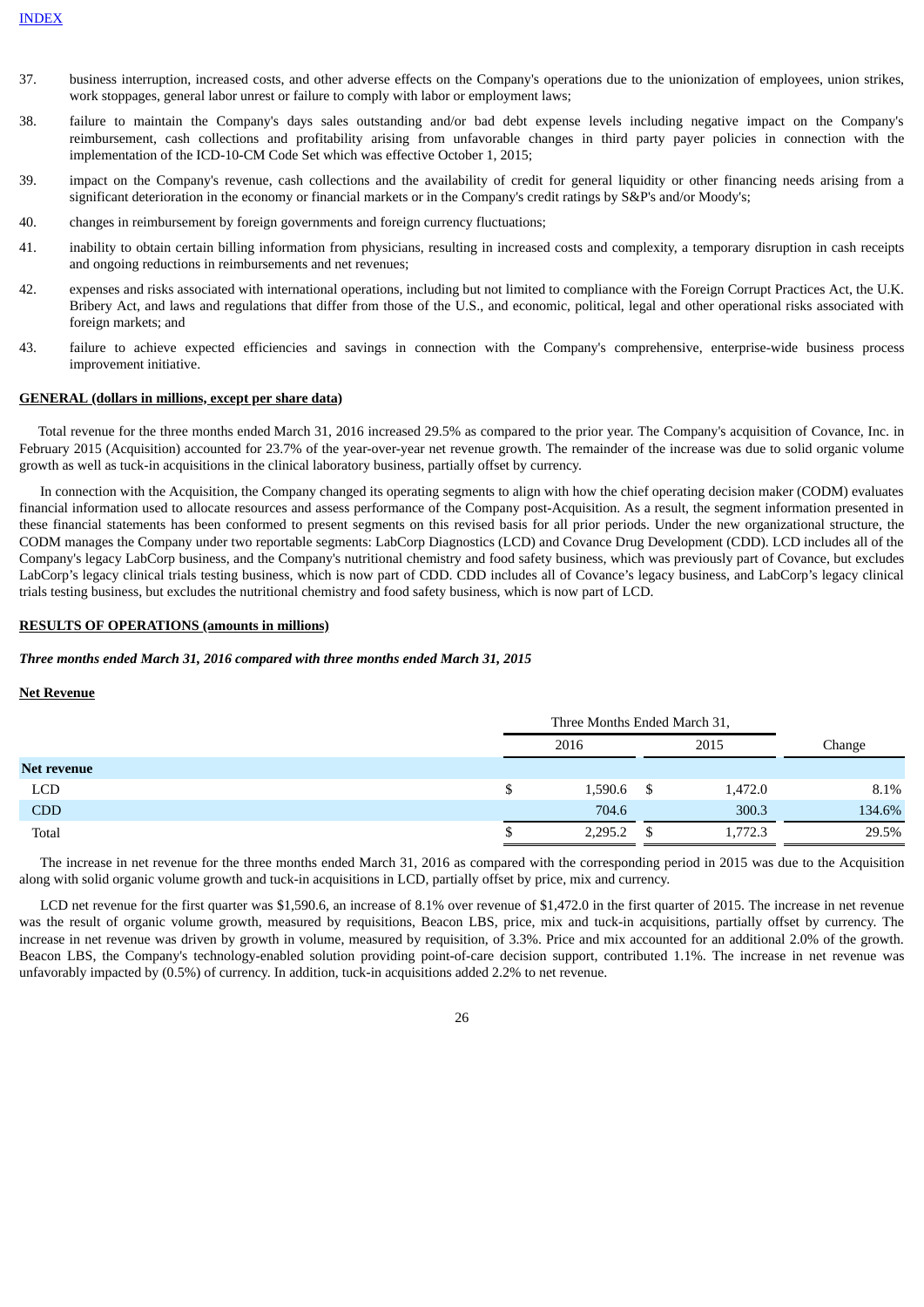CDD net revenue for the first quarter was \$704.6, an increase of 134.6% over revenue of \$300.3 in the first quarter of 2015. The increase in revenue is primarily due to the inclusion of a full quarter of CDD revenue for the three months ended March 31, 2016 in comparison to the period from the Acquisition Date through March 31, 2015, and strong broad-based demand. This increase was partially offset by the impact of the expiration of a minimum volume contract that expired on October 31, 2015 and a negative currency impact of 3.3%

### **Net Cost of Revenues**

|                                        |  | Three Months Ended March 31, |  |         |               |  |
|----------------------------------------|--|------------------------------|--|---------|---------------|--|
|                                        |  | 2016                         |  | 2015    | <b>Change</b> |  |
| Net cost of revenues                   |  | 1.517.9                      |  | 1.147.2 | 32.3%         |  |
| Cost of revenues as a % of net revenue |  | 66.1%                        |  | 64.8%   |               |  |

Net cost of revenues increased 32.3% during the three months ended March 31, 2016 as compared with the corresponding period in 2015 primarily due to the inclusion of a full quarter of CDD operations, which carry higher personnel costs as a percentage of revenue. The net cost of revenues was also impacted by a net decrease of 0.7% due to currency fluctuations.

### **Selling, General and Administrative Expenses**

|                                                                    |      | Three Months Ended March 31, |  |       |        |  |
|--------------------------------------------------------------------|------|------------------------------|--|-------|--------|--|
|                                                                    | 2016 |                              |  | 2015  | Change |  |
| Selling, general and administrative expenses                       |      | 411.9                        |  | 442.3 | (6.9)% |  |
| Selling, general and administrative expenses as a % of net revenue |      | 17.9%                        |  | 25.0% |        |  |

Selling, general and administrative expenses as a percentage of net revenue decreased to 17.9% during the three months ended March 31, 2016 as compared to 25.0% during the corresponding period in 2015.

The Company incurred additional legal and other costs of \$1.6 relating to the wind-down of its minimum volume contract operations. The Company also recorded \$1.7 in consulting expenses relating to fees incurred as part of its Acquisition integration costs and compensation analysis, along with \$1.2 in shortterm equity retention arrangements relating to the Acquisition and \$4.1 of accelerated equity compensation relating to the announced retirement of a Company executive (all recorded in selling, general and administrative expenses). In addition, the Company incurred \$1.5 of non-capitalized costs associated with the implementation of a major system as part of its Project LaunchPad business process improvement initiative. During the first three months of 2015, the Company recorded \$6.0 in consulting expenses (recorded in selling, general and administrative expenses) relating to fees incurred as part of its Project LaunchPad business process improvement initiative. The Company also recorded \$166.0 of deal costs related to the Acquisition, of which \$113.4 is included in selling, general and administrative expenses and \$52.6 is included in interest expense. Excluding these charges, selling, general and administrative expenses as a percentage of net revenues were 17.5% and 18.6% during the three months ended March 31, 2016 and 2015, respectively.

The decrease in selling, general and administrative expenses as a percentage of net revenue, excluding these charges, is primarily due to the Acquisition, which carries lower personnel costs in selling, general and administrative expenses as a percentage of revenue, and the impact of Project LaunchPad. Bad debt expense for LCD was 4.7% of net revenue for that segment during the three months ended March 31, 2016 as compared to 4.5% during the corresponding period in 2015. The decrease in selling, general and administrative expenses was also impacted by a net decrease of 0.3% due to currency fluctuations.

### **Amortization of Intangibles and Other Assets**

|                                                    | Three Months Ended March 31, |      |        |
|----------------------------------------------------|------------------------------|------|--------|
|                                                    | 2016                         | 2015 | Change |
| LCD                                                | 23.8                         | 21.9 | 8.7%   |
| <b>CDD</b>                                         | 20.5                         | 9.2  | 122.8% |
| Total amortization of intangibles and other assets | 44.3                         | 31.1 | 42.4%  |

The increase in amortization of intangibles and other assets primarily reflects the impact of the Acquisition and tuck-in acquisitions.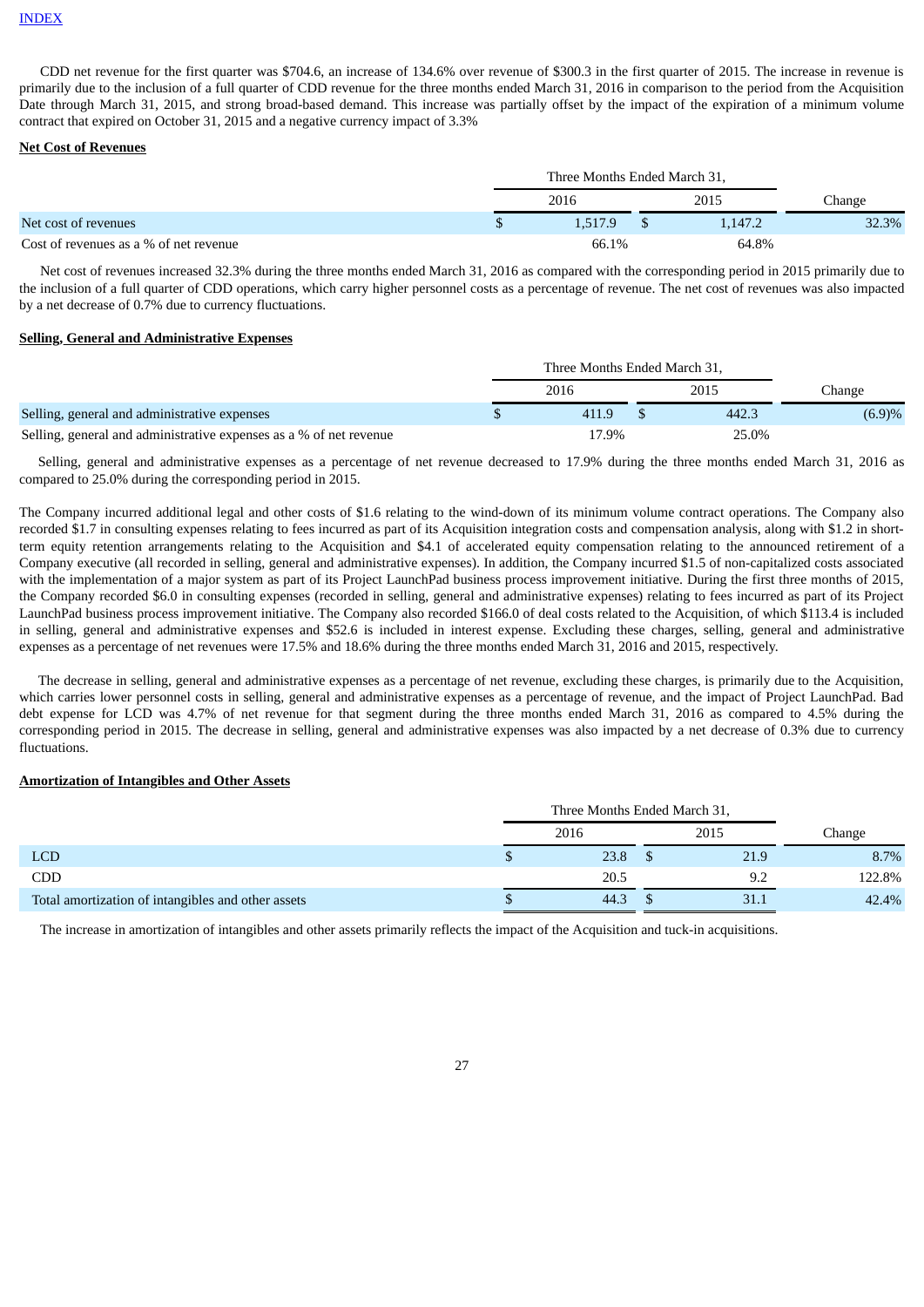## **Restructuring and Other Special Charges**

|                                         | Three Months Ended March 31. |                |        |
|-----------------------------------------|------------------------------|----------------|--------|
|                                         | 2016                         | ⊐ ר∩ר<br>40 L. | `hange |
| Restructuring and other special charges | 10 <sup>o</sup><br>10.L      | ں دی ہے        | (0.5)% |

During the first three months of 2016, the Company recorded net restructuring and other special charges of \$19.2; \$3.2 within LCD and \$16.0 within CDD. The charges were comprised of \$4.5 related to severance and other personnel costs along with \$17.0 in costs associated with facility closures. A substantial portion of these costs relate to the planned closure of duplicative data center operations. The Company reversed previously established reserves of \$2.3 in unused severance reserves primarily as the result of selling one of CCD's minimum volume contract facilities to a third party.

During the first three months of 2015, the Company recorded net restructuring and other special charges of \$19.3, substantively all within LCD. The charges were comprised of \$3.2 related to severance and other personnel costs along with \$16.1 in costs associated with facility closures and impairment of information technology assets.

#### **Interest Expense**

|                  | Three Months Ended March 31, |         |               |
|------------------|------------------------------|---------|---------------|
|                  | 2016                         | 2015    | <b>Change</b> |
| Interest expense | (54.5)                       | (104.3) | $(47.7)\%$    |

The decrease in interest expense for the three months ended March 31, 2016 as compared with corresponding period in 2015 is primarily due to Acquisition-related expenses including a \$37.4 make-whole payment that was required in connection with the prepayment of the \$250.0 Covance senior notes and \$15.2 of deferred financing costs associated with the Company's previous credit agreement and the bridge financing facilities used to finance a portion of the Acquisition.

### **Equity Method Income**

|  | Three Months Ended March 31, |                           |            |  |
|--|------------------------------|---------------------------|------------|--|
|  | 2016                         | 2015                      | hange.     |  |
|  |                              | $\sim$ $\sim$<br>$\sim$ . | $(48.1)\%$ |  |

Equity method income represents the Company's ownership share in joint venture partnerships along with equity investments in other companies in the health care industry. All of these partnerships reside within LCD. The decrease in income in 2016 was primarily due to liquidation of the Company's interest in one of the partnerships effective June 30, 2015.

### **Other, net**

|                      |      | 2015 | <b>Change</b>                |
|----------------------|------|------|------------------------------|
| $\sim$ $\sim$<br>υ., |      | .    | 509.1%                       |
|                      | 2016 |      | Three Months Ended March 31. |

The increase in other, net for the three months ended March 31, 2016, is primarily due to a net gain on the sale of investment securities from the Company's venture fund.

#### **Income Tax Expense**

|                                                           |  | Three Months Ended March 31, |  |       |        |
|-----------------------------------------------------------|--|------------------------------|--|-------|--------|
|                                                           |  | 2016                         |  | 2015  | Change |
| Income tax expense                                        |  | 95.5                         |  | 29.1  | 228.2% |
| Income tax expense as a % of earnings before income taxes |  | 37.3%                        |  | 89.5% |        |

The Company's 2015 tax rate for the quarter was negatively impacted by non-deductible deal costs of approximately \$19.6 associated with the Acquisition and one-time tax charges of \$12.8 to realign the Company's legal entity structure to facilitate the Acquisition. In 2016 and 2015, the rate was favorably impacted by foreign earnings taxed at lower rates than the U.S. statutory tax rate. The Company considers all of the foreign earnings to be permanently reinvested overseas.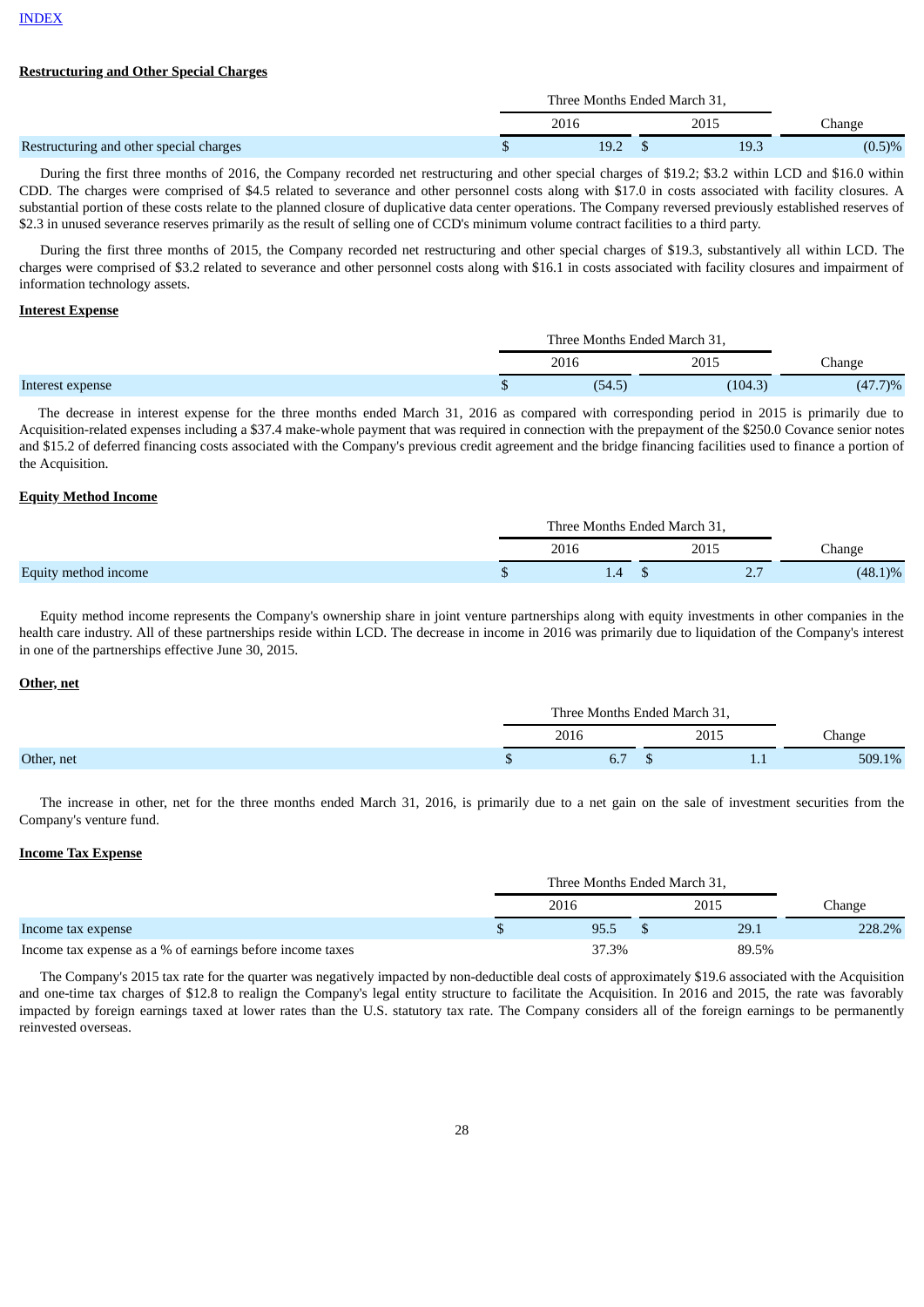### **LIQUIDITY AND CAPITAL RESOURCES (dollars and shares in millions)**

The Company's strong cash-generating capability and financial condition typically have provided ready access to capital markets. The Company's principal source of liquidity is operating cash flow, supplemented by proceeds from debt offerings. The Company's senior unsecured revolving credit facility is further discussed in Note 6 (Debt) to the Company's Unaudited Condensed Consolidated Financial Statements.

During the first three months of 2016 and 2015, respectively, the Company's cash flows were as follows:

|                                                                 | Three Months Ended March 31, |         |  |           |
|-----------------------------------------------------------------|------------------------------|---------|--|-----------|
|                                                                 |                              | 2016    |  | 2015      |
| Net cash provided by (used in) operating activities             |                              | 123.0   |  | (86.9)    |
| Net cash used for investing activities                          |                              | (151.6) |  | (3,651.3) |
| Net cash provided by (used in) financing activities             |                              | 3.9     |  | 3,629.7   |
| Effect of exchange rate on changes in cash and cash equivalents |                              | 4.6     |  | (25.1)    |
| Net change in cash and cash equivalents                         |                              | (20.1)  |  | (133.6)   |

#### *Cash and Cash Equivalents*

Cash and cash equivalents at March 31, 2016 and 2015 totaled \$696.3 and \$446.4, respectively. Cash and cash equivalents consist of highly liquid instruments, such as commercial paper, time deposits, and other money market investments, substantially all of which have original maturities of three months or less.

#### *Operating Activities*

During the three months ended March 31, 2016 and 2015, the Company's operations provided \$123.0 of cash as compared to using \$(86.9) in 2015. The \$209.9 increase in cash provided from operations in 2016 as compared with the corresponding 2015 period is primarily due to higher net earnings in 2016. The Company's 2015 first quarter earnings were impacted by \$191.3 of restructuring and special items, \$153.5 of which represents cash payments in connection with the Acquisition.

#### *Investing Activities*

Net cash used in investing activities for the three months ended March 31, 2016 was \$151.6 as compared to \$3,651.3 for the three months ended March 31, 2015. The \$3,499.7 decrease in cash used in investing activities was primarily due to cash paid for the Acquisition in the first quarter of 2015. Capital expenditures were \$71.4 and \$33.8 for the three months ended March 31, 2016 and 2015, respectively. The Company expects capital expenditures in 2016 to be approximately 3.0% of net revenues primarily in connection with projects to support growth in the Company's core businesses, projects related to Project LaunchPad and further Covance integration initiatives. The Company intends to continue to pursue acquisitions to fund growth and make important investments in its business, including in information technology, to improve efficiency and enable the execution of the Company's strategic vision. Such expenditures are expected to be funded by cash flow from operations, as well as borrowings under the Company's revolving credit facility or any successor facility, as needed.

### *Financing Activities*

Net cash provided by financing activities for the three months ended March 31, 2016 was \$3.9 compared to \$3,629.7 for the three months ended March 31, 2015. The \$3,625.8 decrease in the cash provided by financing activities for three months ended March 31, 2016, as compared to 2015, was primarily a result of \$4,360.0 of financing proceeds for the Acquisition offset by repayments and debt issuance costs of \$762.1 in 2015.

On December 19, 2014, the Company entered into a five-year term loan credit facility in the principal amount of \$1,000.0 for the purpose of financing a portion of the cash consideration and the fees and expenses in connection with the transactions contemplated by the Merger Agreement.

The term loan credit facility was advanced in full on February 19, 2015, the date of the Company's completion of the Acquisition. The term loan credit facility will mature five years after the Acquisition Date and may be prepaid without penalty. The term loan balance at March 31, 2016 was \$715.0.

On December 19, 2014, the Company also entered into an amendment and restatement of its existing senior revolving credit facility, which was originally entered into on December 21, 2011. The senior revolving credit facility, consists of a five-year revolving facility in the principal amount of up to \$1,000.0, with the option of increasing the facility by up to an additional \$250.0, subject to the agreement of one or more new or existing lenders to provide such additional amounts and certain other customary conditions. The new revolving credit facility also provides for a subfacility of up to \$100.0 for swing line borrowings and a subfacility of up to \$125.0 for issuances of letters of credit. The new revolving credit facility is permitted to be used for general corporate purposes, including working capital, capital expenditures, funding of share repurchases and certain other payments, and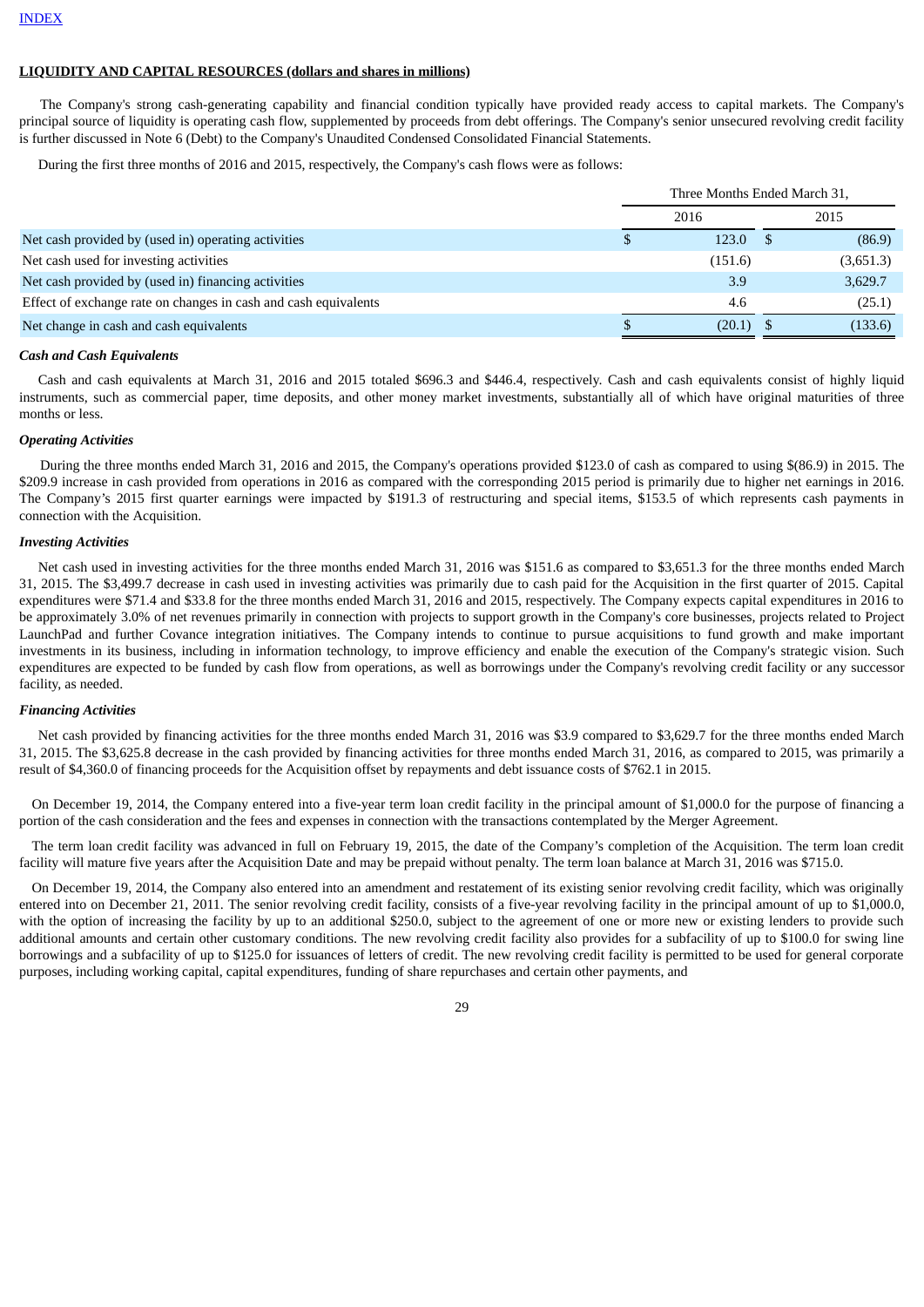acquisitions and other investments.

On January 30, 2015, the Company issued \$2,900.0 in debt securities consisting of \$500.0 aggregate principal amount of 2.625% Senior Notes due 2020, \$500.0 aggregate principal amount of 3.20% Senior Notes due 2022, \$1,000.0 aggregate principal amount of 3.60% Senior Notes due 2025 and \$900.0 aggregate principal amount of 4.70% Senior Notes due 2045 (together, Acquisition Notes). Net proceeds from the offering of the Acquisition Notes were \$2,870.2 after deducting underwriting discounts and other expenses of the offering. Net proceeds were used to pay a portion of the cash consideration and the fees and expenses in connection with the Acquisition.

On February 13, 2015, the Company entered into a 60-day cash bridge term loan credit facility in the principal amount of \$400.0 for the purpose of financing a portion of the cash consideration and the fees and expenses in connection with the transactions contemplated by the Merger Agreement. The 60 day cash bridge term loan credit facility was advanced in full on February 19, 2015, the date of the Company's completion of the Acquisition. The 60-day cash bridge term loan credit facility was repaid in March 2015.

Under the term loan credit facility and the new revolving credit facility, the Company is subject to negative covenants limiting subsidiary indebtedness and certain other covenants typical for investment grade-rated borrowers and the Company is required to maintain a leverage ratio that varies. From and after the acquisition closing date, the leverage ratio must be no greater than 4.75 to 1.00 with respect to the last day of each of the first four fiscal quarters ending on or after the closing date, 4.25 to 1.00 with respect to the last day of each of the fifth through eighth fiscal quarters ending after the closing date, and 3.75 to 1.00 with respect to the last day of each fiscal quarter ending thereafter. The Company was in compliance with all covenants in the Credit Agreement at March 31, 2016. As of March 31, 2016, the ratio of total debt to consolidated trailing 12 month EBITDA was 3.5 to 1.0.

The term loan credit facility accrues interest at a per annum rate equal to, at the Company's election, either a LIBOR rate plus a margin ranging from 1.125% to 2.00%, or a base rate determined according to a prime rate or federal funds rate plus a margin ranging from 0.125% to 1.00%. Advances under the new revolving credit facility will accrue interest at a per annum rate equal to, at the Company's election, either a LIBOR rate plus a margin ranging from 1.00 to 1.60%, or a base rate determined according to a prime rate or federal funds rate plus a margin ranging from 0.00% to 0.60%. Fees are payable on outstanding letters of credit under the new revolving credit facility at a per annum rate equal to the applicable margin for LIBOR loans, and the Company is required to pay a facility fee on the aggregate commitments under the new revolving credit facility, at a per annum rate ranging from 0.125% to 0.40%. The interest margin applicable to the credit facilities, and the facility fee and letter of credit fees payable under the new revolving credit facility, are based on the Company's senior credit ratings as determined by Standard & Poor's and Moody's, which are currently BBB and Baa2, respectively.

There was no outstanding balance on the Company's revolving credit facility at March 31, 2016 and December 31, 2015.

As of March 31, 2016, the effective interest rate on the revolving credit facility was 1.53% and the effective interest rate on the term loan was 1.68%.

As a result of the Acquisition, the Company assumed privately placed senior notes in an aggregate principal amount of \$250.0 issued pursuant to a Note Purchase Agreement dated October 2, 2013. On March 5, 2015, the Company caused Covance to prepay all of the outstanding Senior Notes at 100 percent of the principal amount plus accrued interest, and a total make-whole amount of \$37.4 which is included in interest expense. The Note Purchase Agreement terminated effective March 5, 2015 in connection with the prepayment of the Senior Notes.

As of March 31, 2016, the Company provided letters of credit aggregating \$55.0, primarily in connection with certain insurance programs. Letters of credit provided by the Company are issued under the Company's revolving credit facility and are renewed annually, around mid-year.

As of March 31, 2016, the Company had outstanding authorization from the Board of Directors to purchase up to \$789.5 of Company common stock based on settled trades as of that date. Following the announcement of the Acquisition in the fourth quarter of 2014, the Company suspended its share repurchases. The Company does not anticipate resuming its share repurchase activity until it approaches its targeted leverage ratio of total debt to trailing 12 month EBITDA of 2.5 to 1.0. However, the Company will continue to evaluate all opportunities for strategic deployment of capital in light of market conditions.

The Company had a \$37.4 and \$36.9 reserve for unrecognized income tax benefits, including interest and penalties as of March 31, 2016 and December 31, 2015, respectively. Substantially all of these tax reserves are classified in other long-term liabilities in the Company's Condensed Consolidated Balance Sheets at March 31, 2016 and December 31, 2015.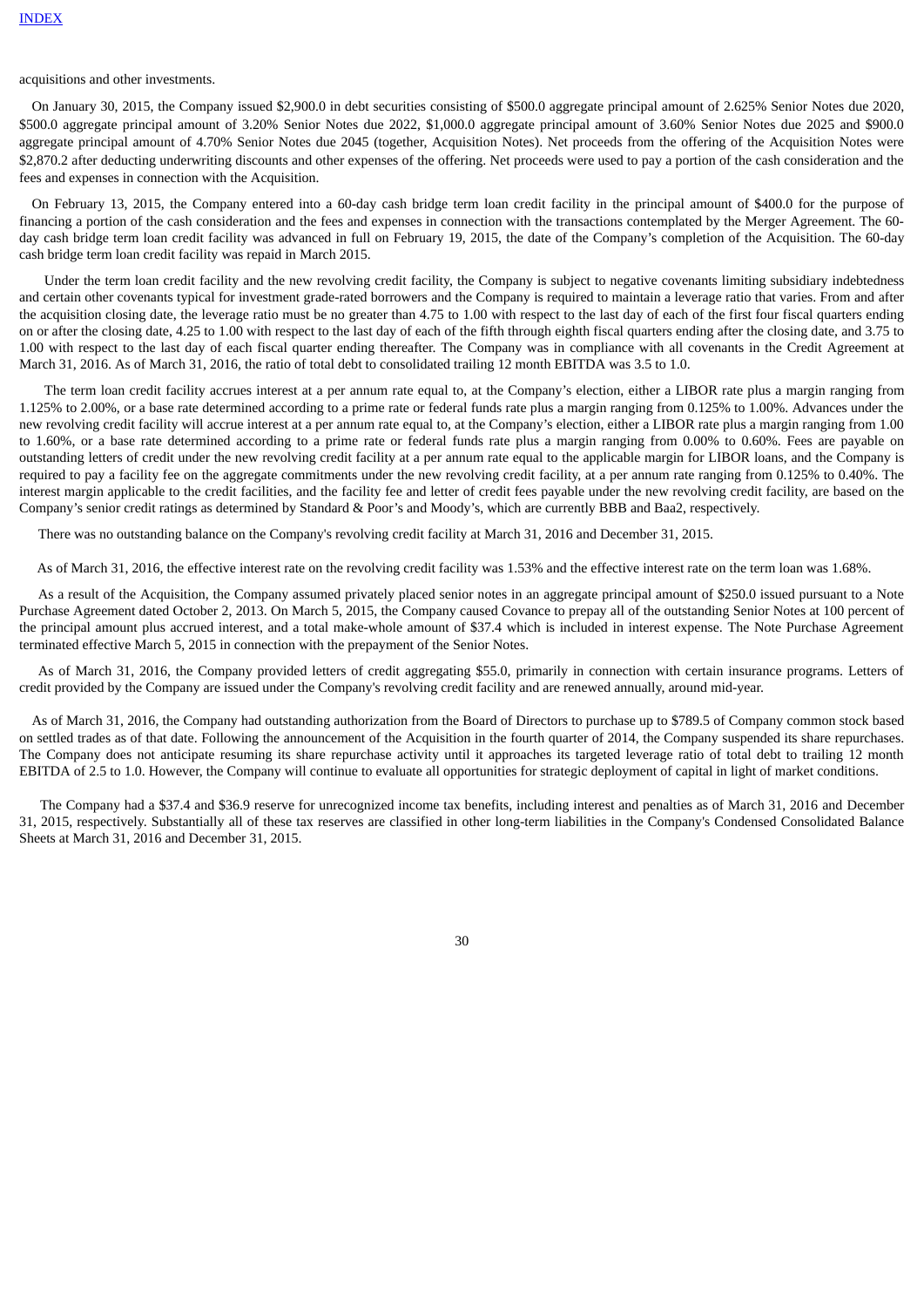#### *Zero-coupon Subordinated Notes and Senior Notes*

On March 11, 2016, the Company announced that for the period of March 12, 2016 to September 11, 2016, the zero-coupon subordinated notes will accrue contingent cash interest at a rate of no less than 0.125% of the average market price of a zero-coupon subordinated note for the five trading days ended March 8, 2016, in addition to the continued accrual of the original issue discount.

On April 4, 2016, the Company announced that its zero-coupon subordinated notes may be converted into cash and common stock at the conversion rate of 13.4108 per \$1,000 principal amount at maturity of the notes, subject to the terms of the zero-coupon subordinated notes and the Indenture, dated as of October 24, 2006 between the Company and The Bank of New York Mellon, as trustee and conversion agent. In order to exercise the option to convert all or a portion of the zero-coupon subordinated notes, holders are required to validly surrender their zero-coupon subordinated notes at any time during the calendar quarter beginning April 1, 2016, through the close of business on the last business day of the calendar quarter, which is 5:00 p.m., New York City time, on Thursday, June 30, 2016. If notices of conversion are received, the Company plans to settle the cash portion of the conversion obligation with cash on hand and/or borrowings under the new revolving credit facility.

#### *Credit Ratings*

The Company's debt ratings of Baa2 from Moody's and BBB from Standard and Poor's contribute to its ability to access capital markets.

#### **New Accounting Pronouncements**

In May 2014, the Financial Accounting Standards Board (FASB) issued the converged standard on revenue recognition with the objective of providing a single, comprehensive model for all contracts with customers to improve comparability in the financial statements of companies reporting using International Financial Reporting Standards and U.S. Generally Accepted Accounting Principles. The standard contains principles that an entity must apply to determine the measurement of revenue and timing of when it is recognized. The underlying principle is that an entity must recognize revenue to depict the transfer of goods or services to customers at an amount that the entity expects to be entitled to in exchange for those goods or services. An entity can apply the revenue standard retrospectively to each prior reporting period presented (full retrospective method) or retrospectively with the cumulative effect of initially applying the standard recognized at the date of initial application in retained earnings. As originally issued, the new revenue recognition standard would be effective for the Company beginning January 1, 2017. On July 9, 2015, the FASB approved the proposal to defer the effective date of this standard by one year. The standard will be effective for the Company beginning January 1, 2018, with early adoption permitted for annual periods beginning after December 16, 2016. The Company is currently evaluating the expected impact of the standard.

In August 2014, the FASB issued a new accounting standard that explicitly requires management to assess an entity's ability to continue as a going concern, and to provide related financial statement footnote disclosures in certain circumstances. Under this standard, in connection with each annual and interim period, management must assess whether there is substantial doubt about an entity's ability to continue as a going concern within one year after the financial statements are issued (or available to be issued when applicable). Management shall consider relevant conditions and events that are known and reasonably knowable at such issuance date. Substantial doubt about an entity's ability to continue as a going concern exists if it is probable that the entity will be unable to meet its obligations as they become due within one year after issuance date. Disclosures will be required if conditions or events give rise to substantial doubt. This standard is effective for the Company for the annual period ending after December 15, 2016, with early adoption permitted. The adoption of this standard is not expected to have a material impact on the consolidated financial statements.

In November 2015, the FASB issued a new accounting standard that requires the deferred tax liabilities and assets to be classified as noncurrent on the consolidated balance sheet. The Company early adopted this standard on a full-retrospective basis as of March 31, 2016. The adoption of this standard does not have a material impact on the consolidated financial statements.

In January 2016, the FASB issued a new accounting standard that addresses certain aspects of recognition, measurement, presentation and disclosure of financial instruments. A financial instrument is defined as cash, evidence of ownership interest in a company or other entity, or a contract that both: (i) imposes on one entity a contractual obligation either to deliver cash or another financial instrument to a second entity or to exchange other financial instruments on potentially unfavorable terms with the second entity and (ii) conveys to that second entity a contractual right either to receive cash or another financial instrument from the first entity or to exchange other financial instruments on potentially favorable terms with the first entity. The standard will be effective for the Company beginning January 1, 2018, with early adoption permitted. The Company is evaluating the impact that this new standard will have on the consolidated financial statements.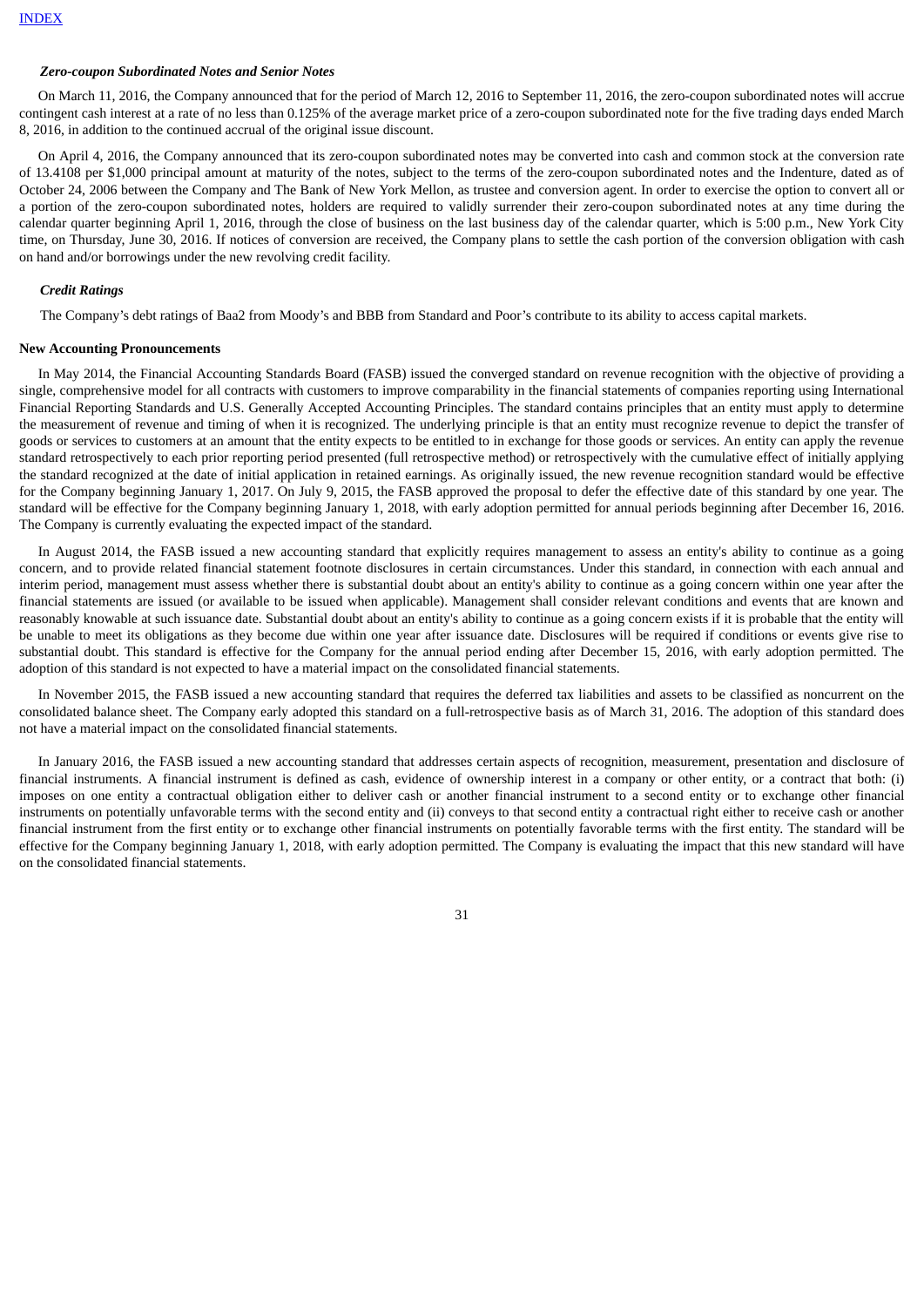In February 2016, the FASB issued a new accounting standard that sets out the principles for the recognition, measurement, presentation and disclosure of leases for both parties to a contract (i.e., lessees and lessors). The new standard requires lessees to apply a dual approach, classifying leases as either finance or operating leases based on the principle of whether or not the lease is effectively a financed purchase by the lessee. This classification will determine whether lease expense is recognized based on an effective interest method or on a straight-line basis over the term of the lease. A lessee is also required to record a right-of-use asset and a lease liability for all leases with a term of greater than 12 months regardless of their classification. Leases with a term of 12 months or less will be accounted for based on guidance similar to current guidance for operating leases. The new standard requires lessors to account for leases using an approach that is substantially equivalent to existing guidance for sales-type leases, direct financing leases and operating leases. The standard is effective on January 1, 2019, with early adoption permitted. The Company is evaluating the impact that this new standard will have on the consolidated financial statements.

In March 2016, the FASB issued a new accounting standard intended to simplify aspects of share-based payment accounting. The standard changes how companies account for certain aspects of share-based payment awards to employees, including the accounting for income taxes, forfeitures, and statutory tax withholding requirements, as well as the classification of related matters in the statement of cash flows. The update is effective on January 1, 2017, with early adoption permitted. The Company is currently evaluating this new standard and the impact it will have on its consolidated financial statements.

### <span id="page-32-0"></span>**ITEM 3. Quantitative and Qualitative Disclosures about Market Risk**

Market risk is the potential loss arising from adverse changes in market rates and prices, such as foreign currency exchange rates, interest rates and other relevant market rate or price changes. In the ordinary course of business, the Company is exposed to various market risks, including changes in foreign currency exchange and interest rates, and the Company regularly evaluates the exposure to such changes. The Company addresses its exposure to market risks, principally the market risks associated with changes in foreign currency exchange rates and interest rates, through a controlled program of risk management that includes, from time to time, the use of derivative financial instruments such as foreign currency forward contracts and interest rate swap agreements. Although, as set forth below, the Company's zero-coupon subordinated notes contain features that are considered to be embedded derivative instruments, the Company does not hold or issue derivative financial instruments for trading purposes.

#### **Foreign Currency Exchange Rates**

Approximately 19.3% of the Company's net revenues for the three months ended March 31, 2016 and approximately 12.9% of those for the three months ended March 31, 2015 were denominated in currencies other than the U.S. Dollar. The Company's financial statements are reported in U.S. Dollars and, accordingly, fluctuations in exchange rates will affect the translation of revenues and expenses denominated in foreign currencies into U.S. Dollars for purposes of reporting the Company's consolidated financial results. In the first three months of 2016 and the year ended December 31, 2015, the most significant currency exchange rate exposures were to the Canadian Dollar, Swiss Franc, Euro and British Pound. Excluding the impacts from any outstanding or future hedging transactions, a hypothetical change of 10% in average exchange rates used to translate all foreign currencies to U.S. Dollars would have impacted income before income taxes for the three months ended March 31, 2016 by approximately \$2.7. Gross accumulated currency translation adjustments recorded as a separate component of shareholders' equity were \$134.9 and (\$290.7) at March 31, 2016 and 2015, respectively. The Company does not have significant operations in countries in which the economy is considered to be highly-inflationary.

The Company earns revenue from service contracts over a period of several months and, in some cases, over a period of several years. Accordingly, exchange rate fluctuations during this period may affect the Company's profitability with respect to such contracts. The Company is also subject to foreign currency transaction risk for fluctuations in exchange rates during the period of time between the consummation and cash settlement of transactions. The Company limits its foreign currency transaction risk through exchange rate fluctuation provisions stated in some of its contracts with customers, or it may hedge transaction risk with foreign currency forward contracts. At March 31, 2016, the Company had four open foreign exchange forward contracts relating to service contracts with various amounts maturing monthly through April 2016 with a notional value totaling approximately \$101.4 million. At December 31, 2015, the Company had four open foreign exchange forward contracts relating to service contracts with various amounts maturing monthly through January 2016 with a notional value totaling approximately \$93.1.

#### **Interest Rates**

Some of the Company's debt is subject to interest at variable rates. As a result, fluctuations in interest rates affect the business. The Company attempts to manage interest rate risk and overall borrowing costs through an appropriate mix of fixed and variable rate debt including by the utilization of derivative financial instruments, primarily interest rate swaps.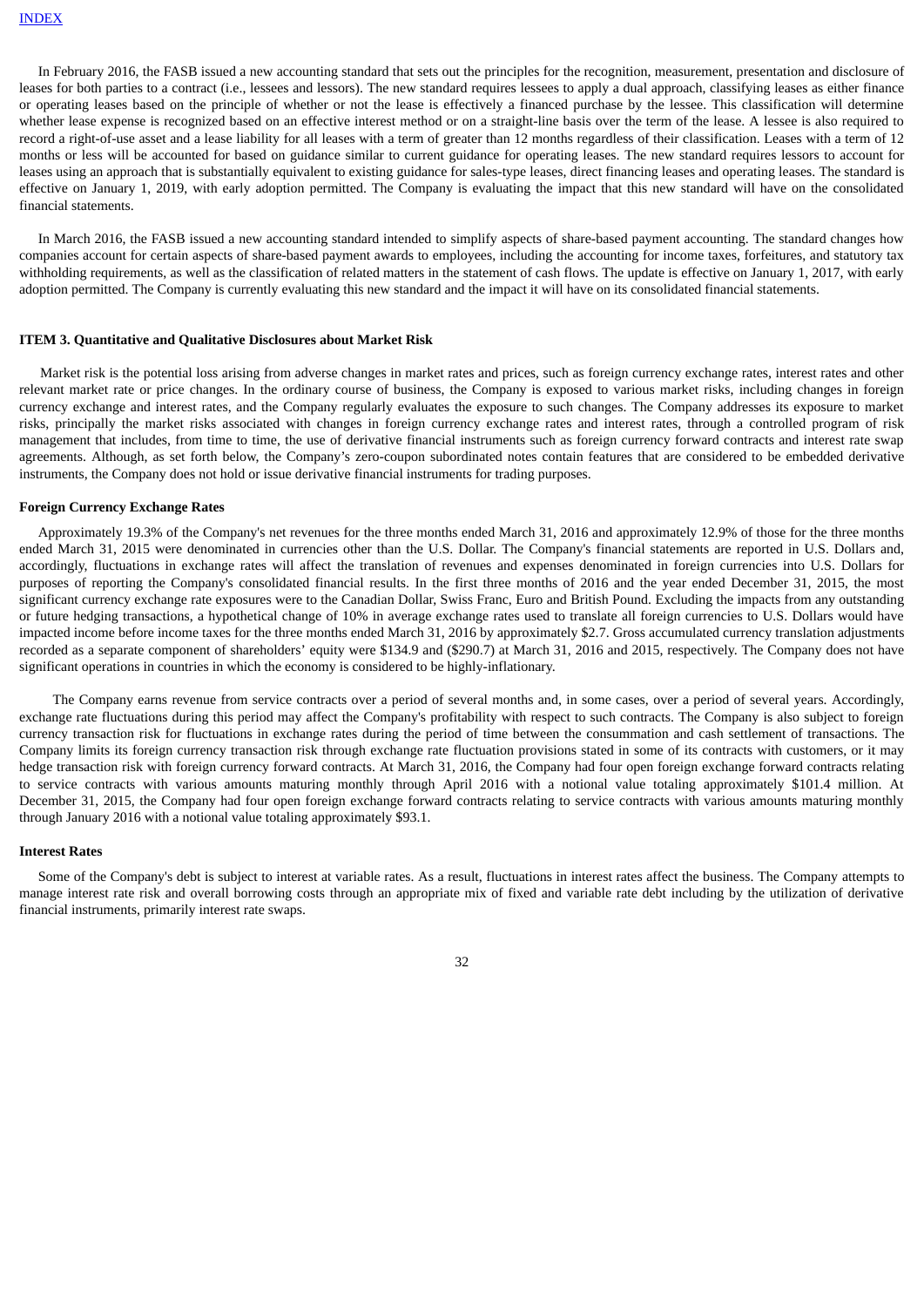Borrowings under the Company's term loan credit facility and revolving credit facility are subject to variable interest rates, unless fixed through interest rate swaps or other agreements. As of March 31, 2016, the Company had \$715.0 of unhedged variable rate debt from the term loan credit facility. As of December 31, 2015 the Company had no outstanding balance on its revolving credit facility and \$715.0 on its term loan facility.

During the third quarter of 2013, the Company entered into two fixed-to-variable interest rate swap agreements for the 4.625% senior notes due 2020 with an aggregate notional amount of \$600.0 and variable interest rates based on one-month LIBOR plus 2.298% to hedge against changes in the fair value of a portion of the Company's long term debt.

The Company's zero-coupon subordinated notes contain the following two features that are considered to be embedded derivative instruments under authoritative guidance in connection with accounting for derivative instruments and hedging activities:

- 1) The Company will pay contingent cash interest on the zero-coupon subordinated notes after September 11, 2006, if the average market price of the notes equals 120% or more of the sum of the issue price, accrued original issue discount and contingent additional principal, if any, for a specified measurement period.
- 2) Holders may surrender zero-coupon subordinated notes for conversion during any period in which the rating assigned to the zero-coupon subordinated notes by S&P's Ratings Services is BB- or lower.

Each quarter-point increase or decrease in the variable rate would result in the Company's interest expense changing by approximately \$1.8 per year for the Company's unhedged variable rate debt.

### <span id="page-33-0"></span>**ITEM 4. Controls and Procedures**

As of the end of the period covered by this Quarterly Report on Form 10-Q, the Company carried out, under the supervision and with the participation of the Company's management, including the Company's principal executive officer and principal financial officer, an evaluation of the effectiveness of the design and operation of the Company's disclosure controls and procedures (as defined in Rules13a-15(e) and 15d-15(e) under the Securities Exchange Act of 1934, as amended). Based upon this evaluation, the Company's principal executive officer and principal financial officer concluded that the Company's disclosure controls and procedures were effective as of March 31, 2016.

There were no changes in the Company's internal control over financial reporting (as defined in Rules13a-15(f) and 15d-15(f) under the Securities Exchange Act of 1934, as amended) that occurred during the quarter ended March 31, 2016 that have materially affected, or are reasonably likely to materially affect, the Company's internal control over financial reporting.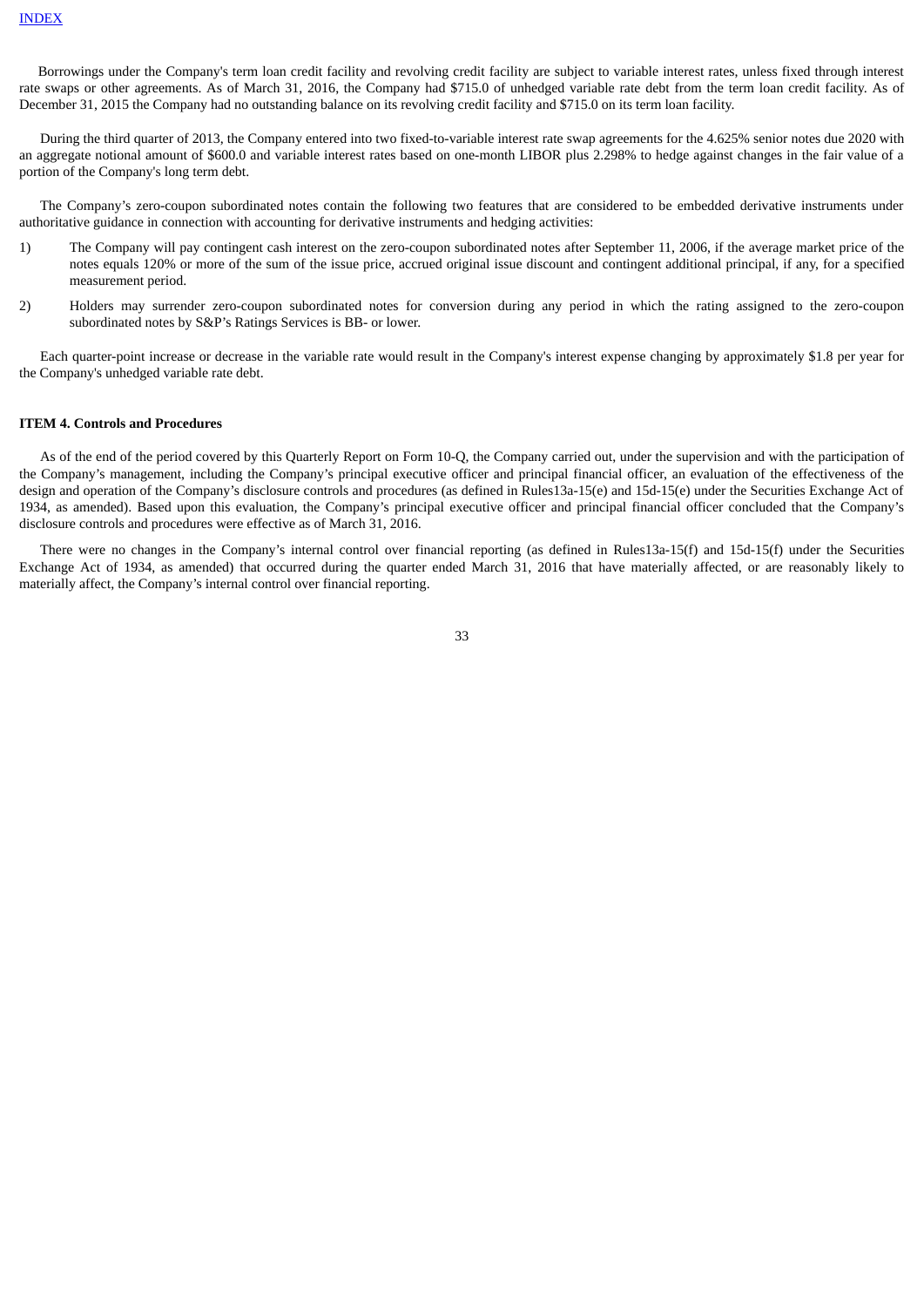# **LABORATORY CORPORATION OF AMERICA HOLDINGS AND SUBSIDIARIES**

# **PART II - OTHER INFORMATION**

#### <span id="page-34-0"></span>**Item 1. Legal Proceedings**

See Note 9 (Commitments and Contingencies) to the Company's unaudited condensed consolidated financial statements, above, which is incorporated by reference.

### <span id="page-34-1"></span>**Item 1A. Risk Factors**

There have been no material changes in the risk factors that appear in Part I - Item 1A of the Company's Annual Report on Form 10-K for the year ended December 31, 2015, as amended.

### <span id="page-34-2"></span>**Item 2. Unregistered Sales of Equity Securities and Use of Proceeds** (Dollars in millions)

The Board of Directors has authorized the repurchase of specified amounts of the Company's common stock since 2007. As of March 31, 2016, the Company had outstanding authorization from the Board of Directors to purchase up to \$789.5 of Company common stock based on settled trades as of that date. The repurchase authorization has no expiration date. Following the announcement of the Acquisition, the Company suspended its share repurchases. The Company does not anticipate resuming its share repurchase activity until it approaches its targeted ratio of total debt to consolidated trailing 12 month EBITDA of 2.5 to 1.0. However, the Company will continue to evaluate all opportunities for strategic deployment of capital in light of market conditions.

# <span id="page-34-3"></span>**Item 6. Exhibits**

| (a)        | Exhibits                                                                                                                                                       |
|------------|----------------------------------------------------------------------------------------------------------------------------------------------------------------|
| $12.1*$    | Ratio of earnings to fixed charges                                                                                                                             |
| $31.1*$    | Certification by the Chief Executive Officer pursuant to Rule 13a-14(a) or Rule 15d-14(a)                                                                      |
| $31.2*$    | Certification by the Chief Financial Officer pursuant to Rule 13a-14(a) or Rule 15d-14(a)                                                                      |
| $32*$      | Written Statement of Chief Executive Officer and Chief Financial Officer pursuant to Section 906 of the Sarbanes-Oxley Act of 2002<br>(18 U.S.C. Section 1350) |
| 101.INS*   | <b>XBRL Instance Document</b>                                                                                                                                  |
| 101.SCH*   | <b>XBRL Taxonomy Extension Schema</b>                                                                                                                          |
| $101.CAL*$ | <b>XBRL Taxonomy Extension Calculation Linkbase</b>                                                                                                            |
| 101.DEF*   | <b>XBRL Taxonomy Extension Definition Linkbase</b>                                                                                                             |
| $101.LAB*$ | XBRL Taxonomy Extension Label Linkbase                                                                                                                         |
| 101.PRE*   | <b>XBRL Taxonomy Extension Presentation Linkbase</b>                                                                                                           |
| $\ast$     | filed herewith                                                                                                                                                 |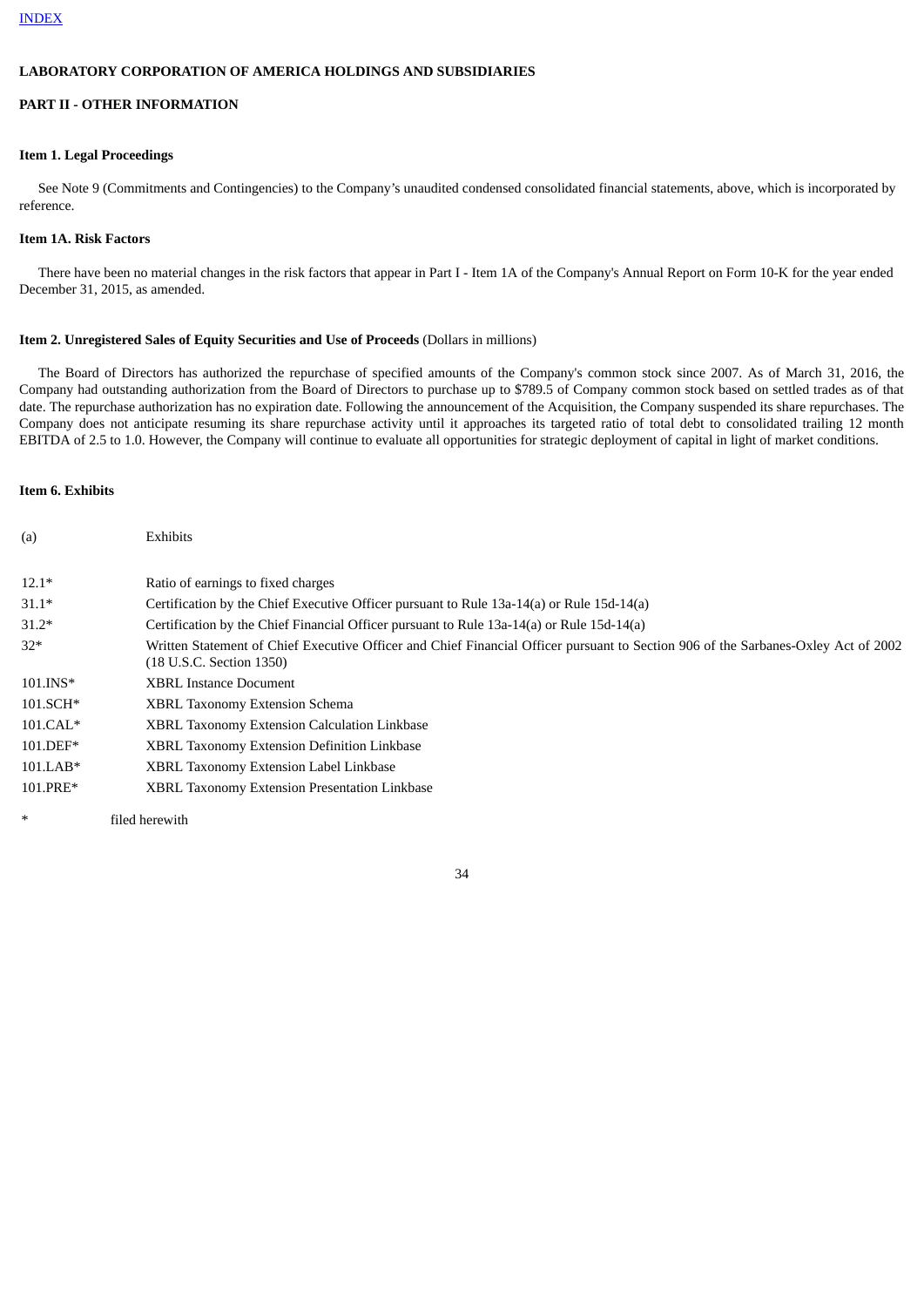## **SIGNATURES**

Pursuant to the requirements of the Securities Exchange Act of 1934, the registrant has duly caused this report to be signed on its behalf by the undersigned, thereunto duly authorized.

# LABORATORY CORPORATION OF AMERICA HOLDINGS Registrant

- By: /s/ DAVID P. KING David P. King Chairman of the Board, President and Chief Executive Officer
- By: /s/ GLENN A. EISENBERG Glenn A. Eisenberg Executive Vice President, Chief Financial Officer and Treasurer

May 6, 2016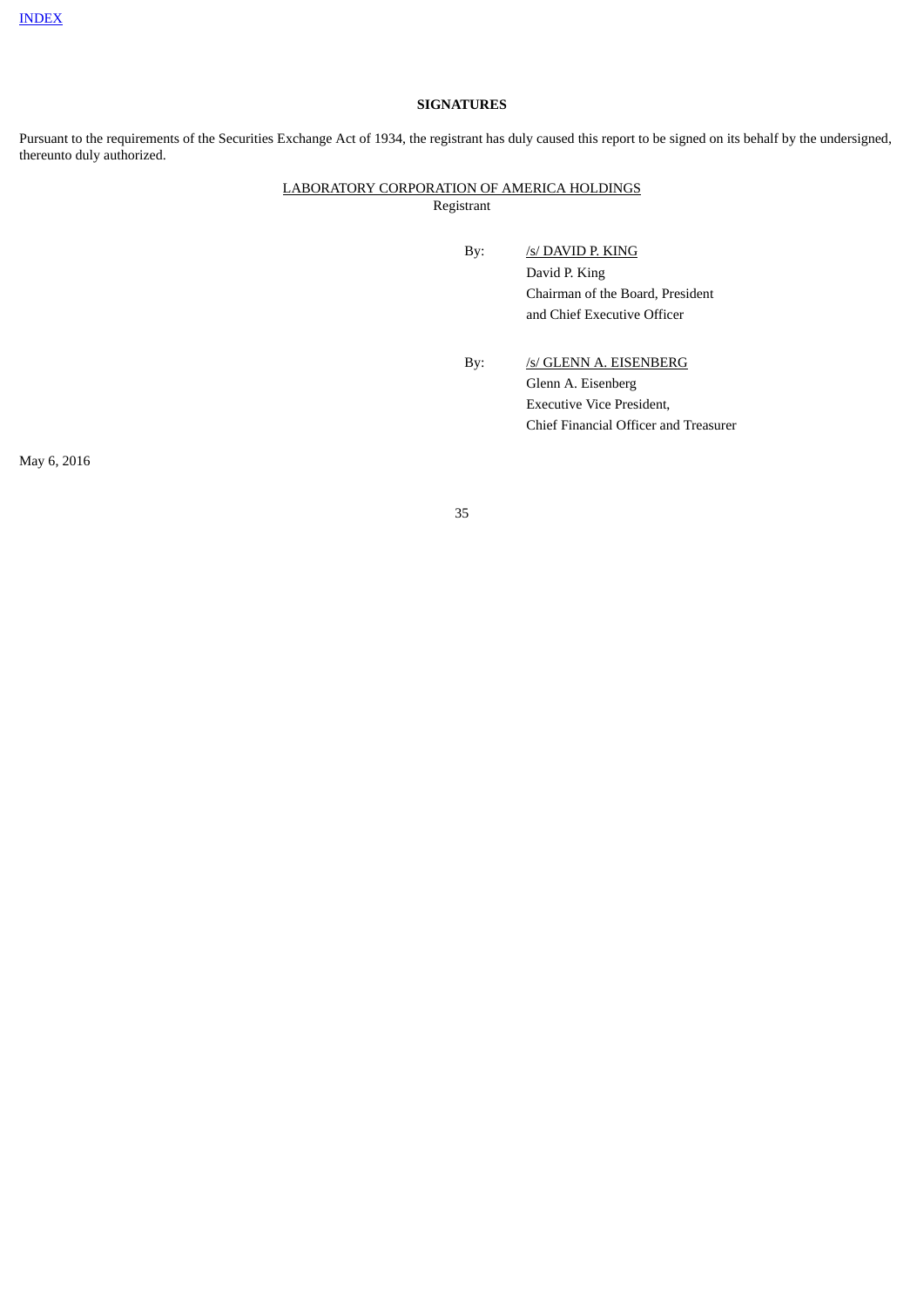# **STATEMENT OF COMPUTATION OF RATIOS OF EARNINGS TO FIXED CHARGES (dollars in millions, except ratio information)**

|                                                     |    | <b>Fiscal Years Ended December 31,</b> |    |         |    |         |    |         |              |         |    | <b>Three Months</b><br><b>Ended</b> |  |
|-----------------------------------------------------|----|----------------------------------------|----|---------|----|---------|----|---------|--------------|---------|----|-------------------------------------|--|
|                                                     |    | 2011                                   |    | 2012    |    | 2013    |    | 2014    |              | 2015    |    | March 31, 2016                      |  |
| Income from continuing operations before income tax | \$ | 866.1                                  | \$ | 944.2   | \$ | 915.6   | \$ | 826.7   | $\mathbb{S}$ | 732.1   | \$ | 256.0                               |  |
| Equity in the income of investees                   |    | (10.4)                                 |    | (21.4)  |    | (18.6)  |    | (14.6)  |              | (10.6)  |    | (1.6)                               |  |
| Cash distributions received from equity investees   |    | 11.8                                   |    | 21.0    |    | 14.4    |    | 8.8     |              | 10.7    |    | 1.9                                 |  |
|                                                     |    | 867.5                                  |    | 943.8   |    | 911.4   |    | 820.9   |              | 732.2   |    | 256.3                               |  |
| <b>Fixed Charges:</b>                               |    |                                        |    |         |    |         |    |         |              |         |    |                                     |  |
| Interest on long-term and short-term debt           |    |                                        |    |         |    |         |    |         |              |         |    |                                     |  |
| including amortization of debt expense              |    | 87.5                                   |    | 94.5    |    | 96.5    |    | 109.5   |              | 274.9   |    | 54.5                                |  |
| Portion of rental expense as can be                 |    |                                        |    |         |    |         |    |         |              |         |    |                                     |  |
| demonstrated to be representative                   |    |                                        |    |         |    |         |    |         |              |         |    |                                     |  |
| of the interest factor (a)                          |    | 73.4                                   |    | 75.3    |    | 78.6    |    | 79.7    |              | 95.7    |    | 24.7                                |  |
| Total fixed charges                                 |    | 160.9                                  |    | 169.8   |    | 175.1   |    | 189.2   |              | 370.6   |    | 79.2                                |  |
| Earnings before income taxes and                    |    |                                        |    |         |    |         |    |         |              |         |    |                                     |  |
| fixed charges                                       | \$ | 1,028.4                                | \$ | 1,113.6 | \$ | 1,086.5 | \$ | 1,010.1 | \$           | 1,102.8 | \$ | 335.5                               |  |
| Ratio of earnings to fixed charges                  |    | 6.39                                   |    | 6.56    |    | 6.21    |    | 5.34    |              | 2.98    |    | 4.24                                |  |

(a) The portion of rental expense as can be demonstrated to be representative of the interest factor for the year ended December 31, 2015 has been revised. The impact of this revision is not material to previously reported amounts.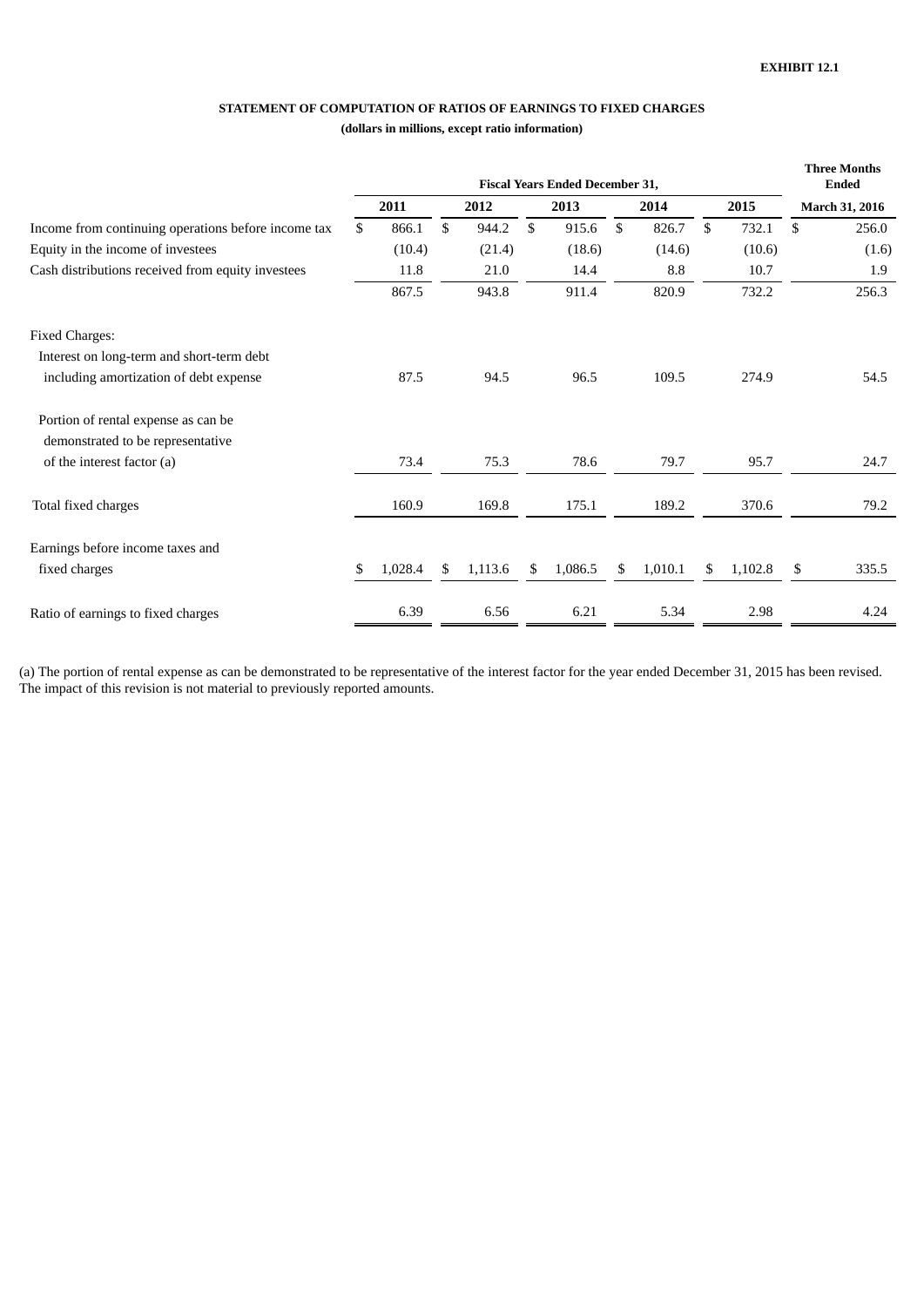# **Exhibit 31.1**

Certification

I, David P. King, certify that:

1. I have reviewed this quarterly report on Form 10-Q of Laboratory Corporation of America Holdings;

2. Based on my knowledge, this report does not contain any untrue statement of a material fact or omit to state a material fact necessary to make the statements made, in light of the circumstances under which such statements were made, not misleading with respect to the period covered by this report;

3. Based on my knowledge, the financial statements, and other financial information included in this report, fairly present in all material respects the financial condition, results of operations and cash flows of the registrant as of, and for, the periods presented in this report;

4. The registrant's other certifying officer and I are responsible for establishing and maintaining disclosure controls and procedures (as defined in Exchange Act Rules 13a-15(e) and 15d-15(e)) and internal control over financial reporting (as defined in Exchange Act Rule 13a-15(f) and 15d-15(f)) for the registrant and have:

a) designed such disclosure controls and procedures, or caused such disclosure controls and procedures to be designed under our supervision, to ensure that material information relating to the registrant, including its consolidated subsidiaries, is made known to us by others within those entities, particularly during the period in which this report is being prepared;

b) designed such internal control over financial reporting, or caused such internal control over financial reporting to be designed under our supervision, to provide reasonable assurance regarding the reliability of financial reporting and the preparation of financial statements for external purposes in accordance with generally accepted accounting principles;

c) evaluated the effectiveness of the registrant's disclosure controls and procedures and presented in this report our conclusions about the effectiveness of the disclosure controls and procedures, as of the end of the period covered by this report based on such evaluation; and

d) disclosed in this report any change in the registrant's internal control over financial reporting that occurred during the registrant's most recent fiscal quarter (the registrant's fourth fiscal quarter in the case of an annual report) that has materially affected, or is reasonably likely to materially affect, the registrant's internal control over financial reporting; and

5. The registrant's other certifying officer and I have disclosed, based on our most recent evaluation of internal control over financial reporting, to the registrant's auditors and the audit committee of the registrant's board of directors (or persons performing the equivalent functions):

a) all significant deficiencies and material weaknesses in the design or operation of internal control over financial reporting which are reasonably likely to adversely affect the registrant's ability to record, process, summarize and report financial information; and

b) any fraud, whether or not material, that involves management or other employees who have a significant role in the registrant's internal control over financial reporting.

Date: May 6, 2016

By: /s/ DAVID P. KING David P. King Chief Executive Officer (Principal Executive Officer)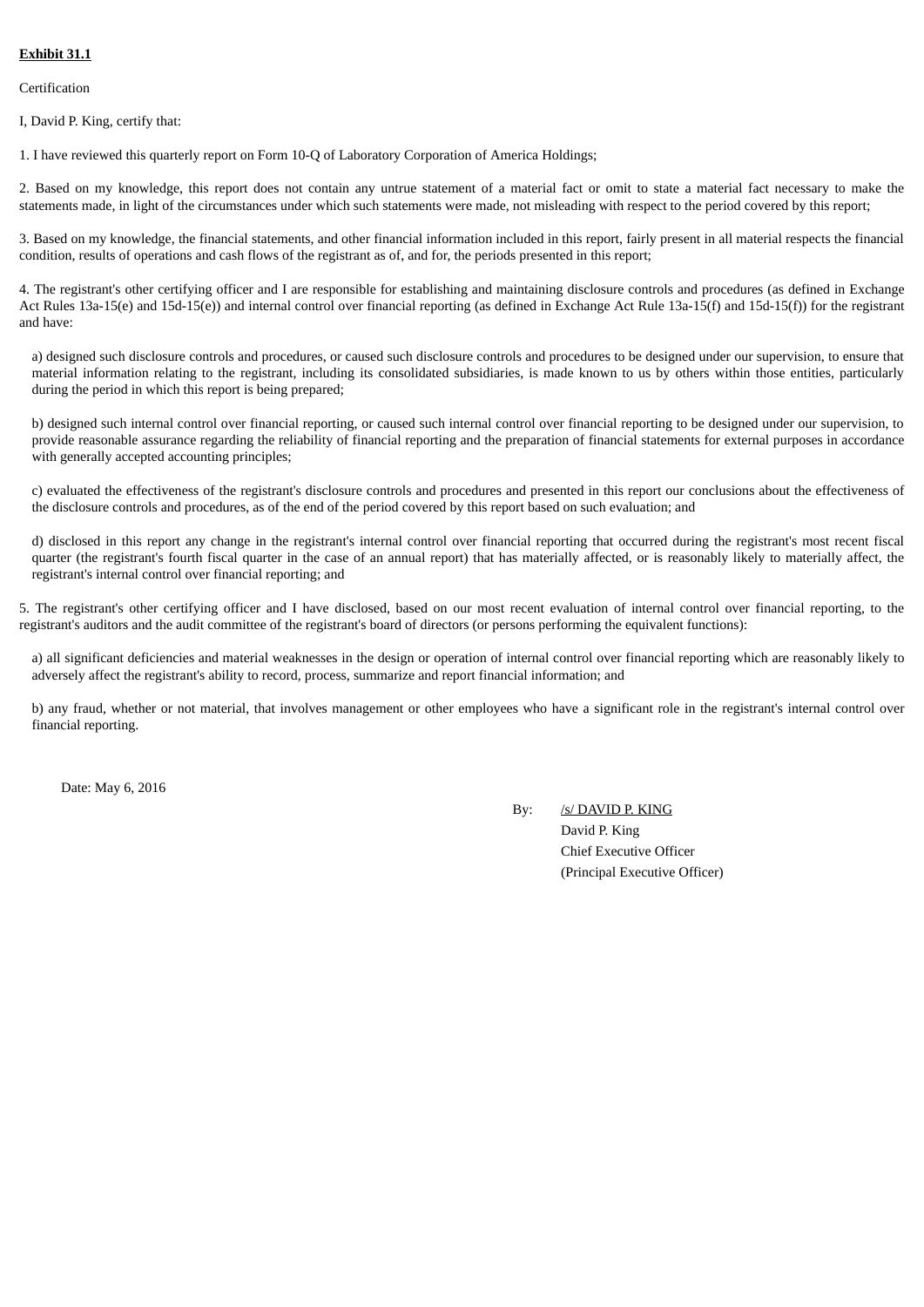# **Exhibit 31.2**

Certification

I, Glenn A. Eisenberg, certify that:

1. I have reviewed this quarterly report on Form 10-Q of Laboratory Corporation of America Holdings;

2. Based on my knowledge, this report does not contain any untrue statement of a material fact or omit to state a material fact necessary to make the statements made, in light of the circumstances under which such statements were made, not misleading with respect to the period covered by this report;

3. Based on my knowledge, the financial statements, and other financial information included in this report, fairly present in all material respects the financial condition, results of operations and cash flows of the registrant as of, and for, the periods presented in this report;

4. The registrant's other certifying officer and I are responsible for establishing and maintaining disclosure controls and procedures (as defined in Exchange Act Rules 13a-15(e) and 15d-15(e)) and internal control over financial reporting (as defined in Exchange Act Rule 13a-15(f) and 15d-15(f)) for the registrant and have:

a) designed such disclosure controls and procedures, or caused such disclosure controls and procedures to be designed under our supervision, to ensure that material information relating to the registrant, including its consolidated subsidiaries, is made known to us by others within those entities, particularly during the period in which this report is being prepared;

b) designed such internal control over financial reporting, or caused such internal control over financial reporting to be designed under our supervision, to provide reasonable assurance regarding the reliability of financial reporting and the preparation of financial statements for external purposes in accordance with generally accepted accounting principles;

c) evaluated the effectiveness of the registrant's disclosure controls and procedures and presented in this report our conclusions about the effectiveness of the disclosure controls and procedures, as of the end of the period covered by this report based on such evaluation; and

d) disclosed in this report any change in the registrant's internal control over financial reporting that occurred during the registrant's most recent fiscal quarter (the registrant's fourth fiscal quarter in the case of an annual report) that has materially affected, or is reasonably likely to materially affect, the registrant's internal control over financial reporting; and

5. The registrant's other certifying officer and I have disclosed, based on our most recent evaluation of internal control over financial reporting, to the registrant's auditors and the audit committee of the registrant's board of directors (or persons performing the equivalent functions):

a) all significant deficiencies and material weaknesses in the design or operation of internal control over financial reporting which are reasonably likely to adversely affect the registrant's ability to record, process, summarize and report financial information; and

b) any fraud, whether or not material, that involves management or other employees who have a significant role in the registrant's internal control over financial reporting.

Date: May 6, 2016

By: /s/ GLENN A. EISENBERG

Glenn A. Eisenberg Chief Financial Officer (Principal Financial Officer)